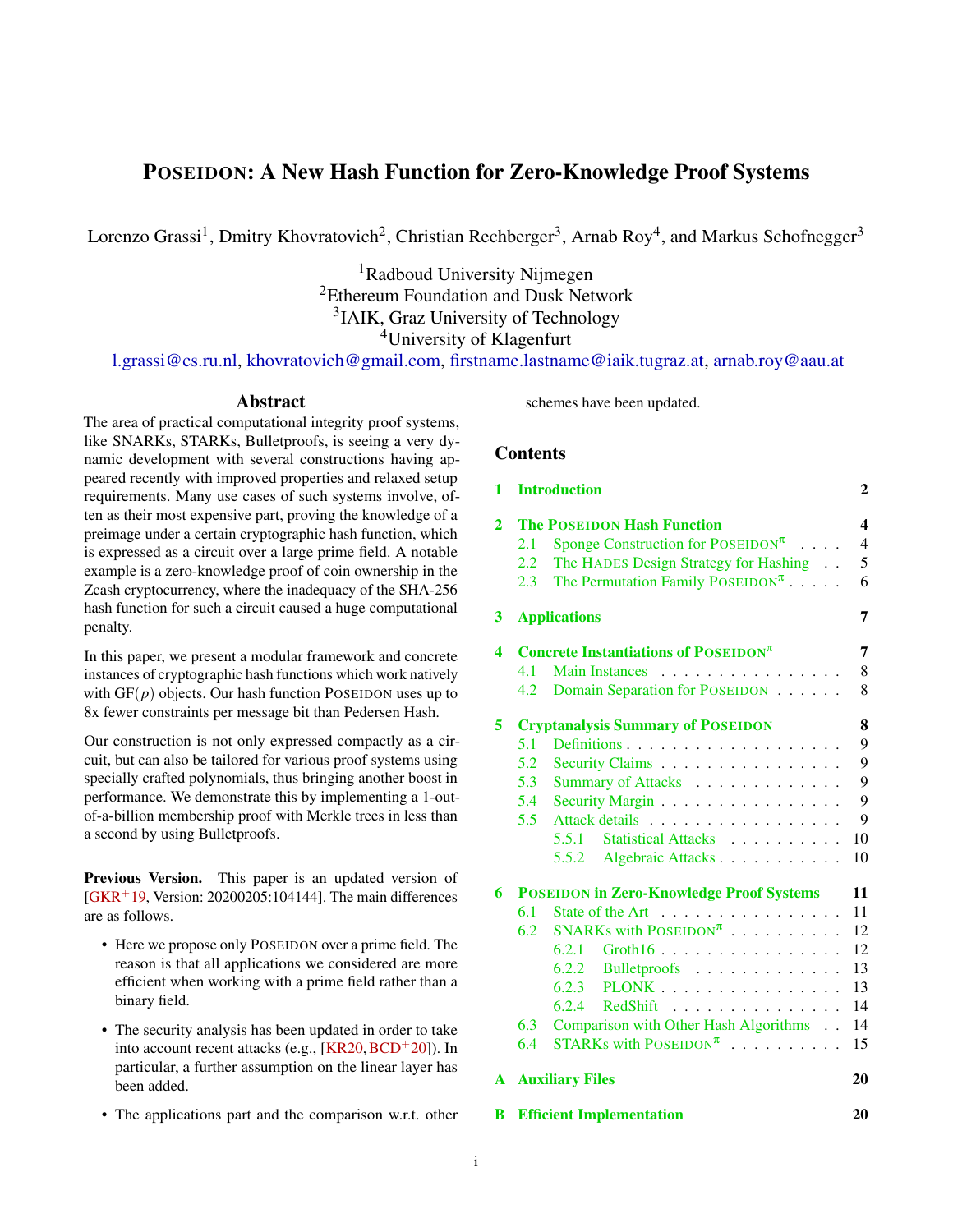| C        |                                                         | Security Analysis: $x^{\alpha}$ -POSEIDON <sup><math>\pi</math></sup> | 21 |  |  |  |  |  |
|----------|---------------------------------------------------------|-----------------------------------------------------------------------|----|--|--|--|--|--|
|          |                                                         | C.1 Statistical Attacks 21                                            |    |  |  |  |  |  |
|          |                                                         | Differential Cryptanalysis 21<br>C.1.1                                |    |  |  |  |  |  |
|          |                                                         | C.1.2 Linear Cryptanalysis 22                                         |    |  |  |  |  |  |
|          |                                                         | C.1.3 Truncated Differential                                          | 22 |  |  |  |  |  |
|          |                                                         | C.1.4 Rebound Attacks                                                 | 22 |  |  |  |  |  |
|          |                                                         | C.1.5 Invariant Subspace Attack 23                                    |    |  |  |  |  |  |
|          |                                                         | C.2 Algebraic Attacks                                                 | 23 |  |  |  |  |  |
|          |                                                         | Interpolation Attack 23<br>C.2.1                                      |    |  |  |  |  |  |
|          |                                                         | Gröbner Basis Attack 24<br>C.2.2                                      |    |  |  |  |  |  |
| D        |                                                         | Security Analysis: $x^{-1}$ -POSEIDON <sup><math>\pi</math></sup>     | 26 |  |  |  |  |  |
|          | D.1                                                     | Statistical Attacks                                                   | 26 |  |  |  |  |  |
|          |                                                         | D.2 Algebraic Attacks 26                                              |    |  |  |  |  |  |
|          |                                                         | D.2.1 Interpolation Attack                                            | 26 |  |  |  |  |  |
|          |                                                         | D.2.2 Gröbner Basis Attack                                            | 28 |  |  |  |  |  |
| E        |                                                         | <b>Compact Constraints for STARKs and SNARKs</b>                      | 28 |  |  |  |  |  |
| F        |                                                         | <b>Initialization of the Grain LFSR Used for Param-</b>               |    |  |  |  |  |  |
|          |                                                         | eter Generation                                                       | 29 |  |  |  |  |  |
| G.       | <b>Concrete Instances with Security Margin</b><br>30    |                                                                       |    |  |  |  |  |  |
| $\bf{H}$ | <b>Selecting Number of Rounds in General Case</b><br>30 |                                                                       |    |  |  |  |  |  |
| Т        | <b>Merkle Tree Instances of POSEIDON</b><br>31          |                                                                       |    |  |  |  |  |  |
|          |                                                         |                                                                       |    |  |  |  |  |  |
| J        | <b>About STARKAD</b><br>31                              |                                                                       |    |  |  |  |  |  |

## <span id="page-1-0"></span>1 Introduction

The recent advances in computational integrity proof systems made a number of computational tasks verifiable in short time and/or in zero knowledge. Several protocols appeared that require one party to prove the knowledge of a seed-derived secret, of an element being part of a large set, or their combination. Whereas accumulator-based solutions [\[CL02,](#page-16-1)[CKS09\]](#page-15-1) and algebraic Schnorr proofs exist in the area, they are quite involving and thus error-prone, require a trusted setup, are limited in statement language, and are often slow. An alternative is to express secret derivation using cryptographic hash functions, and to prove set membership by presenting an opening in a properly chosen Merkle tree, also built on a cryptographic hash function. Such hash-based protocols require a computational integrity proof system, which can be applied to an arbitrary arithmetic circuit. However, for the protocol to be efficient, proofs must be generated and verified in reasonable time, which in turn requires the hash function to be cheap in a certain metric depending on the proof system.

In the middle of 2020, the most popular proof systems are ZK-SNARKs (Pinocchio [\[PHGR13\]](#page-17-1), Groth16 [\[Gro16\]](#page-16-2), PLONK [\[GWC19\]](#page-16-3), Marlin [\[CHM](#page-15-2)<sup>+</sup>20] to name a few), Bullet-proofs [\[BBB](#page-15-3)<sup>+</sup>18], ZK-STARKs [\[BBHR19\]](#page-15-4), and MPC-in-thehead systems [\[GMO16,](#page-16-4) [AHIV17,](#page-14-1) [CDG](#page-15-5)<sup>+</sup>17]. The former two groups have already been applied to a number of real-world protocols, whereas the latter ones are the most promising from the perspective of post-quantum security. These systems use two quite different circuit descriptions so that the proof size and generation time are computed differently:

- The R1CS format (rank-1 quadratic constraints) describes the circuit as a set of special quadratic polynomials of the form  $L_1(X) \cdot L_2(X) = L_3(X)$ , where *X* is the tuple of internal and input variables,  $L_i$  are affine forms and  $\cdot$  is the field multiplication, and (possibly in an affine-equivalent form) is used in almost all SNARKs and Bulletproofs. The circuit multiplication and addition gates are defined over a prime field GF(*p*). The proof generation complexity is directly proportional to the number *T* of constraints, which often corresponds to the number of multiplication gates. The prime field  $GF(p)$  is the scalar field of an elliptic curve, where for ZK-SNARKs the curve should be pairing-friendly and for Bulletproofs it should just be a secure curve.
- The AET metric is used in ZK-STARKs and (to some extent) in the PLONK proof system. The computation is expressed as a set of internal program states related to each other by polynomial equations of degree *d*. The state consists of *w* field elements and undergoes *T* transformations. The proof generation is roughly proportional to the product  $w \cdot d \cdot T$ . The number and sparsity of polynomial constraints do not play a major role.

Our goal was to design a family of hash functions that are optimal in the R1CS (as the most widespread) and good in the AET metric, while also supporting different finite field sizes. It turned out that the substitution-permutation network (SPN) design, well-known in symmetric cryptography, allows for a generic hash function framework where the only security-critical parameter that has to be changed for each instance is the number of rounds, and we provide an efficient and transparent strategy for its choice. The S-box is chosen as the power map  $x \mapsto x^d$ , where  $d \ge 3$  is usually chosen as the smallest integer that guarantees invertibility and provides non-linearity. In particular, the cube function  $x^3$  is almost universally chosen, apart from cases of fields where this function is not a bijection. Instead, we suggest other S-boxes such as  $x^5$  or  $1/x$  for these cases. Thanks to a succinct representation of the functions and a low S-box degree, we are able to optimize the circuit significantly for PLONK and RedShift proof systems, with performance improvements by a factor of up to 40.

Our Contributions. We design and analyze a family of hash functions over  $GF(p)$  named POSEIDON. The internal permutation is called  $\text{POSEIDON}^{\pi}$  and is based on the HADES design strategy  $[GLR+20]$  $[GLR+20]$ , which is essentially a strategy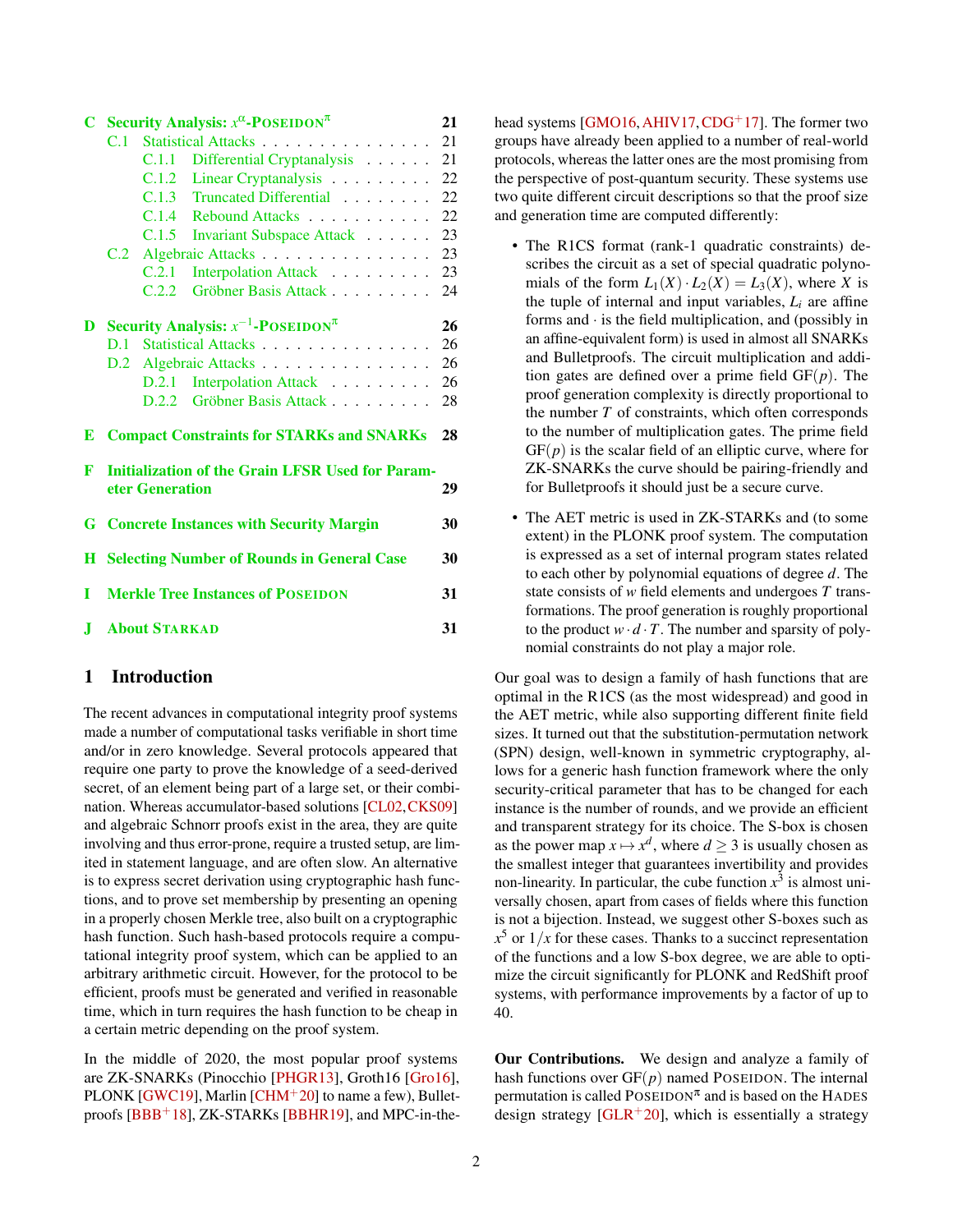<span id="page-2-0"></span>Table 1: Our primary proposals and their competitors. "Tree" refers to the Merkle tree arity and is equal to the rate/capacity ratio. "Curve" denotes the curve (BLS12-381, BN254, Ed25519) whose (subgroup) scalar field determines the prime size. The R1CS/bit costs are obtained by dividing the R1CS prover costs by the message rate. Timings are from a third-party implementation of *Rescue* and POSEIDON on an i9-8950 CPU @2.9 Ghz and 32 GB RAM.

| <b>Name</b>   | $S-box$          | Rate<br>bits/perm. | <b>SB</b> size<br>$(\log_2 p)$ | <b>Tree</b><br>arity | $R_{\rm F}$ | $R_{P}$ | <b>Curve</b><br>Scalar field | R <sub>1</sub> CS<br>/perm. | R <sub>1</sub> CS<br>$\sqrt{bit}$ | <b>Time</b><br>/perm. |
|---------------|------------------|--------------------|--------------------------------|----------------------|-------------|---------|------------------------------|-----------------------------|-----------------------------------|-----------------------|
| POSEIDON-80   | $x^5$<br>$x^5$   | 510                | 255                            | 2:1                  | 8           | 33      | BLS/BN/Ed                    | 171                         | 0.34                              | $0.021$ ms            |
|               |                  | 1020               | 255                            | 4:1                  | 8           | 35      |                              | 225                         | 0.22                              | $0.05$ ms             |
|               | $x^5$            | 510                | 255                            | 2:1                  | 8           | 57      |                              | 243                         | 0.47                              | $0.033$ ms            |
| POSEIDON-128  | $x^5$            | 1020               | 255                            | 4:1                  | 8           | 60      | <b>BLS/BN/Ed</b>             | 300                         | 0.29                              | $0.08$ ms             |
|               | $x^5$            | 2040               | 255                            | 8:1                  | 8           | 63      |                              | 405                         | 0.2                               | $0.259$ ms            |
| POSEIDON-256  | $x^5$            | 1020               | 255                            | 2:1                  | 8           | 120     | BLS/BN/Ed                    | 504                         | 0.5                               | $0.216$ ms            |
|               | $x^5$            | 2040               | 255                            | 4:1                  | 8           | 120     |                              | 600                         | 0.3                               | $0.578$ ms            |
| Pedersen Hash | ۰                | 516                | $\overline{a}$                 | 2:1                  | ۰           |         | <b>BLS12-381</b>             | 869                         | 1.68                              |                       |
|               |                  | 510                | 255                            | 2:1                  | 16          |         |                              | 268                         | 0.52                              | $0.525$ ms            |
| Rescue        | $x^5 \& x^{1/5}$ | 1020               | 255                            | 4:1                  | 10          |         | BLS/BN/Ed                    | 300                         | 0.29                              | $0.555$ ms            |
|               |                  | 2040               | 255                            | 8:1                  | 10          |         |                              | 450                         | 0.22                              | $1.03$ ms             |

based on substitution-permutation networks with *t* cells, but including the use of so-called *partial* rounds, which use nonlinear functions only for part of the state. In our specific construction, only one S-box is used in these partial rounds, while full non-linear layers (i.e., *t* S-boxes) are used in all other rounds. This is done to reduce the R1CS or AET cost.

We aim to support security levels of 80, 128, and 256 bits, where the security is the same for collision and preimage resistance. For each pair (basic field, security level) we suggest a concrete instance of POSEIDON. In our hash function, a few S-box elements are reserved for the capacity (roughly double the security level in bits), and the rest for the rate. The permutation width is determined by the application: It is set close to 1280 bits for long-message hashing, whereas for Merkle trees we support various widths to enable 2:1, 4:1, and other arities and thus higher ZK performance.

We provide an extensive cryptanalysis of POSEIDON with an accent on algebraic methods as these prove to be the most effective. We explore different variants of interpolation, Gröbner basis, and higher-order differential attacks. As our permutations are quite wide, we do not aim for them behaving like randomly chosen permutations. Instead, for a security level of *M* bits we require that no attack could exhibit a nonrandom (but relevant for collision/preimage search) property of a permutation faster than in  $2^M$  queries. We then calculate the maximum number of rounds for each field, security level, and fixed permutation width that can be attacked. Then we select the number of rounds for concrete instances together with a security margin.

We have evaluated the number of constraints in POSEIDON instances for the R1CS metric and the AET metric. Our primary proposals POSEIDON-80/128/256 are listed in Table [1](#page-2-0) (BLS being BLS[1](#page-2-1)2-381<sup>1</sup>, BN being BN254 [W<sup>+</sup>[14\]](#page-18-0), Ed be-ing the Ristretto group<sup>[2](#page-2-2)</sup>) and are compared to similar-purpose designs. Finally, we refer to Supplementary Material [A](#page-19-0) for a complete overview of our auxiliary files, including reference implementations and scripts to create  $\text{POSEIDON}^{\pi}$  instances.

We also have third-party benchmarks of POSEIDON for regular hashing $3$  (Table [1\)](#page-2-0) and in ZK proof systems: PLONK (Table [6\)](#page-13-2), Groth16 (Table [3\)](#page-12-2), and Bulletproofs (Table [5\)](#page-13-3).

Comparison to HADES ( $\overline{[GLR^+20]}$  $\overline{[GLR^+20]}$  $\overline{[GLR^+20]}$ ). Since the design of POSEIDON follows the same strategy as block ciphers in  $[GLR+20]$  $[GLR+20]$ , we provide an explicit list of new material crafted for this paper:

- Hash-function specific (CICO, keyless, preimage) algebraic attacks, their analysis, and fixes against recent hash-only attacks
- Orientation towards various zero-knowledge proof systems and suggestions how to increase prover performance in these systems
- Instances for Merkle trees and variable-length hashing
- Concrete benchmarks for zero-knowledge proofs of accumulated values in Merkle trees, and a demonstration that it can be done in 1 second for billion-size trees

<span id="page-2-2"></span><span id="page-2-1"></span><sup>1</sup><https://electriccoin.co/blog/new-snark-curve/> <sup>2</sup><https://ristretto.group>

<span id="page-2-3"></span> $3$ [https://github.com/shamatar/poseidon\\_hash](https://github.com/shamatar/poseidon_hash) and [https:]( https://github.com/shamatar/rescue_hash) [//github.com/shamatar/rescue\\_hash]( https://github.com/shamatar/rescue_hash)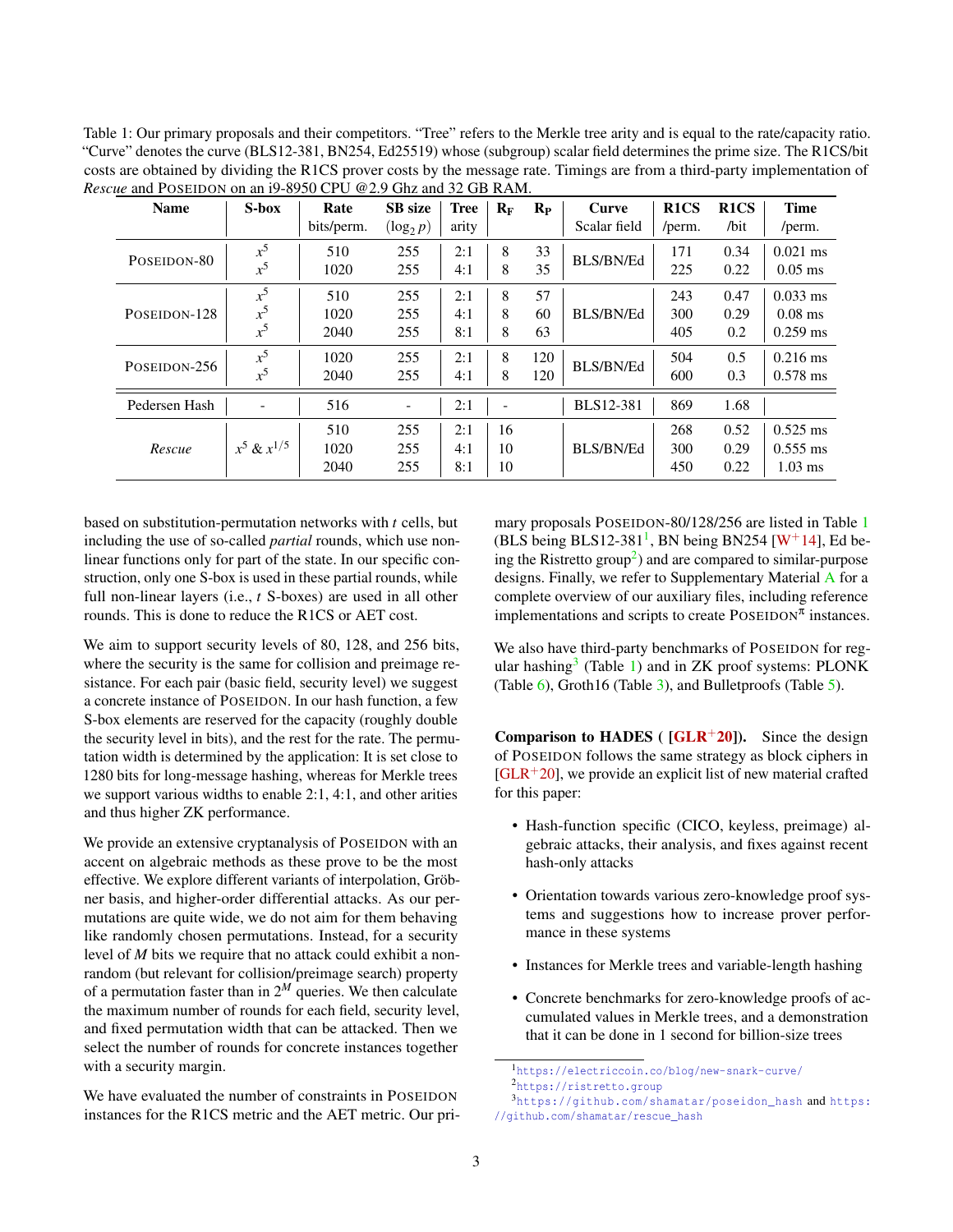Related Work. The Zcash designers introduced a new 256 bit hash function called Pedersen hash [\[HBHW19,](#page-17-2) p.134], which is effectively a vectorized Pedersen commitment in elliptic curve groups with short vector elements. For the claimed 128-bit security level, it utilizes 869 constraints per 516-bit message chunk, thus having 1.7 constraints per bit, whereas our POSEIDON instances use from 0.2 to 0.45 constraints per bit, depending on the underlying prime field.

For the binary field case, Ashur and Dhooghe [\[AD18\]](#page-14-2) have recently introduced the STARK-friendly block cipher JARVIS and its derivative hash function FRIDAY with several instances and security levels. They use a key-alternating structure with a single inverse S-box, followed by an affine transformation (with low degree in the extension field). However, both JARVIS and FRIDAY were successfully attacked shortly after their publication  $[ACG^+19]$  $[ACG^+19]$ . In the response, the authors created a new family of SNARK/STARK-friendly hash functions with *Vision* (binary fields) and *Rescue* (prime fields) being main instances  $[{\rm AABS}^+19]$ . The latter two share some similarity with our design with two important differences: First, all S-box layers are full (there are no partial rounds). Moreover, every second layer has S-boxes of the form *x* 1/*d* for small *d*. This approach prevents some algebraic attacks but is also more expensive in software as the resulting power functions have high Hamming weight and thus require many squarings.

Structure of the Paper. We introduce POSEIDON as a HADES-based hash in Section [2](#page-3-0) and follow up with real-world applications in Section [3.](#page-6-0) Concrete instances with round numbers and domain constants are given in Section [4.](#page-6-1) We summarize the cryptanalysis results in Section [5](#page-7-2) with the details in Appendix. Finally, we estimate the performance of POSEI-DON instances in zero-knowledge proof systems in Section [6](#page-10-0) by computing R1CS (SNARK) and AET (STARK) costs.

Historic Remarks. We started working on the design of POSEIDON in the fall of 2018. The work was triggered by the STARK paper [\[BBHR19\]](#page-15-4) where a Rijndael-based hash function was proposed for zero-knowledge applications, but we identified that the underlying cipher is not suitable for the hash mode due to related-key trails. In the design of POSEI-DON, we were inspired by the LowMC cipher  $[ARS<sup>+</sup>15]$  $[ARS<sup>+</sup>15]$  with a partial S-box layer, the block cipher SHARK with its inverse S-box and its MDS matrix as the linear layer  $[RDP<sup>+</sup>96]$  $[RDP<sup>+</sup>96]$ , and by MiMC with its algebraically simple approach of using the cube S-box  $[AGR<sup>+</sup>16, GRR<sup>+</sup>16b]$  $[AGR<sup>+</sup>16, GRR<sup>+</sup>16b]$  $[AGR<sup>+</sup>16, GRR<sup>+</sup>16b]$  $[AGR<sup>+</sup>16, GRR<sup>+</sup>16b]$ . We immediately considered a partial S-box layer for most of the rounds in order to gain performance and safe constraints. The S-box was initially either the inverse or a power map (as the cube function), but we later found out that the inverse function does not provide a sufficiently fast degree growth.

In 2019, we separated the design into two parts due to

diverging analysis and use cases, namely the block cipher HADESMiMC and the hash functions POSEIDON and STARKAD. The latter was designed for binary fields, as we thought that they are useful for STARKs. However, it turned out that they are neither especially useful in this setting nor equally secure  $[KR20, BCD+20]$  $[KR20, BCD+20]$  $[KR20, BCD+20]$  $[KR20, BCD+20]$ , which is why we eventually dropped STARKAD. [4](#page-3-2)

After the first publications of the design, we got requests from third parties to add explicit Merkle tree support and encryption (to be verifiable in zero knowledge). Later we were also asked to add weaker and stronger versions. Initially we allowed for greater flexibility in the choice of Sboxes, curves, width, etc., but only a few parameter sets are now given in the main body of this paper for the matter of user convenience: It turned out that too many possible parameters confuse users. Regarding zero-knowledge proof systems, we initially targeted Groth16 [\[Gro16\]](#page-16-2), Bulletproofs  $[BBB<sup>+</sup>18]$  $[BBB<sup>+</sup>18]$  and STARKs  $[BBHR19]$ , and we later also added PLONK [\[GWC19\]](#page-16-3) due to its increased popularity.

### <span id="page-3-0"></span>2 The POSEIDON Hash Function

In the following, we propose the hash function POSEIDON, which maps strings over  $\mathbb{F}_p$  (for a prime  $p \approx 2^n$ ) to fixedlength strings over  $\mathbb{F}_p$ , i.e., POSEIDON :  $\mathbb{F}_p^* \to \mathbb{F}_p^o$ , where  $\varphi$  is the output length measured in  $\mathbb{F}_p$  elements (usually,  $o = 1$ ). It is constructed by instantiating a sponge function with the POSEIDON<sup> $\pi$ </sup> permutation. POSEIDON<sup> $\pi$ </sup> is a variant of HADESMiMC proposed in  $[GLR<sup>+</sup>20]$  $[GLR<sup>+</sup>20]$ , albeit instantiated with a fixed and known key.

We sometimes use the notation  $p \approx 2^n$  and  $N = n \cdot t \approx$  $log_2(p) \cdot t$  to denote the approximate size of the texts in bits.

### <span id="page-3-1"></span>2.1 Sponge Construction for POSEIDON $\pi$

Sponges. A sponge construction [\[BDPA08\]](#page-15-6) builds upon an internal permutation and can be used to achieve various goals such as encryption, authentication, or hashing. In addition to the internal permutation, it is usually defined by two parameters, namely the *rate* (or *arity* in the context of tree hashing) *r* and the capacity (or inner part) *c*. The rate determines the throughput, whereas the capacity is crucial for the security level. This means that, when fixing the size of the internal permutation to *N* bits, a tradeoff between throughput and security has to be made.

An example for a sponge hash function is proposed in Fig. [1,](#page-4-1) where the construction is used to compute the hash output  $h_1$  ||  $h_2$  of the 4-block message  $m_1$  ||  $m_2$  ||  $m_3$  ||  $m_4$ , where  $m_i$ and  $h_i$  are  $r$ -bit values. The initial state  $I$  contains all zeros, i.e.,  $I = 0^r \mid 0^c$  for an *r*-bit rate and a *c*-bit capacity.

<span id="page-3-2"></span><sup>4</sup>For reference, we recall STARKAD in Supplementary Material [J.](#page-30-1)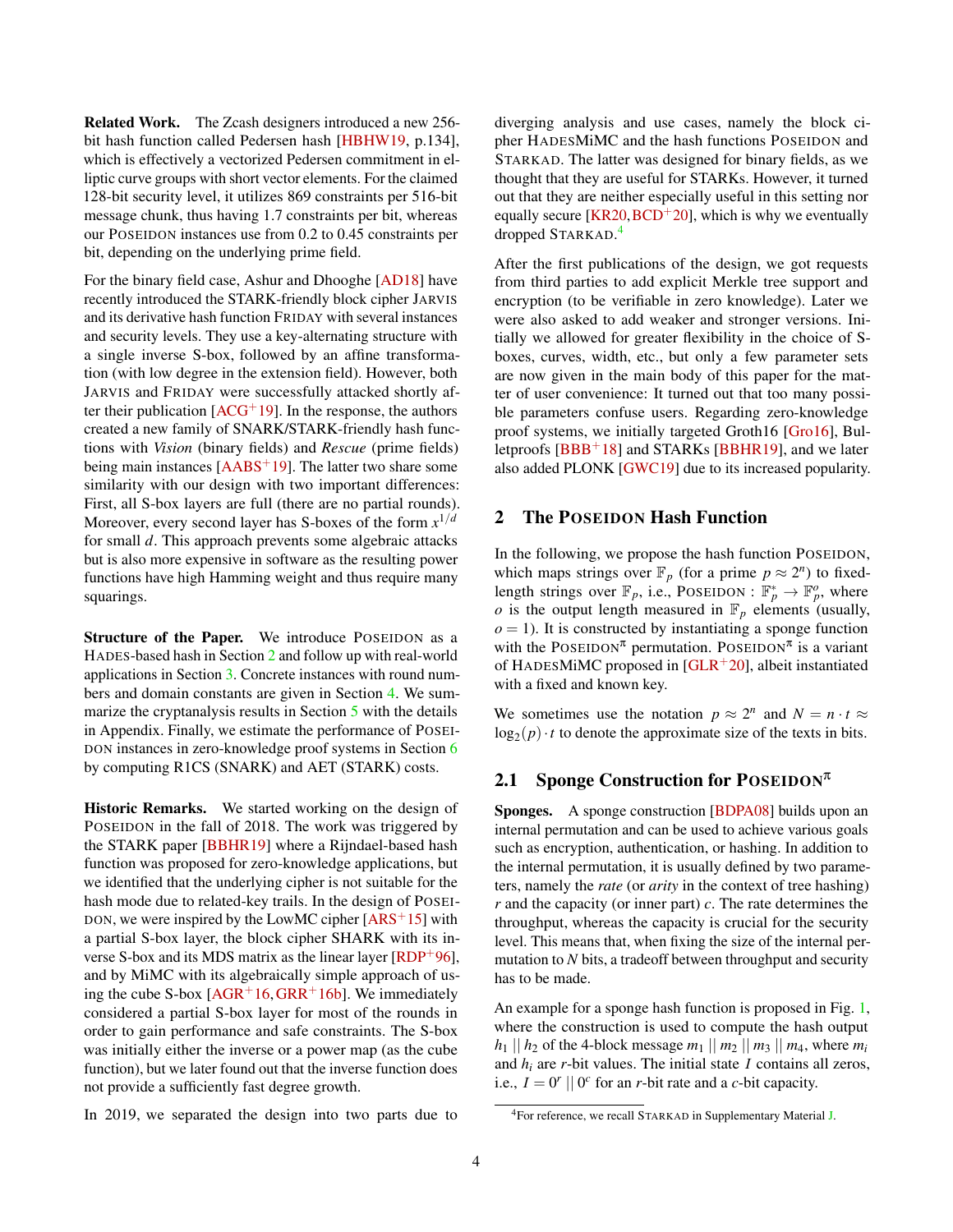

<span id="page-4-1"></span>Figure 1: A sponge hash function.

Sponge Security. Depending on the properties of the *N*-bit internal permutation, a sponge construction allows to make strong arguments about the security of the overall design. Specifically, if this permutation is modeled as a randomly chosen permutation, the sponge function is indifferentiable from a random oracle for up to  $2^{c/2}$  calls ( $|\mathbb{F}|^{c/2}$  calls if the capacity is counted in field elements) [\[BDPA08\]](#page-15-6). A sponge hash function with a capacity of *c* bits can therefore provide  $2^{c/2}$  bits of collision and  $2^{c/2}$  bits of (second) preimage resis-tance.<sup>[5](#page-4-2)</sup>

In this proposal, we instantiate the sponge function with our new permutation  $\text{POSEIDON}^{\pi}$ . Given the size *N* of the permutation and a desired security level *s*, we can hash  $r = N - 2s$ bits per call to the permutation. Following this design strategy, we choose the number of rounds of the inner permutation POSEIDON<sup> $\pi$ </sup> in order to ensure that such a permutation does not exhibit non-generic properties up to 2 *<sup>M</sup>* queries, where *M* is the desired security level. $6$  For this we set the capacity to 2*M* and denote by POSEIDON-*M* a hash function that provides *M* bits of security against collision and preimage attacks.

**Our POSEIDON<sup>** $\pi$ **</sup> Sponges.** We provide several POSEIDON instances for different use cases, but they all use the sponge construction in the same way as illustrated in Fig. [1:](#page-4-1)

- 1. Depending on the use case (Section [3\)](#page-6-0), determine the capacity element value and the input padding if needed.
- 2. Split the input into chunks of size *r*.
- 3. Apply the permutation  $Poss_{\tau}$  to the capacity element and the first chunk.
- 4. Until no more chunks are left, add them into the state and apply the permutation.
- 5. Output *o* output elements out of the rate part of the state. If needed, iterate the permutation more times.

# <span id="page-4-0"></span>2.2 The HADES Design Strategy for Hashing

Cryptographic permutations usually consist of an efficient round function which is applied sufficiently many times in order to make the permutation behave like a randomly drawn one. In general, the same round function is used throughout the permutation, in order to destroy all of its possible symmetries and structural properties.

In HADES we consider different round functions within the same construction. More precisely, we mix rounds with *full S-box layers* and rounds with *partial S-box layers*. The motivation to have different types of rounds is that full S-box layers are expensive in software and ZK proof systems but are a good protection against statistical attacks, whereas partial layers are relatively cheap but are, in some cases, similarly good as full ones against algebraic attacks.

Details on the HADES Strategy. The HADES design strategy consists of  $R_f$  rounds in the beginning, in which S-boxes are applied to the full state. After these rounds, *R<sup>P</sup>* rounds in the middle contain only a single S-box in each round, and the rest of the state goes through the non-linear layer unchanged (i.e., identity functions are used instead of the missing Sboxes). Finally,  $R_f$  rounds at the end are applied by again using S-boxes for the full state.

The idea of this approach is to provide arguments for the security against statistical attacks using the  $R_F = 2R_f$  rounds with full S-box layers in the beginning and in the end together with the *wide trail strategy* [\[DR01\]](#page-16-7), which is also used in, e.g., the AES [\[DR02\]](#page-16-8). On the other hand, the *R<sup>P</sup>* rounds with partial S-box layers are a more efficient way to increase the degree of the overall function, and are mainly used for arguments against algebraic attacks.

A detailed overview of this approach is shown in Fig. [2.](#page-4-4)



<span id="page-4-4"></span>Figure 2: Construction of the HADES-based POSEIDON<sup> $\pi$ </sup> permutation.

<span id="page-4-2"></span><sup>5</sup>We present the Sponge construction over a binary field in order to follow the presentation made in [\[BDPA08\]](#page-15-6). It can easily be generalized for a prime field  $\mathbb{F}_p^t$  by replacing each  $(N/t)$ -bit word by a  $(\lceil log_2(p) \rceil)$ -bit one.

<span id="page-4-3"></span> $6$ In other words, the permutation cannot be distinguished from a randomly drawn permutation.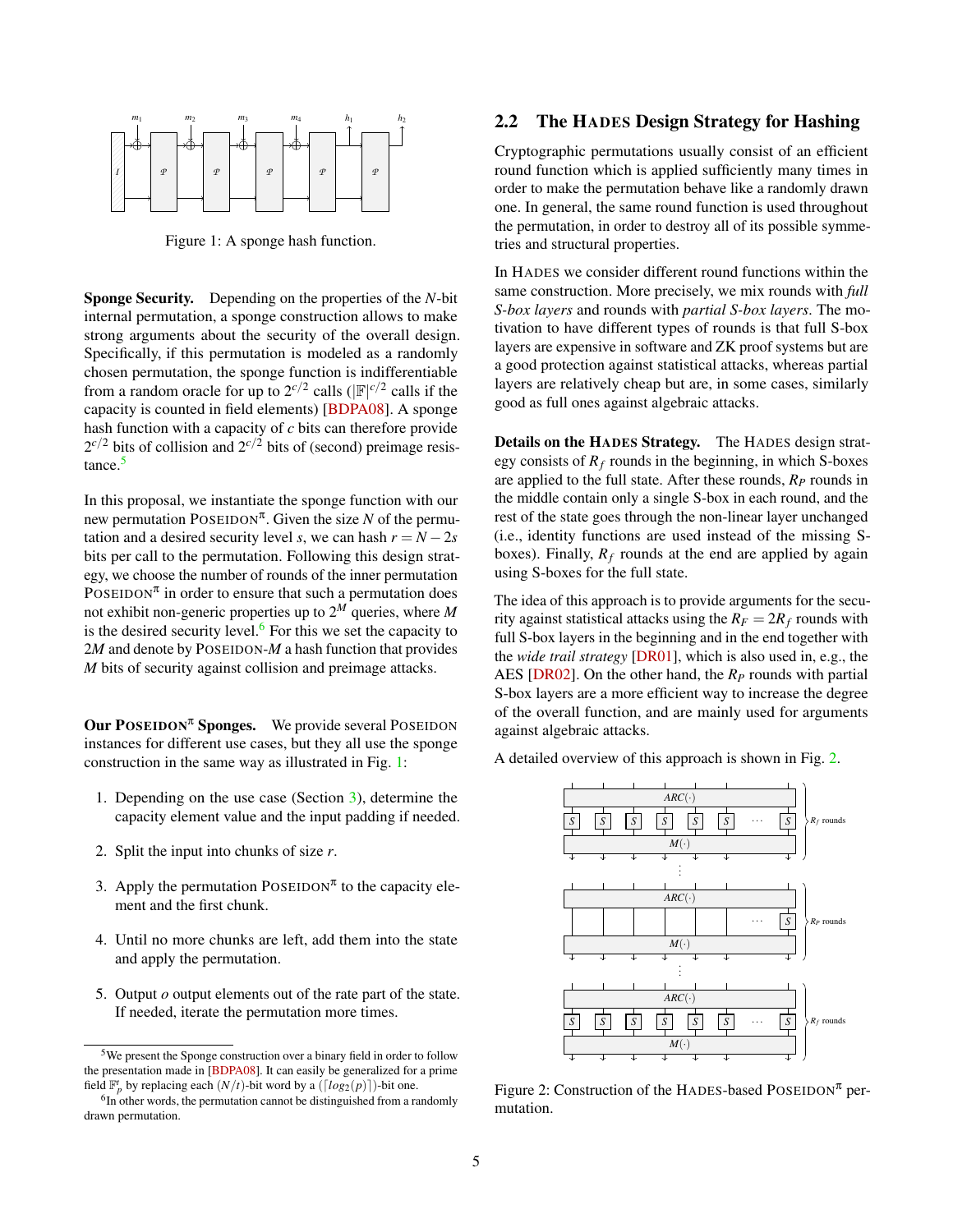The Round Function. Each round function of our POSEI-DON permutation consists of the following three components.

- 1. *AddRoundConstants*, denoted by *ARC*(·)
- 2. *SubWords*, denoted by  $S-box(\cdot)$  or by  $SB(\cdot)$
- 3. *MixLayer*, denoted by *M*(·)

The *MixLayer* operation is the linear layer of our construction, and it consists in multiplying the state with a  $t \times t$  MDS matrix in order to apply the wide trail strategy.

In total we get:

$$
\underbrace{ARC \to SB \to M}_{First\; round} \to \cdots \to \underbrace{ARC \to SB \to M}_{(R-1)\text{-th}\; round} \to \underbrace{ARC \to SB \to M}_{R\text{-th}\; round}
$$

While  $ARC(\cdot)$  and  $M(\cdot)$  are the same in each round, the number of S-boxes is not the same, namely

- $R_f + R_f = R_F$  rounds have *full* S-box layers, i.e., *t* S-box functions, and
- *R<sup>P</sup>* rounds have *partial* S-box layers, i.e., 1 S-box and  $(t-1)$  identity functions.

We refer to  $[GLR+20]$  $[GLR+20]$  for more details about the HADES design strategy.

Interaction Between Full and Partial Rounds. Note that the same number of full rounds can be used instead of the partial rounds without decreasing the security, but this leads to substantially higher costs in our target applications. However, replacing *t* partial rounds with one full round may keep the costs in our target applications similar, but the security may be severely decreased due to a significantly lower degree of 1 full round compared to *t* partial rounds.

# <span id="page-5-0"></span>2.3 The Permutation Family POSEIDON $\pi$

The HADES design strategy provides a good starting point for our new hash function. Indeed, the combination of full and partial rounds allows us to make strong arguments about the security, while also exploiting the smaller number of S-boxes in the partial rounds in order to gain efficiency in the target applications.

The primary application of our design is hashing in large prime fields, hence  $\text{POSEIDON}^{\pi}$  takes inputs of  $t \geq 2$  words in  $\mathbb{F}_p$ , where *p* is a prime of size  $p \approx 2^n$  (i.e.,  $\lceil \log_2(p) \rceil = n$ ). We will now describe the components of each POSEIDON $\pi$ round in detail.

The S-Box Layer. For the applications we have in mind, we focus on two S-boxes.

• First, we consider the  $\alpha$ -power S-box, defined by S-box $(x) = x^{\alpha}$ , where  $\alpha$  is the smallest positive integer

s.t. gcd( $\alpha$ , *p*−1) = 1. In the following, these permutations are called "*x*<sup>α</sup>-POSEIDON<sup>π</sup>". Examples are given by  $\alpha = 3$  ( $x^3$ -POSEIDON<sup>T</sup>) if  $p \neq 1 \mod 3$  or  $\alpha = 5$  $(x^5$ -POSEIDON<sup> $\pi$ </sup>) if  $p \neq 1 \mod 5$ .

• Secondly, we consider the inverse  $S$ -box $(x) = x^{-1}$  (under the assumption  $S-box(0) = 0$ ). In the following, these permutations are called " $x^{-1}$ -POSEIDON<sup> $\pi$ </sup>".

It turns out that the S-box  $x^5$  is suitable for two of the most popular prime fields in ZK applications, concretely the prime subfields of the scalar field of the BLS12-381 and BN254 curves, so we mainly consider this S-box, but try to present generic cryptanalytic results for other cases whenever possible.

<span id="page-5-3"></span>**The Linear Layer.** A  $t \times t$  MDS matrix<sup>[7](#page-5-1)</sup> with elements in  $\mathbb{F}_p$  exists if the condition (see [\[MS78\]](#page-17-4) for details)

$$
2t+1\leq p
$$

is satisfied.

Given *p* and *t*, there are several ways to construct an MDS matrix. One of them is using a Cauchy matrix [\[YMT97\]](#page-18-1), which we recall here briefly. For  $x_i, y_i \in \mathbb{F}_p$ , where  $i \in [1, t]$ , the entries of the matrix *M* are defined by

$$
\mathcal{M}_{i,j} = \frac{1}{x_i + y_j},
$$

where the entries of  $\{x_i\}_{1 \leq i \leq t}$  and  $\{y_i\}_{1 \leq i \leq t}$  are pairwise distinct and  $x_i + y_j \neq 0$ , where  $i \in \{1, ..., t\}$  and  $j \in \{1, ..., t\}$ .

Avoiding Insecure Matrices. We emphasize that not every MDS matrix provides the same level of security. In particular, the matrix *M* must prevent the possibility to set up

- *(1)* invariant (or iterative) subspace trails [\[GRR16a\]](#page-16-9) (or equivalently, truncated differentials) with prob. 1 with inactive S-boxes over more than  $t - 1$  rounds<sup>[8](#page-5-2)</sup> (more details are given in the following), or
- *(2)* invariant (or iterative) subspace trails with prob. 1 and with active S-boxes for any number of rounds.

Regarding the first point, let  $S^i$  be the subspace s.t. no S-box is active in the first *i* consecutive rounds, that is,

<span id="page-5-4"></span>
$$
\mathcal{S}^{(i)} := \left\{ v \in \mathbb{F}^t \mid [\mathcal{M}^j \cdot v]_0 = 0 \in \mathbb{F}, j < i \right\},\tag{1}
$$

<span id="page-5-1"></span><sup>&</sup>lt;sup>7</sup>A matrix  $M \in \mathbb{F}^{t \times t}$  is called *maximum distance separable* (MDS) iff it has a branch number  $B(M)$  equal to  $B(M) = t + 1$ . The branch number of *M* is defined as  $\mathcal{B}(M) = \min_{x \in \mathbb{F}^t} \{wt(x) + wt(M(x))\}$ , where wt is the Hamming weight in wide trail terminology. Equivalently, a matrix *M* is MDS iff every submatrix of *M* is non-singular.

<span id="page-5-2"></span><sup>8</sup>This fixes a weakness in the previous version of POSEIDON, where specific choices of M over  $(\mathbb{F}_p)^t$  could have resulted in vulnerable instances. We refer to  $[KR20, BCD+20]$  $[KR20, BCD+20]$  $[KR20, BCD+20]$  $[KR20, BCD+20]$  for more details.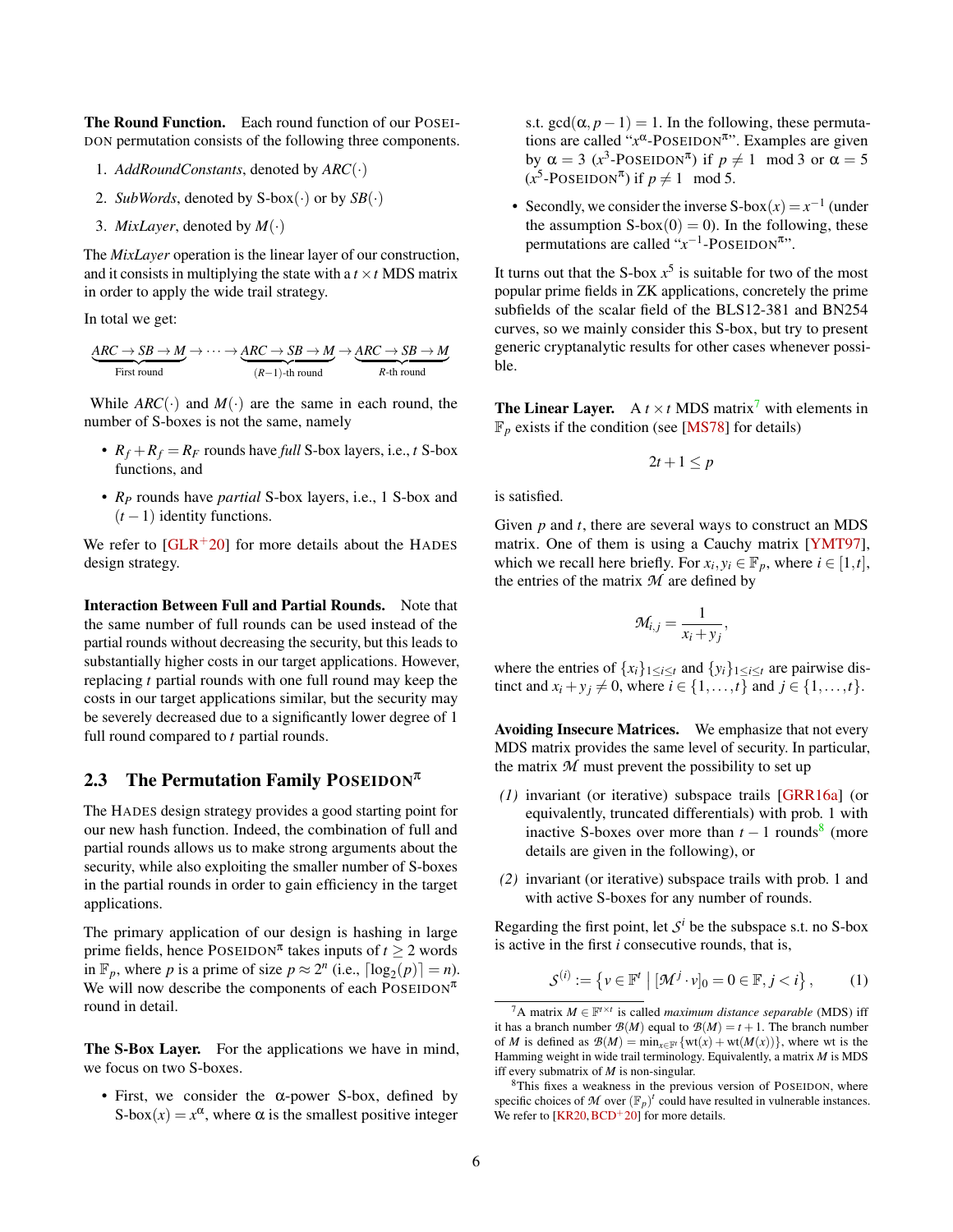where  $[x]_0$  denotes the first word of  $x \in \mathbb{F}^t$ ,  $\mathcal{S}^{(0)} = \mathbb{F}^t$ , and  $\dim(S^{(i)}) \ge t - i$ . For each pair of texts  $(x, y)$  in the same coset of  $S^i$ , no S-boxes are active in the first *i* consecutive rounds. Hence, a truncated differential with prob. 1 (or equivalently, a subspace trail) can be set up for the first  $i \leq t - 1$ rounds. The matrix *M* must be chosen s.t. no subspace trail with inactive/active S-boxes can be set up for more than  $t - 1$ rounds.

A detailed analysis of matrix properties related to this attack vector can be found in [\[GRS20\]](#page-16-10). With these results in mind, we suggest the following method to generate matrices:

- 1. Randomly select pairwise distinct  ${x_i}_{1 \leq i \leq t}$  and  $\{y_i\}_{1 \le i \le t}$ , where  $x_i + y_j \ne 0$  and where  $i \in \{1, ..., t\}$ and  $j \in \{1, ..., t\}$ .
- 2. Determine if the matrix is secure using Algorithm 1, Algorithm 2, and Algorithm 3 provided $9$  in [\[GRS20\]](#page-16-10). For a secure matrix, no infinitely long (invariant and/or iterative) subspace trail (with or without active S-boxes) can be set up for all rounds with partial S-box layers.
- 3. Repeat this procedure until a secure matrix is found.

We used this method to generate the matrices for the instantiations given in Section [4.](#page-6-1) For [\[GRS20,](#page-16-10) Algorithm 3], we used a search period of  $l = 4t$ , and we additionally made sure that no invariant subspace trails with active S-boxes exist for  $M, M^2, \ldots, M^l$ . In our experiments, we observed that only a few trials are needed in order to find a secure matrix for sufficiently large fields.

To summarize, this approach allows us to make sure that our MDS matrices do not exhibit the vulnerabilities discussed in [\[GRS20\]](#page-16-10), and our instantiations are thus secure against this specific type of attack.

Efficient Implementation. We refer to Supplementary Material  $\bf{B}$  $\bf{B}$  $\bf{B}$  for details about efficient POSEIDON<sup> $\pi$ </sup> implementations. The main advantage of these strategies consists of reducing the number of constant multiplications in each round with a partial S-box layer from  $t^2$  to  $2t$ , which is particularly useful for large *t* and *RP*. For example, we implemented  $x^3$ -POSEIDON<sup> $\pi$ </sup> with  $(n, t, R_F, R_P) = (64, 24, 8, 42)$  in Sage, and we could observe that the performance improves by a factor of about 5, with the average computation time being 4 ms for the optimized version.

# <span id="page-6-0"></span>3 Applications

We suggest POSEIDON for all applications of zero-knowledgefriendly hashing, concretely:

- Using POSEIDON for commitments in various protocols, where the knowledge of the committed value is proven in zero knowledge: For this we suggest a singlecall permutation-based hashing with POSEIDON-128 and widths from 2 to 5 field elements. The advantage over the Pedersen hash, for example, is that POSEIDON is faster and can also be used in signature schemes which allows for a smaller code footprint.
- Hashing multi-element objects with certain fields encoded as field elements, so that statements about these fields are proven in zero knowledge: We suggest variablelength sponge-based hashing with POSEIDON-128 or POSEIDON-80 with width 5 (and rate 4).
- Using POSEIDON in Merkle trees to enable zeroknowledge proofs of knowledge of a leaf in the tree with optional statements about the leaf content: We recommend Merkle trees of arity 4 (i.e., width 5) with PO-SEIDON-128 as the most performant, but trees of more conventional arities can be used as well.
- Verifiable encryption with POSEIDON within Integrated Encryption Scheme [\[GMHESÁ10\]](#page-16-11): Put POSEIDON inside the DuplexSponge authenticated encryption framework [\[BDPA11\]](#page-15-7) and initialize it with a session key based on the recipient's public key. Then one can prove that the recipient can decrypt the ciphertext into a plaintext with certain properties.

There exist several third-party protocols that already use PO-SEIDON in these use cases:

- Filecoin employs POSEIDON for Merkle tree proofs with different arities and for two-value commitments. $10$
- Dusk Network uses POSEIDON to build a Zcash-like protocol for securities trading. $11$  It also uses POSEIDON for encryption as described above.
- Sovrin uses POSEIDON for Merkle-tree based revocation [\[sov19\]](#page-18-2).
- Loopring uses POSEIDON for private trading on Ethereum.<sup>[12](#page-6-5)</sup>

# <span id="page-6-1"></span>4 Concrete Instantiations of POSEIDON $\pi$

As of mid-2020, many protocols that employ zero-knowledge proofs use (or plan to use) pairing-based proof sys-tems [\[PHGR13,](#page-17-1) [Gro16,](#page-16-2) [GWC19,](#page-16-3) [CHM](#page-15-2) $+20$ ] or Bulletproofs  $[BBB+18]$  $[BBB+18]$ . The elliptic curves used by these systems are predominantly BLS12-381, BN254, and Ed25519. A hash function friendly for such a system would operate in the scalar

<span id="page-6-2"></span><sup>9</sup><https://extgit.iaik.tugraz.at/krypto/linear-layer-tool>

<span id="page-6-3"></span><sup>10</sup><https://github.com/filecoin-project/neptune>

<span id="page-6-4"></span><sup>11</sup><https://github.com/dusk-network/Poseidon252>

<span id="page-6-5"></span><sup>12</sup><https://tinyurl.com/y7tl537o>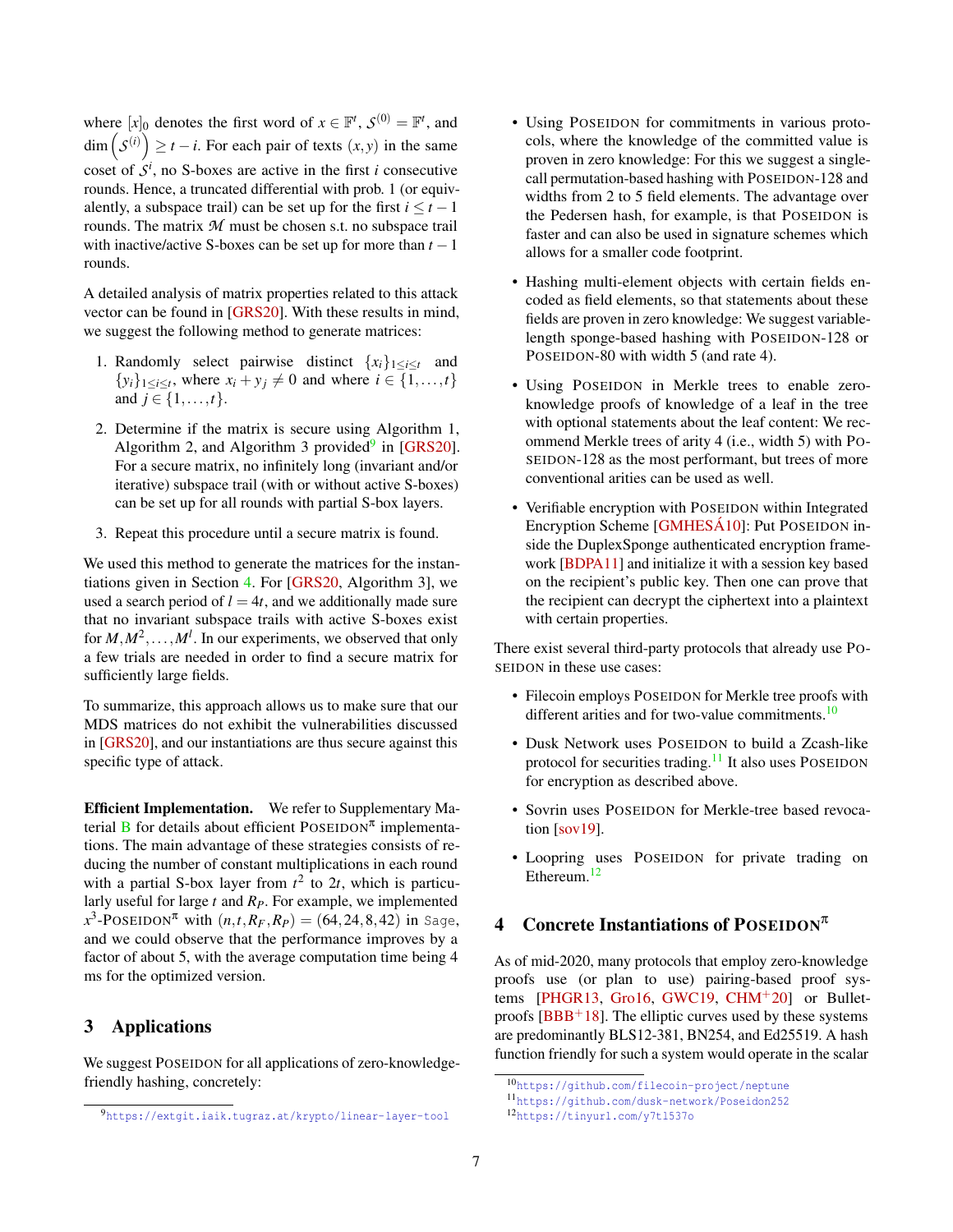prime field of the curve, and they all have a size of around 2 255 .

#### <span id="page-7-0"></span>4.1 Main Instances

We present  $\text{POSEIDON}^{\pi}$  permutations for such prime fields, and leave the other cases to the appendix. The S-box function can be chosen as  $x^5$  in all cases, i.e., we use  $x^5$ -POSEIDON for hashing in all such protocols, though the concrete fields are slightly different (this affects only constants and matrices, but not the number of rounds).

The security levels *M* of 80 and 128 bits correspond to a 255-bit capacity, i.e., one field element. We focus on two possible widths, namely  $t = 3$  and  $t = 5$ , as they correspond to popular cases of 2-to-1 and 4-to-1 compression functions. In the Merkle tree case, this corresponds to trees of arity 2 and 4, respectively. The round numbers for 80- and 128-bit security levels are given in Table [2,](#page-7-3) and a more extensive set is given in the appendix. For  $M = 256$  we select a capacity and an output of 2 255-bit elements (one 510-bit element is possible too).

All our MDS matrices are Cauchy matrices, and the method to construct them is further described in Section [2.3.](#page-5-3) We use sequences of integers for the construction.

The round constants and matrices are generated using the Grain LFSR [\[HJMM08\]](#page-17-5) in a self-shrinking mode, and the detailed initialization and generation are described in Supplementary Material [F.](#page-28-0) Using this method, the generation of round constants and matrices depends on the specific instance, and thus different round constants are used even if some of the chosen parameters (e.g., *n* and *t*) are the same. Note that by using the Grain LFSR and instance-specific seed values, this approach is reminiscent of nothing-up-my-sleeve (NUMS) numbers. Indeed, letting the attacker freely choose round constants and/or matrices can lead to attacks.

We provide the round constants, the matrices, and test vectors in auxiliary files for four primary instantiations. We also make reference implementations for these instantiations and scripts to calculate the round numbers, the round constants, and the  $MDS$  matrices available online.<sup>[13](#page-7-4)</sup> We refer to Supplementary Material [A](#page-19-0) for a more detailed overview of the auxiliary files.

### <span id="page-7-1"></span>4.2 Domain Separation for POSEIDON

POSEIDON can be used in a number of applications, and having the same instance for all of them is suboptimal. Also, some protocols explicitly require several different hash functions. We suggest using domain separation for this, concretely encoding the use case in the capacity element (which is fine as it is 256 bits large and has a lot of bits to fill) and using some padding to distiguish inputs of different lengths if they

Table 2: Concrete instantiations of  $\text{POSEIDON}^{\pi}$  (with security margin) over BLS12-381, BN254, Ed25519 scalar fields.

<span id="page-7-3"></span>

| Instance (S-box: $f(x) = x^5 \mid t$      |                | $R_F$ | $R_P$                                                               |
|-------------------------------------------|----------------|-------|---------------------------------------------------------------------|
| $POSEIDON^{\pi}-128$                      |                | 8     | $\begin{array}{c} 57 \\ 60 \end{array}$                             |
| $PostIDON^{\pi}-80$                       |                | 8     | $\begin{array}{ c c } \hline 33 \\ \hline 35 \\ \hline \end{array}$ |
| POSEIDON <sup><math>\pi</math></sup> -256 | $\frac{6}{10}$ | 8     | 120                                                                 |

may happen. Although a concrete form of domain separation constants is not security critical, we suggest a common methodology to unify potential implementations.

Concretely, we propose:

- Merkle Tree (all leafs are present, up to arity 32). The capacity is  $2^{arity} - 1$ . A generic case is considered in Supplementary Material [I.](#page-30-0) We use no padding here.
- Merkle Tree (some leafs may be empty). The capacity value equals the bitmask of which leafs are present. We use no padding here.
- Variable-Input-Length Hashing. The capacity value is  $2^{64} + (o - 1)$  where *o* the output length. The padding consists of one field element being 1, and the remaining elements being 0.
- Constant-Input-Length Hashing. The capacity value is  $length \cdot (2^{64}) + (o - 1)$  where *o* the output length. The padding consists of the field elements being 0.
- Encryption. The capacity value is  $2^{32}$ . The padding consists of the field elements being 0.
- Future Uses. The capacity value is *identifier*·(2 <sup>32</sup>). The padding depends on the application.

# <span id="page-7-2"></span>5 Cryptanalysis Summary of POSEIDON

As for any new design, it is paramount to present a concrete security analysis. In the following, we provide an in-depth analysis of the security of our construction. Due to a lack of any method to ensure that a hash function based on a sponge construction is secure against all possible attacks, we base our argumentation on the following consideration. As we just recalled in the previous section, when the internal permutation *P* of an  $(N = c + r)$ -bit sponge function is modeled as a randomly chosen permutation, the sponge hash function is indifferentiable from a random oracle up to  $2^{c/2}$  calls to  $P$ . Thus, we choose the number of rounds of the inner permutation case in order to provide security against distinguishers relevant to collision/preimage attacks. Equivalently, this means that such

<span id="page-7-4"></span><sup>13</sup><https://extgit.iaik.tugraz.at/krypto/hadeshash>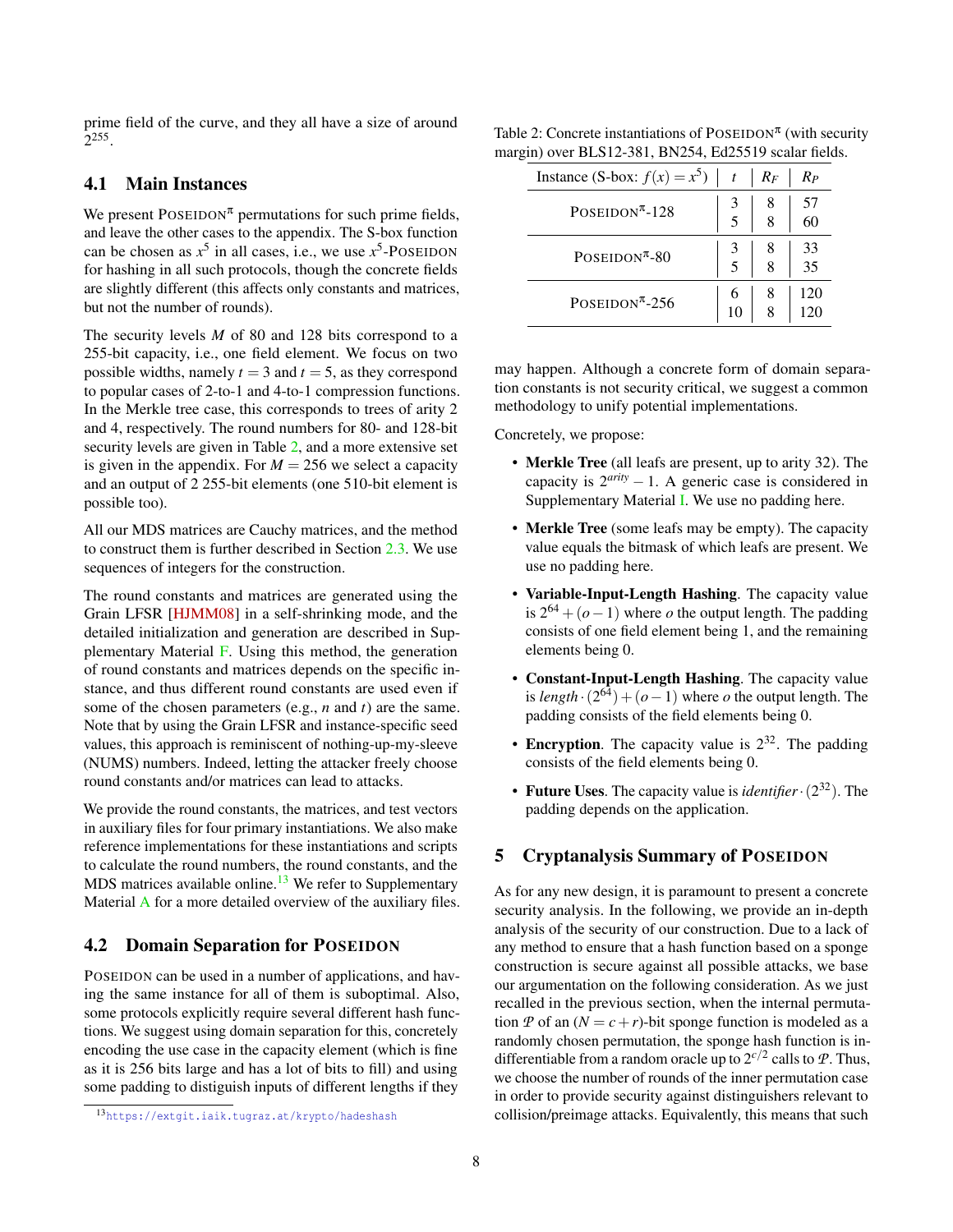a number of rounds guarantees that *P* does not exhibit any relevant non-random/structural properties (among the ones known in the literature).

# <span id="page-8-0"></span>5.1 Definitions

Definition 5.1. The function *F* is *T*-secure against collisions if there is no algorithm with expected complexity smaller than *T* that finds  $x_1, x_2$  such that  $F(x_1) = F(x_2)$ .

Definition 5.2. The function *F* is *T*-secure against preimages if there is no algorithm with expected complexity smaller than *T* that for given *y* finds *x* such that  $F(x) = y$ .

Definition 5.3. The function *F* is *T*-secure against second preimages if there is no algorithm with expected complexity smaller than *T* that for given  $x_1$  finds  $x_2$  such that  $F(x_1) =$  $F(x_2)$ .

Definition 5.4. The invertible function *P* is *T*-secure against the CICO  $(m_1, m_2)$ -problem if there is no algorithm with expected complexity smaller than  $T$  that for given  $m_1$ -bit  $I_1$ and *m*<sub>2</sub>-bit *O*<sub>1</sub> finds *I*<sub>2</sub>, *O*<sub>2</sub> such that  $P(I_1||I_2) = P(O_1||O_2)$ .

### <span id="page-8-1"></span>5.2 Security Claims

In terms of concrete security, we claim that POSEIDON-*M* is  $2^M$ -secure against collisions and (second) preimages. To help increase confidence in our design and simplify external cryptanalysis, we also explicitly state another claim about our internal permutation:  $\text{POSEIDON}^{\pi}$  is  $2^{\min(M,m_1,m_2)}$ -secure against the CICO (*m*1,*m*2)-problem.

Even though an attack below these thresholds may not affect any concrete applications of our hash functions, we would still consider it an important cryptanalytic result.

### <span id="page-8-2"></span>5.3 Summary of Attacks

Here we list the main points of our cryptanalysis results. The number of rounds  $R = R_P + R_F$  we can break depends on the security level *M* and the number of S-boxes *t*, which we specify for each concrete hash function instance in the next section.

Before going on, we point out that for all attacks that are in common to the ones proposed for the cipher HadesMiMC  $[GLR+20]$  $[GLR+20]$ , here we limit ourselves to report the main idea and result. For all other cases (namely, higher-order differentials, zero-sum partitions, Gröbner basis attacks, and preimage attacks), we present here more details. In any case, *all details are provided as supplementary material.*

We highlight that the following cryptanalysis is not equivalent to the one presented for the block cipher HADESMiMC. Indeed, the scenarios are different (in one case the goal is to guarantee the impossibility to find the secret key, while here

there is no secret key material and the goal is to guarantee that the internal permutation looks like a pseudo-random permutation). This means that certain attacks that we consider here are not valid in the case of a block cipher and vice-versa. Just to give some examples, the rebound attack  $[LMR<sup>+</sup>09, MRST09]$  $[LMR<sup>+</sup>09, MRST09]$ holds only in the context studied here, while a MitM scenario (crucial in the case of an SPN cipher) does not work in the context of a sponge function, since the attacker does not know the full output. More details are given in the following.

Proposition 5.1 (Informal). The following number of rounds for  $x^5$ -POSEIDON-128 over  $\mathbb{F}_p$  with  $\approx$  256-bit *p* protects against statistical and algebraic attacks:

$$
R_F = 6
$$
,  $R = R_F + R_P = 56 + \lfloor \log_5(t) \rfloor$ .

*Proof.* We substitute  $\alpha = 5, M = 128$  and  $\log_2(p) = 255$  to Equations  $(2)$ , $(3)$ , $(5)$  and see that no one is satisfied, i.e., the attacks do not work.  $\Box$ 

Proposition 5.2 (Informal). The following number of rounds for  $x^5$ -POSEIDON-80 over  $\mathbb{F}_p$  with  $\approx$  256-bit *p* protects against statistical and algebraic attacks:

$$
R_F = 6
$$
,  $R = R_F + R_P = 35 + \lfloor \log_5(t) \rfloor$ .

Proposition 5.3 (Informal). The following number of rounds for  $x^5$ -POSEIDON-256 over  $\mathbb{F}_p$  with  $\approx$  256-bit *p* protects against statistical and algebraic attacks:

$$
R_F = 6
$$
,  $R = R_F + R_P = 111 + \lfloor \log_5(t) \rfloor$ .

# <span id="page-8-3"></span>5.4 Security Margin

Given the *minimum* number of rounds necessary to provide security against all attacks known in the literature, we *arbitrarily* decided to add

- *(1)* two more rounds with full S-box layers, and
- *(2)* 7.5% more rounds with partial S-box layers,

i.e.,  $+2 R_F$  and  $+7.5\% R_P$ . The resulting number of rounds for our primary instances is given in Table [2.](#page-7-3)

### <span id="page-8-4"></span>5.5 Attack details

All the attacks below are applied to the internal permutation POSEIDON<sup> $\pi$ </sup>. The sponge framework dictates that all the attacks on the hash function with complexity below  $2^{c/2}$  must result from attacks on the permutation. Thus we show that no such attack on the permutation should exist.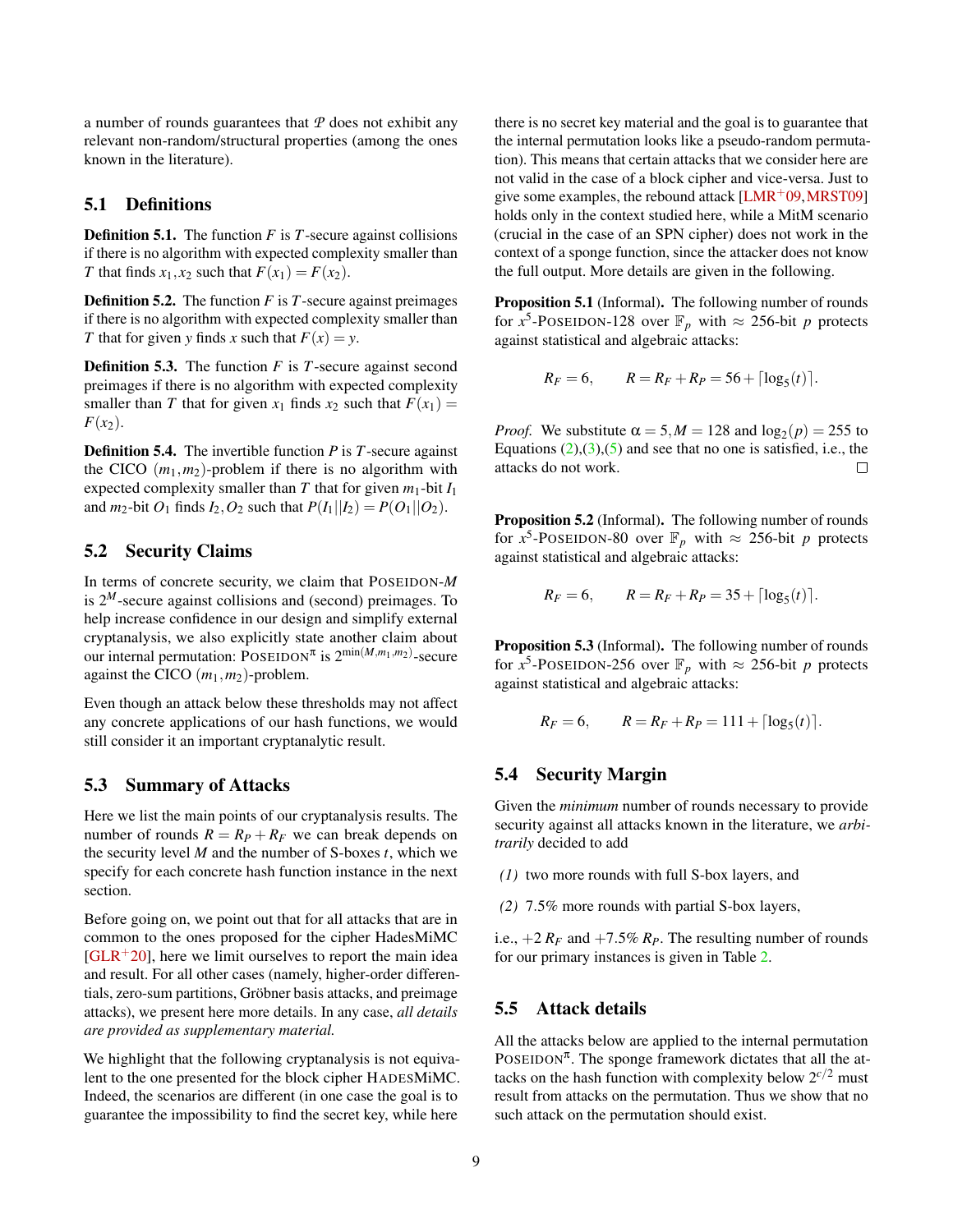#### <span id="page-9-0"></span>5.5.1 Statistical Attacks

Differential/Linear Distinguishers. As shown in the appendix, at least 6 rounds with full S-box layers are necessary to provide security against the statistical attacks we consider. In more detail, for

<span id="page-9-2"></span>
$$
R_F < \begin{cases} 6 & \text{if } M \le (\lfloor \log_2 p \rfloor - C) \cdot (t+1) \\ 10 & \text{otherwise} \end{cases} \tag{2}
$$

linear [\[Mat93\]](#page-17-8) and differential [\[BS91,](#page-15-8)[BS93\]](#page-15-9) attacks may be possible, where  $C = 2$  for  $S(x) = 1/x$  and  $C = \log_2(\alpha - 1)$  for  $S(x) = x^{\alpha}$  (where remember that  $\alpha$  is an odd integer number), e.g.,  $C = 1$  for  $S(x) = x^3$  and  $C = 2$  for  $S(x) = x^5$ .

Before going on, we highlight that we exploit only rounds with full S-box layers in order to prevent statistical attacks (as done in  $[GLR<sup>+</sup>20]$  $[GLR<sup>+</sup>20]$ ). As explained in [\[KR20\]](#page-17-0), under the assumption made for the linear layer in Section [2.3,](#page-5-3) it is possible to exploit both the rounds with partial and full S-box layers in order to guarantee security against some statistical attacks, like differential and linear attacks. Our decision to consider only rounds with full S-box layers has been made since a similar condition on the rounds with full S-box layers (e.g.,  $R_F$   $>$  6) is necessary for the security against some algebraic attacks (e.g., Gröbner basis attacks – see in the following) and in order to provide simple security arguments for all statistical attacks (including e.g. the rebound one).

(Invariant) Subspace Trails. We emphasize that the choice of the matrix that defines the linear layer, made in Section [2.3,](#page-5-3) prevents the existence of subspaces *S* that generate infinitely long subspace trails, namely a finite collection of subspaces  $\{S_0, \ldots, S_{r-1}\}\$  s.t. each coset of  $S_i$  is mapped into a coset of  $S_{i+1}$  with probability 1 (where the index is taken modulo *r*) an arbitrary number of times. This allows to fix the weakness of the previous version of POSEIDON.

Other Attacks. Finally, we briefly mention that the same number of rounds given before for the case of differential/linear attacks guarantees security against other attacks as truncated differentials [\[Knu94\]](#page-17-9), impossible differentials [\[BBS99\]](#page-15-10), rebound attacks  $[LMR<sup>+</sup>09, MRST09]$  $[LMR<sup>+</sup>09, MRST09]$  $[LMR<sup>+</sup>09, MRST09]$ , and so on. More details are given in the appendix.

#### <span id="page-9-1"></span>5.5.2 Algebraic Attacks

In order to estimate the security against algebraic attacks, we evaluate the degree of the reduced-round permutations and their inverses. Roughly speaking, our results can be summarized as follows, where  $n \simeq \log_2(p)$ .

Interpolation Attack. The interpolation attack [\[JK97\]](#page-17-10) depends on the number of different monomials in the interpolation polynomial, where (an upper/lower bound of) the number

of different monomials can be estimated given the degree of the function. The idea of such an attack is to construct an interpolation polynomial that describes the function. If the number of unknown monomials is sufficiently large, then this cannot be done faster than via a brute-force attack.

For a security level of *M* bits, the number of rounds that can be attacked is

<span id="page-9-3"></span>• for 
$$
S(x) = x^{\alpha}
$$
:  
\n
$$
R \leq \lceil \log_{\alpha}(2) \cdot \min\{M, \log_2(p)\}\rceil + \lceil \log_{\alpha} t \rceil \quad (3)
$$

• for 
$$
S(x) = 1/x
$$
:  
\n
$$
[R_F \log_2(t)] + R_P \leq \lceil \log_2(t) \rceil + \lceil 0.5 \cdot \min\{M, \log_2(p)\}\rceil
$$
\n(4)

In general, the number of unknown monomials does not decrease when increasing the number of rounds. Hence, a higher number of rounds likely leads to a higher (or equal) security against this attack. We also consider various approaches of the attack (such as the MitM one) in Supplementary Material [C.2.1.](#page-22-2)

Gröbner Basis Attack. In a Gröbner basis attack [\[CLO97\]](#page-16-12), one tries to solve a system of non-linear equations that describe the function. The cost of such an attack depends on the degree of the equations, but also on the number of equations and on the number of variables. Since there are several ways for describing the studied permutation, there are several ways to set up such a system of equations and so the attack. Here, we focus on two extreme cases:

- 1. In the first case, the attacker derives equations, one for each word, for the entire *r*-round permutation. Assuming  $S(x) = x^{\alpha}$  (analogous for the others), we show that the attack complexity is about  $\alpha^{2t}$  (see below), therefore for a security level of *M* bits the attack works at most on  $\log_{\alpha} 2^{\min\{n/2,M/2\}}$  rounds.
- 2. In the second case, since a partial S-box layer is used, it may be more efficient to consider degree- $\alpha$  equations for single S-boxes. In this case, more rounds can be necessary to guarantee security against this attack.

In both cases, it is possible to make use of the existence of the subspace  $S^{(r)}$  defined as in Eq. [\(1\)](#page-5-4) in order to improve the attack. As shown in  $[BCD<sup>+</sup>20]$  $[BCD<sup>+</sup>20]$ , such a subspace can be exploited in order to replace some non-linear equations of the system that we are trying to solve with linear equations. Indeed, given a text in a coset of the subspace  $S^{(r)}$ , the output of such a text after *r* rounds with partial S-box layers is simply the result of an affine map applied to the input (i.e., no S-box is involved). As explained in detail in Supplementary Material [C.2.2,](#page-23-0) this issue can easily be fixed both by a careful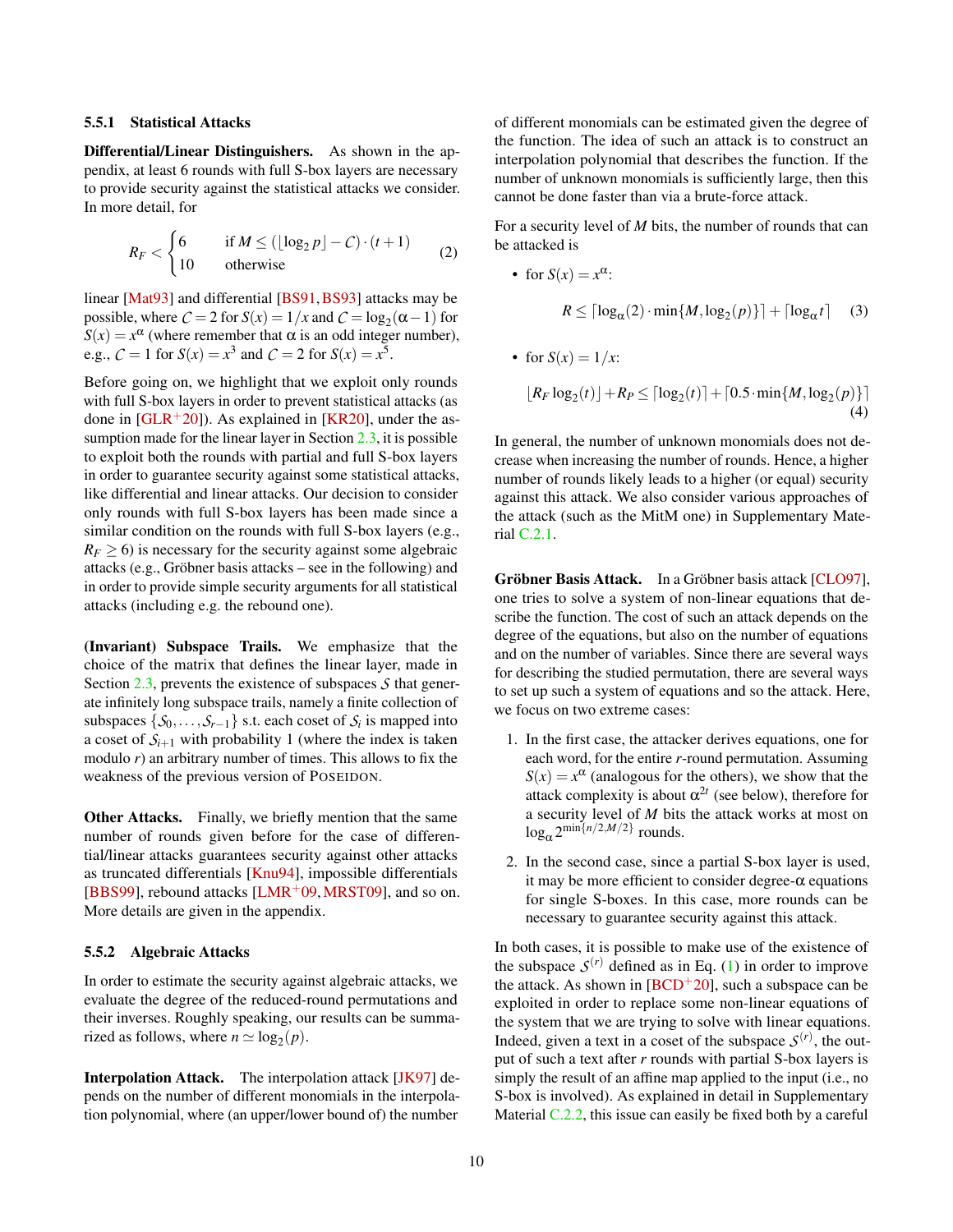choice of the matrix that defines the linear layer (see Section [2.3](#page-5-3) for details) and, if necessary, by adjusting the number of rounds with partial S-box layers.

With optimistic (for the adversary) complexity of the Gaussian elimination, we obtain for each S-box two attacks which are faster than  $2^M$  if either condition is satisfied:

<span id="page-10-2"></span>• if 
$$
S(x) = x^{\alpha}
$$
:  
\n
$$
\begin{cases}\nR \le \log_{\alpha}(2) \cdot \min\left\{\frac{M}{3}, \frac{\log_{2}(p)}{2}\right\}, \\
R \le t - 1 + \min\left\{\frac{\log_{\alpha}(2) \cdot M}{t + 1}, \frac{\log_{\alpha}(2) \cdot \log_{2}(p)}{2}\right\}\n\end{cases}
$$
\n(5)

• if 
$$
S(x) = 1/x
$$
:

$$
\begin{cases}\n[R_F \log_2(t)] + R_P \leq [0.5 \cdot \min\{M, \log_2(p)\}] + [\log_2(t)] \\
[R_F \log_2(t)] + R_P \leq t - 1 + [\log_2(t)] + \n+ \min\left\{\left[\frac{M}{t+1}\right], [0.5 \cdot \log_2(p)]\right\}\n\end{cases}
$$
\n(6)

**Higher-Order Differential Attack.** Working over  $\mathbb{F}_{2^n}$   $t \equiv$  $\mathbb{F}_2^{n \cdot \tau}$ , the higher-order differential attack [\[Knu94\]](#page-17-9) depends on the *algebraic degree* of the polynomial function that defines the permutation, where the algebraic degree  $\delta$  of a function  $f(x) = x^d$  of degree *d* over  $\mathbb{F}_{2^n}$  is defined as  $\delta = \text{hw}(d)$  (where  $hw(\cdot)$  is the Hamming weight). The idea of such an attack is based on the property that given a function  $f(\cdot)$  of algebraic degree  $\delta$ ,  $\bigoplus_{x \in \mathcal{V} \oplus \phi} f(x) = 0$  if the dimension of the subspace  $\nu$  satisfies dim( $\nu$ )  $\geq \delta + 1$ . If the algebraic degree is sufficiently high, the attack does not work.

At first thought, one may think that this attack does not apply (or is much less powerful) in  $\mathbb{F}_p^t$  (due to the fact that the only subspaces of  $\mathbb{F}_p$  are  $\{0\}$  and  $\mathbb{F}_p^r$  itself). Recently, it has been shown in  $[BCD+20]$  $[BCD+20]$  how to set up an higher-order differential over  $\mathbb{F}_p^t$ . Given *f* over  $\mathbb{F}_p$  of degree  $d \leq p-2$ ,  $\sum_{x \in \mathbb{F}_p} f(x) = 0$ . Since this result is related to the degree of the polynomial that describes the permutation, we claim that the number of rounds necessary to provide security against the interpolation attack provides security against this attack as well.

(We Do Not Care About) Zero-Sum Partitions. Another property that can be demonstrated for some inner primitive in a hash function (with a relatively low degree) is based on the *zero-sum partition*. This direction has been investigated e.g. in [\[BCD11\]](#page-15-11) for two SHA-3 candidates, *Luffa* and KEC-CAK. More generally, a zero-sum structure for a function  $f(\cdot)$ is defined as a set  $Z$  of inputs  $z_i$  that sum to zero, and for which the corresponding outputs  $f(z_i)$  also sum to zero, i.e.,  $\sum_i z_i = \sum_i f(z_i) = 0$ . For an iterated function, the existence of zero sums is usually due to the particular structure of the round function or to a low degree. Since it is expected that a randomly chosen function does not have many zero sums, the

existence of several such sets can be seen as a distinguishing property of the internal function.

Definition 5.5 (Zero-Sum Partition [\[BCD11\]](#page-15-11)). Let *P* be a permutation over  $\mathbb{F}_q^t$  for a prime  $q \geq 2$ . A zero-sum partition for *P* of size  $K < t$  is a collection of *K* disjoint sets  $\{X_1, \ldots, X_K\}$ with the following properties:

- $X_i \subset \mathbb{F}^t$  for each  $i = 1, ..., k$  and  $\bigcup_{i=1}^k X_i = \mathbb{F}^t$ ,
- $\forall i = 1, ..., K$ : the set  $X_i$  satisfies the zero-sum property  $\sum_{x \in X_i} x = \sum_{x \in X_i} P(x) = 0.$

Here we explicitly state that we do not make claims about the security of POSEIDON<sup> $\pi$ </sup> against zero-sum partitions. This choice is motivated by the gap present in the literature between the number of rounds of the internal permutation that can be covered by a zero-sum partition and by the number of rounds in the corresponding sponge hash function that can be broken e.g. via a preimage or a collision attack. As a concrete example, consider the case of KECCAK: While 24 rounds of KECCAK-*f* can be distinguished from a random permutation using a zero-sum partition [\[BCD11\]](#page-15-11) (that is, *full* KECCAK-*f*), preimage/collision attacks on KECCAK can only be set up for up to 6 rounds of  $KECCAK-f$  [\[GLL](#page-16-13)<sup>+</sup>20]. This hints that zero-sum partitions should be largely ignored for practical applications.

For completeness, we mention that a zero-sum partition on (a previous version of) reduced-round POSEIDON<sup> $\pi$ </sup> has been proposed in [ $BCD+20$ ]. Such a property can cover up to  $R_F =$ 6 rounds (i.e., 2 rounds at the beginning and 4 rounds at the end) by exploiting the inside-out approach and by choosing a subspace of texts after the first  $R_f$  rounds with full S-box layers and before the *R<sup>P</sup>* rounds with partial S-box layers. Since the number of rounds of this new version is not smaller than the number of rounds of the previous one, and since  $R_F \geq 8$  (see Section [5.4\)](#page-8-3), it seems that a zero-sum partition cannot be set up for full POSEIDON<sup> $\pi$ </sup>.

# <span id="page-10-0"></span>6 POSEIDON in Zero-Knowledge Proof Systems

Our hash functions have been designed to be friendly to zeroknowledge applications. Specifically, we aim to minimize the proof generation time, the proof size, and the verification time (when it varies). Before presenting concrete results, we give a small overview of ZK proof systems to date.

### <span id="page-10-1"></span>6.1 State of the Art

Let  $P$  be a circuit over some finite field  $F$  where gates are some (low-degree) polynomials over F with *I* and *O* being input and output variables, respectively:  $P(I) = O$ . The *computational integrity problem* consists of proving that some given  $O_0$  is the result of the execution of  $P$  over some  $I_0$ :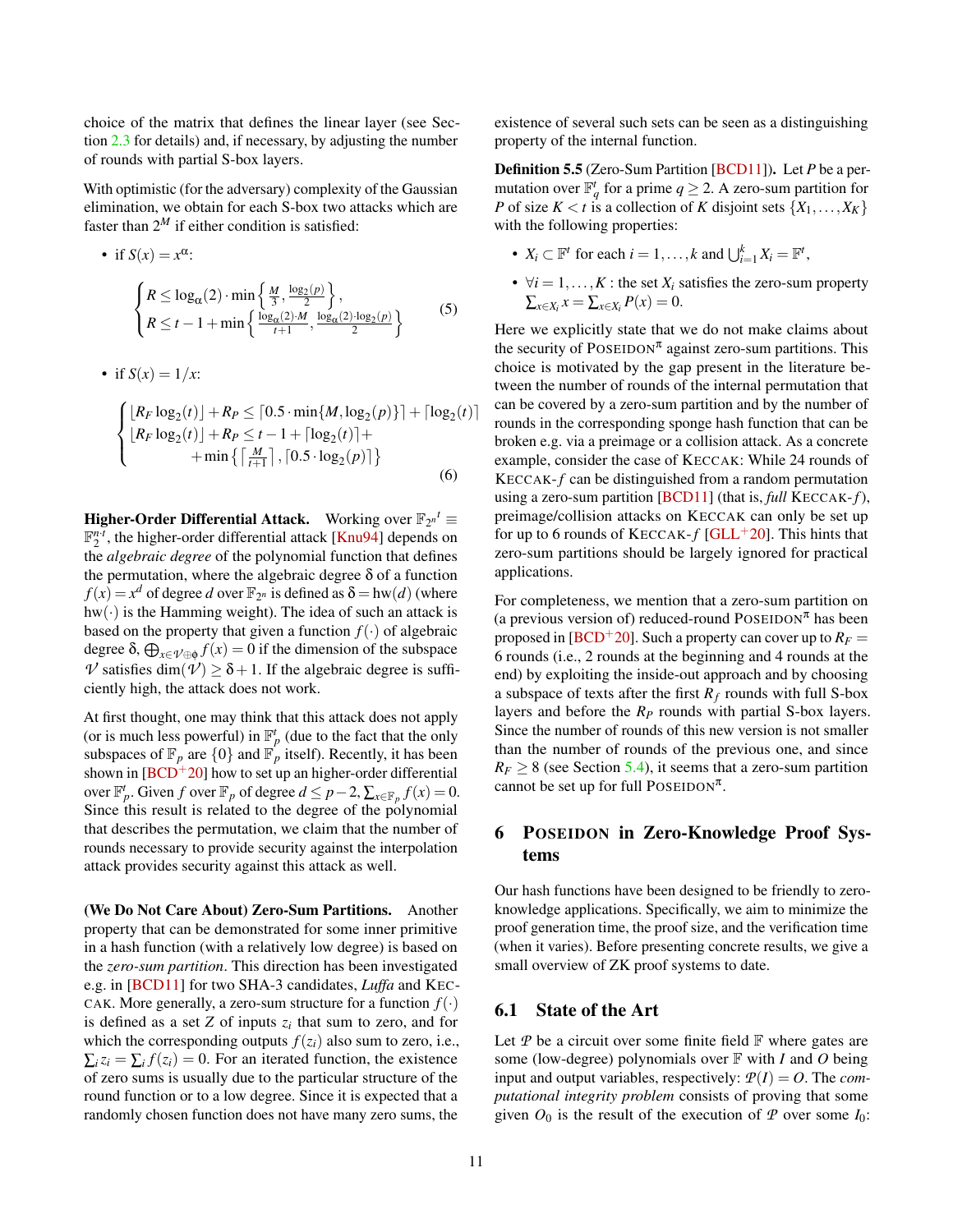$P(I_0) = O_0$ . It is not difficult to show that any limited-time program on a modern CPU can be converted to such a circuit [\[BCTV14\]](#page-15-12), and making the proof zero-knowledge is often possible with little overhead.

The seminal PCP series of papers states that for any program *P* it is possible to construct a proof of computational integrity, which can be verified in time sublinear in the size of *P*. However, for a long time the prover algorithms were so inefficient that this result remained merely theoretical. Only recently, proof systems where the prover costs are polynomial in  $|\mathcal{P}|$  were constructed, but they required a trusted setup: a verifier or someone else (not the prover) must process the circuit with some secret *s* and output a reference string *S*, used both by the prover and the verifier. In this setting, the prover's work can even be made linear in  $|\mathcal{P}|$ , and the verifier's costs are constant. These systems were called SNARKs for proof succinctness. The first generation of SNARKs, known as Pinocchio and Groth16 [\[PHGR13,](#page-17-1)[Gro16\]](#page-16-2), require a separate trusted setup for each circuit. The next generation, which includes Sonic [\[MBKM19\]](#page-17-11), PLONK [\[GWC19\]](#page-16-3), and Marlin [\[CHM](#page-15-2)+20], can use one reference string of size *d* for all circuits with at most *d* gates, thus simplifying the setup and its reuse. Later on, proof systems without trusted setups appeared, of which we consider Bulletproofs  $[BBB^+18]$  $[BBB^+18]$ , STARKs [\[BBHR19\]](#page-15-4), and RedShift [\[KPV19\]](#page-17-12) the most interesting, though all of them come with deficiencies: Bulletproofs have linear verifier times (but rather short proofs), STARKs work with iterative programs, and RedShift has large proofs (up to 1 MB for millions of gates).

Current benchmarks demonstrate that programs with millions of gates can be processed within a few seconds with the fastest proof systems, which solves the computational integrity problem for some practical programs. Among them, privacy-preserving cryptocurrencies, mixers, and private voting are prominent examples. In short, such applications work as follows:

- 1. Various users add publicly hashes of some secret and public values to some set *V*, which is implemented as a Merkle tree. Hashes can be currency transaction digests, public keys, or other credentials.
- 2. Only those who know a secret behind some hash are declared eligible for an action (e.g., to vote or to spend money).
- 3. A user who wants to perform the action proves that they know a tree leaf *L* and a secret *K* such that *L* is both the hash of *K* and a leaf in *V*. If the proof passes, the user is allowed to perform an action (e.g., to vote). If an action must be done only once, a deterministic hash of the secret and leaf position can be computed and published.

This paradigm is behind the cryptocurrency Zcash and Ethereum mixers.

The bottleneck of such a system is usually the proof creation time, which took 42 seconds in the early version of Zcash, and sometimes the verifier's time. Both are determined by the size of the circuit that describes a Merkle proof and are thus dependent on the hash function that constitutes the tree.

Unfortunately, a single hash function cannot be optimal for all ZK proof systems, because they use different arithmetizations: STARKs can use prime and binary fields, Bulletproofs uses any prime field, whereas most SNARKs use a prime field based on a scalar field of a pairing-friendly elliptic curve. Therefore, for each proof system a new instance of POSEIDON may be needed. In the following we describe how this is done and how to optimize a circuit for some proof systems.

#### <span id="page-11-0"></span>6.2 SNARKs with POSEIDON<sup> $\pi$ </sup>

In SNARKs, the prime field is typically the scalar field of some pairing-friendly elliptic curve. The primitive POSEIDON<sup> $\pi$ </sup> can be represented as such a circuit with reasonably few gates, but the parameters of  $\text{POSEIDON}^{\pi}$  must have been determined first by *p*. Concretely, after *p* is fixed, we first check if  $x^{\alpha}$  is invertible in  $GF(p)$ , which is true if *p* mod  $\alpha \neq 1$ . If this inequality is not satisfied for a small  $\alpha$ , we use the inverse S-box or consider another prime power for the S-box.

#### <span id="page-11-1"></span>6.2.1 Groth16

Groth16 [\[Gro16\]](#page-16-2) is an optimization of the Pinocchio proof system and currently the fastest SNARK with the smallest proofs. The Groth16 prover complexity is  $O(s)$ , where *s* is the number of rank-1 constraints – quadratic equations of the form  $(\sum_i u_i X_i)(\sum_i v_i X_i) = \sum_i w_i X_i$ , where  $u_i, v_i, w_i$  are field elements and  $X_i$  are program variables. It is easy to see that the S-box  $x^3$  is represented by 2 constraints, the S-box  $x^5$  by 3 constraints, and the S-box  $1/x$  by 3 constraints (1 for the non-zero case, and two more for the zero case). Thus, in total we have

$$
2tR_F + 2R_P
$$
 constraints for  $x^3$ -POSEIDON <sup>$\pi$</sup> ,  
\n $3tR_F + 3R_P$  constraints for  $x^5$ -POSEIDON <sup>$\pi$</sup> ,  
\n $3tR_F + 3R_P$  constraints for  $x^{-1}$ -POSEIDON <sup>$\pi$</sup> .

It requires a bit more effort to see that we do not need more constraints as the linear layers and round constants can be incorporated into these ones. However, it is necessary to do some preprocessing. For example, in the POSEIDON<sup> $\pi$ </sup> setting, the full S-box layers are followed by a linear transformation *M*. Each round with a full S-box layer can be represented by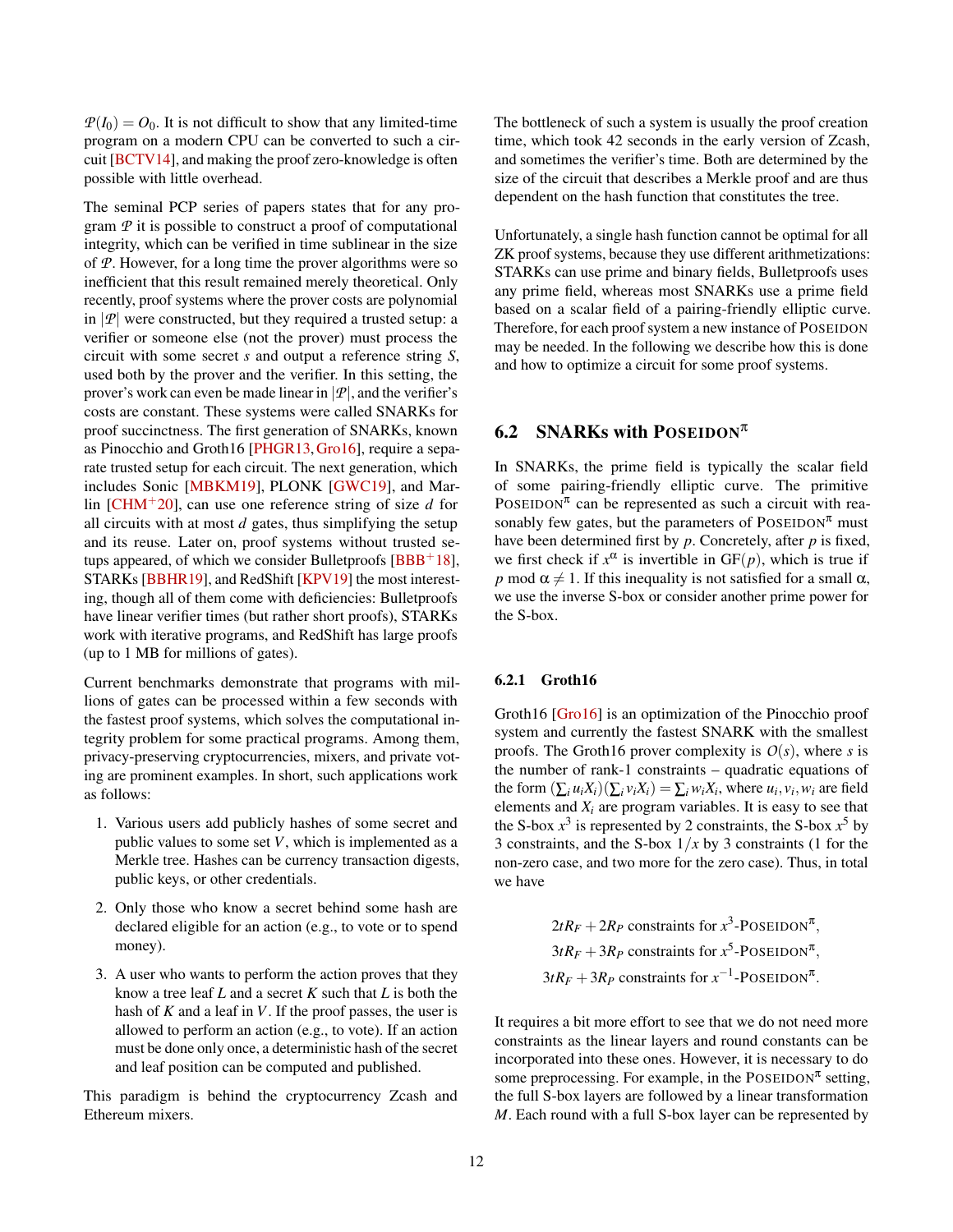the following constraints in the SNARK setting:

$$
\left(\sum_{j} M_{i,j} x_{i,j}\right) \cdot \left(\sum_{j} M_{i,j} x_{i,j}\right) = y_i \quad 1 \le i \le t,
$$

$$
y_i \cdot \left(\sum_{j} M_{i,j} z_{i,j}\right) = z_i,
$$

where  $M = I_{t \times t}$  for the first round. However, in a round with a partial S-box layer, we will have only one such constraint for  $j = 1$ . For the rest of the  $t - 1$  variables we will have linear constraints of the form

$$
\sum_j M_{i,j} x_{i,j} = u_i \text{ , where } 2 \le i \le t.
$$

Since the linear constraints have little complexity effect in Groth16, in the partial S-box rounds they can be composed with the ones from the previous round(s) using

$$
\sum_{k} M_{i,k} \bigg( \sum_{j} M_{i,j} x_{i,j} \bigg) = v_k \ \ 2 \leq k \leq t.
$$

We can now calculate the number of constraints for the sponge mode of operation and for Merkle trees. In sponges, the 2*M* bits are reserved for the capacity, so  $N - 2M$  bits are fed with the message. Therefore, we get

- $\frac{2tR_F+2R_P}{N-2M}$  constraints per bit for  $x^3$ -POSEIDON<sup>π</sup>,
- $\frac{3tR_F+3R_P}{N-2M}$  constraints per bit for  $x^5$ -POSEIDON<sup>π</sup>,
- $\frac{3tR_F+3R_P}{N-2M}$  constraints per bit for  $x^{-1}$ -POSEIDON<sup>π</sup>.

For the Merkle tree, we suggest a 1-call sponge where all branches must fit into the rate. Then a Merkle tree has arity  $\frac{N}{2M}$  − 1. Based on that we can calculate how many constraints we need to prove the opening in a Merkle tree of, for example,  $2^{32}$  elements (the recent ZCash setting). The tree will have  $\frac{32}{\log_2[N/(2M)-1]}$  levels with the number of constraints in each according to the above. The libsnark performance of the POSEIDON preimage prover (proof that for given *y* you know *x* such that  $H(x) = y$  is given in Table [3.](#page-12-2) These experiments were performed on a desktop with an Intel Core i7-8700 CPU (@3.2GHz) and 32 GiB of memory.

As an example, we calculate the concrete number of constraints for a Merkle tree proof, where the tree has  $2^{30}$  elements, assuming a security level of 128 bits and a prime field of size close to  $2^{256}$ . We take the S-box equal to  $x^5$  as it fits many prime fields: Ristretto (the prime group based on the scalar field of Ed25519), BN254, and BLS12-381 scalar fields. The results are in Table [4.](#page-13-4)

#### <span id="page-12-0"></span>6.2.2 Bulletproofs

Bulletproofs  $[BBB<sup>+</sup>18]$  $[BBB<sup>+</sup>18]$  is a proof system that does not require a trusted setup. It is notable for short proofs which are

<span id="page-12-2"></span>Table 3: libsnark [\[lib\]](#page-17-13) performance of the POSEIDON preimage prover (one permutation call). Here *t* denotes the width.

| Field        | Arity (t)        | libsnark <b>ZK</b> proof time<br>for one hash<br>Prove<br>Verify |                                        | R <sub>1</sub> CS<br>constraints |  |  |  |
|--------------|------------------|------------------------------------------------------------------|----------------------------------------|----------------------------------|--|--|--|
| POSEIDON-128 |                  |                                                                  |                                        |                                  |  |  |  |
| <b>BN254</b> | 2:1(3)<br>4:1(5) | $43.1 \text{ms}$<br>57.9ms                                       | 1.2 <sub>ms</sub><br>1.1 <sub>ms</sub> | 276<br>440                       |  |  |  |
| POSEIDON-80  |                  |                                                                  |                                        |                                  |  |  |  |
| <b>BN254</b> | 2:1(3)<br>4:1(5) | 32.8ms<br>46.9 <sub>ms</sub>                                     | 1.2 <sub>ms</sub><br>1.1 <sub>ms</sub> | 180<br>290                       |  |  |  |

logarithmic in the program size, and also for the shortest range proofs that do not require a trusted setup. However, its verifier is linear in the program size. For the use cases where the trusted setup is not an option, the Bulletproofs library "dalek" is among the most popular ZK primitives. We have imple-mented<sup>[14](#page-12-3)</sup> a Merkle tree prover for POSEIDON in Bulletproofs using the same constraint system as for Groth16 with results outlined in Table [5.](#page-13-3) The performance varies since the underlying curves are based on prime fields of different size and weight: BN254 uses a 254-bit prime whereas BLS12-381 uses a 381-bit one (the reason for that is the recent reevaluation of discrete logarithm algorithms specific to pairing-friendly curves).

#### <span id="page-12-1"></span>6.2.3 PLONK

PLONK [\[GWC19\]](#page-16-3) is a novel but popular SNARK using a universal trusted setup, where a structured reference string of size *d* can be used for any circuit of *d* gates or less. The setup is pretty simple as for the secret *k* the values  $\{k^i \cdot B\}_{i \le d}$ are stored, where  $B$  is an elliptic curve point and  $\cdot$  denotes scalar multiplication. A PLONK proof is a combination of KZG polynomial commitments [\[KZG10\]](#page-17-14) and their openings, both using the SRS.

The standard version of PLONK works with the same constraint system as we have described, plus it uses special machinery to lay out wires in the circuit. A prover first crafts three polynomials of degree equal to the number of gates, which are responsible for the left input, the right input, and the output, respectively. Then they allocate several supplementary polynomials to describe the wire layout. The prover complexity for a POSEIDON<sup> $\pi$ </sup> permutation with the S-box  $x^5$ of width *w* and *R* rounds is  $11(w(w+6) + 3)R$  point multiplications, and the proof has 7 group elements and 7 field elements. A third-party non-optimized implementation of a PLONK prover in Rust (Intel(R) Core(TM) i5-7300HQ CPU

<span id="page-12-3"></span><sup>14</sup>[https://github.com/lovesh/bulletproofs-r1cs-gadgets/bl](https://github.com/lovesh/bulletproofs-r1cs-gadgets/blob/master/src/gadget_poseidon.rs) [ob/master/src/gadget\\_poseidon.rs](https://github.com/lovesh/bulletproofs-r1cs-gadgets/blob/master/src/gadget_poseidon.rs)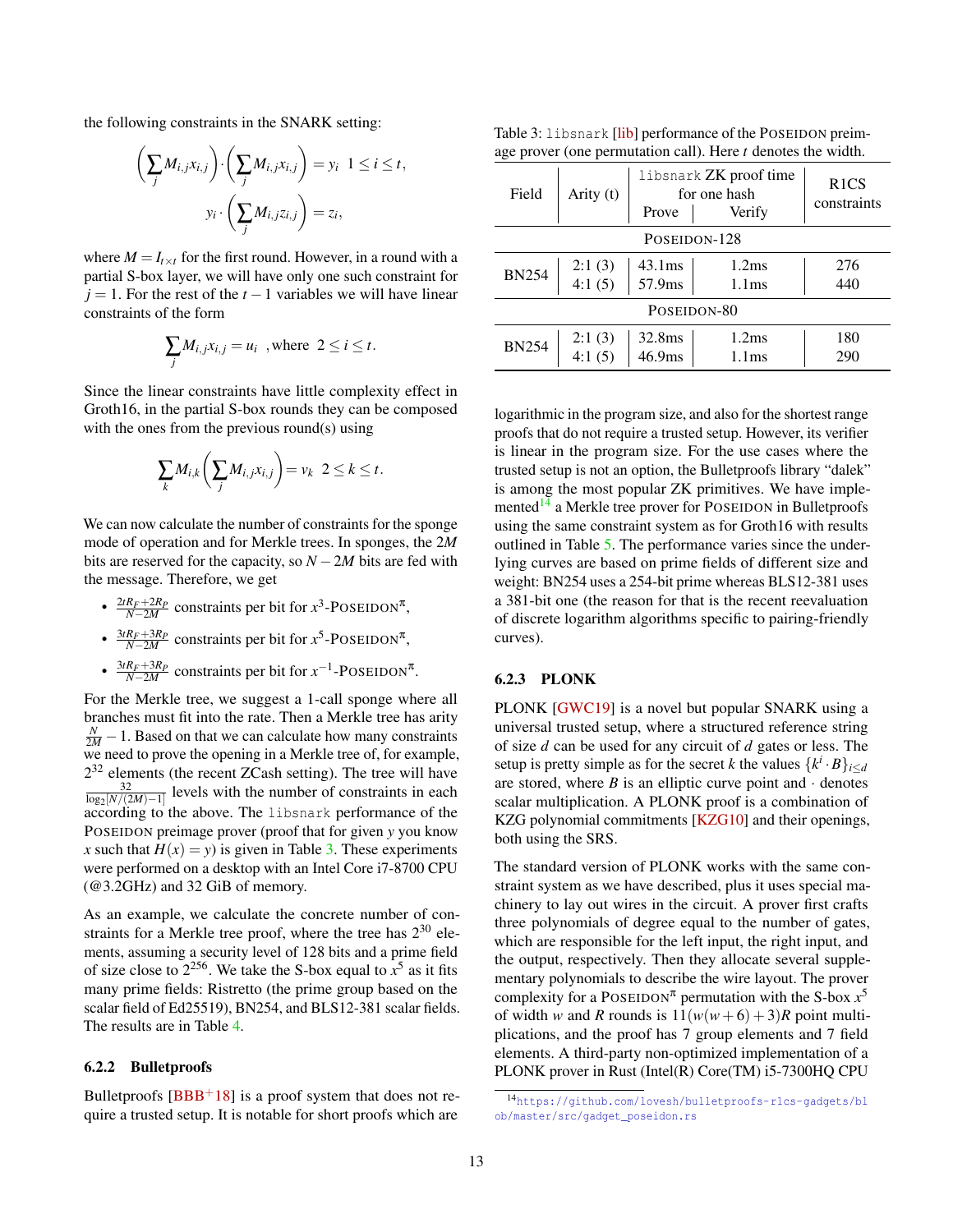<span id="page-13-4"></span>

| POSEIDON-128                                          |              |               |                |        |  |  |  |  |
|-------------------------------------------------------|--------------|---------------|----------------|--------|--|--|--|--|
| Width<br>Arity<br>Total constraints<br>$R_F$<br>$R_P$ |              |               |                |        |  |  |  |  |
| 2:1                                                   | 3            | 8             | 57             | 7290   |  |  |  |  |
| 4:1                                                   | 5            | 8             | 60             | 4500   |  |  |  |  |
| 8:1                                                   | 9            | 8             | 63             | 4050   |  |  |  |  |
|                                                       | $Rescue-x^5$ |               |                |        |  |  |  |  |
| 2:1                                                   | 3            | 16            |                | 8640   |  |  |  |  |
| 4:1                                                   | 5            | 10            |                | 4500   |  |  |  |  |
| 8:1                                                   | 9            | 10            |                | 5400   |  |  |  |  |
|                                                       |              | Pedersen hash |                |        |  |  |  |  |
| 510                                                   | 171          |               |                | 41400  |  |  |  |  |
|                                                       |              |               | <b>SHA-256</b> |        |  |  |  |  |
| 510                                                   | 171          |               |                | 826020 |  |  |  |  |
| Blake2s                                               |              |               |                |        |  |  |  |  |
| 510                                                   | 171          |               |                | 630180 |  |  |  |  |
| MiMC-2 $p/p$ (Feistel)                                |              |               |                |        |  |  |  |  |
| 1:1                                                   | 2            | 324           |                | 19440  |  |  |  |  |

Table 4: Number of R1CS constraints for a circuit proving a leaf knowledge in the Merkle tree of 2<sup>30</sup> elements.

@ 2.50GHz) gives us benchmarks, which we provide in Table [6.](#page-13-2)

As we have almost identical rounds, the PLONK compiler can be heavily optimized. Concretely, we suggest the following.

- Define a separate polynomial for each S-box line.
- Get rid of wire layout polynomials.
- Express round transitions as a system of affine equations over polynomial values at adjacent points.

As a result, our optimized PLONK compiler makes only  $(w+11)$ *R* point multiplications for a single permutation call, whereas the proof consists of  $(w+3)$  group elements and 2*w* field elements. This might bring a 25-40x increase in performance depending on *w*.

# <span id="page-13-0"></span>6.2.4 RedShift

RedShift [\[KPV19\]](#page-17-12) is a STARK-inspired proof system which works with an arbitrary set of constraints. It can be viewed as PLONK with pairing-based polynomial commitments with the trusted setup being replaced by Reed-Solomon trustless commitments. The RedShift proof is  $c_{\lambda} \log d^2$  KB large, where *d* is the degree of the circuit polynomials and  $c_{\lambda} \approx 2.5$ for a 120-bit security. Due to similarity, we can make the

| Field              | Arity | Merkle $2^{30}$ -tree ZK proof<br>Bullet proofs time<br>Prove<br>Verify |              | R <sub>1</sub> CS<br>constraints |  |  |  |
|--------------------|-------|-------------------------------------------------------------------------|--------------|----------------------------------|--|--|--|
|                    |       |                                                                         | POSEIDON-128 |                                  |  |  |  |
|                    | 2:1   | 16.8s                                                                   | 1.5s         | 7290                             |  |  |  |
| BLS12-381          | 4:1   | 13.8s                                                                   | 1.65s        | 4500                             |  |  |  |
|                    | 8:1   |                                                                         | 1.4s         | 4050                             |  |  |  |
|                    | 2:1   | 11.2s                                                                   | 1.1s         | 7290                             |  |  |  |
| <b>BN254</b>       | 4:1   | 9.6s                                                                    | 1.15s        | 4500                             |  |  |  |
|                    | 8:1   | 7.4s                                                                    | 1s           | 4050                             |  |  |  |
|                    | 2:1   | 8.4s                                                                    | 0.78s        | 7290                             |  |  |  |
| Ristretto          | 4:1   | 6.45s                                                                   | 0.72s        | 4500                             |  |  |  |
|                    | 8:1   | 5.25s                                                                   | 0.76s        | 4050                             |  |  |  |
| $SHA-256 [BBB+18]$ |       |                                                                         |              |                                  |  |  |  |
| $GF(2^{256})$      | 2:1   | 582s                                                                    | 21s          | 762000                           |  |  |  |

<span id="page-13-3"></span>Table 5: Bulletproofs performance to prove 1 out of  $2^{30}$ -Merkle tree.

<span id="page-13-2"></span>Table 6: PLONK performance to prove a 1-out-of-2<sup>n</sup>-Merkle tree of arity 4.

| Field        | Set size                    | Merkle $2^n$ -tree ZK proof<br>PLONK time<br>Verify<br>Prove |                                                              | R <sub>1</sub> CS<br>constraints |  |  |  |  |
|--------------|-----------------------------|--------------------------------------------------------------|--------------------------------------------------------------|----------------------------------|--|--|--|--|
| POSEIDON-128 |                             |                                                              |                                                              |                                  |  |  |  |  |
| BLS12-381    | $2^{16}$<br>$2^{34}$<br>268 | 3.59s<br>6.3s<br>9.9s                                        | 0.7 <sub>ms</sub><br>1.55 <sub>ms</sub><br>2.7 <sub>ms</sub> | 2400<br>5100<br>10200            |  |  |  |  |

same optimizations as in PLONK, so that the entire Merkle tree proof requires polynomials of degree 4800 for width 5, resulting in the entire proof being around 12 KB in size. Unfortunately, no RedShift library is publicly available so far, and hence we could not measure the actual performance.

# <span id="page-13-1"></span>6.3 Comparison with Other Hash Algorithms

Unfortunately, no zero-knowledge system implementation contains all the primitives we want to compare with. However, for all systems we are interested it, the prover performance increases monotonically (and in practice, almost linearly) with the number of multiplications or, equivalently, with the number of R1CS constraints. We thus provide a summary of constraint counts for various hash functions in the concrete case of a Merkle tree with 2<sup>30</sup> elements in Table [4.](#page-13-4) We take Blake2s and Pedersen hash estimates from [\[HBHW19\]](#page-17-2), the SHA-256 count from Hopwood's notes<sup>[15](#page-13-5)</sup>, whereas for MiMC and *Rescue* we calculated them ourselves based on the round numbers provided in in  $[AGR<sup>+</sup>16, AABS<sup>+</sup>19]$  $[AGR<sup>+</sup>16, AABS<sup>+</sup>19]$  $[AGR<sup>+</sup>16, AABS<sup>+</sup>19]$  $[AGR<sup>+</sup>16, AABS<sup>+</sup>19]$ . The table implies that

<span id="page-13-5"></span><sup>15</sup>[https://www.zfnd.org/zcon/0/workshop-notes/Zcon0%20Cir](https://www.zfnd.org/zcon/0/workshop-notes/Zcon0%20Circuit%20Optimisation%20handout.pdf) [cuit%20Optimisation%20handout.pdf](https://www.zfnd.org/zcon/0/workshop-notes/Zcon0%20Circuit%20Optimisation%20handout.pdf)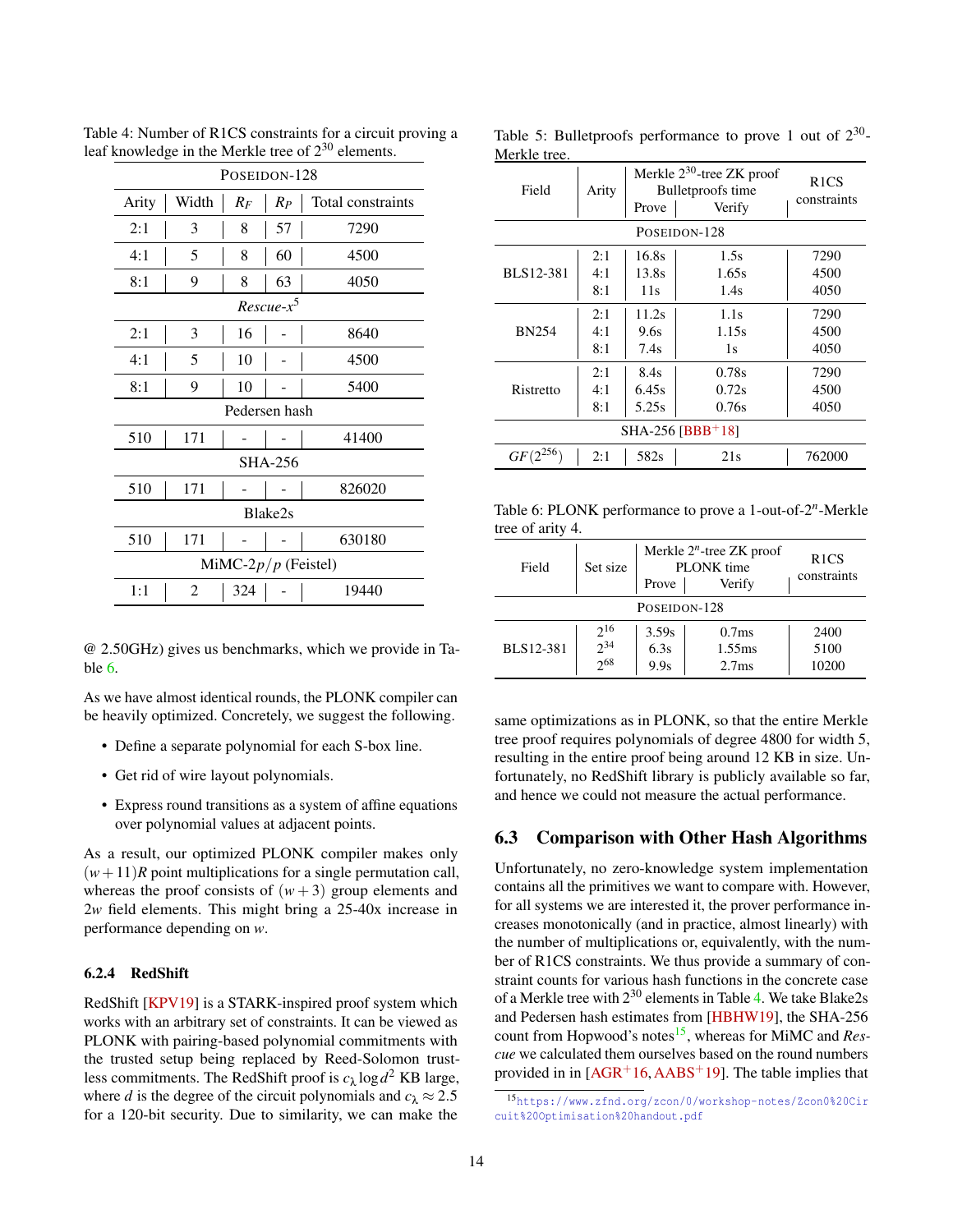POSEIDON and *Rescue* should have the fastest provers, which is also confirmed for the STARK case [\[BSGL20\]](#page-15-13). However, *Rescue* has a slower performance in the non-ZK case (Table [1\)](#page-2-0).

# <span id="page-14-0"></span>6.4 STARKs with POSEIDON<sup> $\pi$ </sup>

ZK-STARKs [\[BBHR19\]](#page-15-4) is a proof system for the computational integrity, which is not vulnerable to quantum computers and does not use a trusted setup. STARKs operate with programs whose internal state can be represented as a set of *w* registers, each belonging to a binary field  $GF(2^n)$  or to a  $2^n$ subgroup G of a prime-order group (this is our primary case, as the scalar fields of BLS12-381 and BN254 have such a big subgroup).

The program execution is then represented as a set of T internal states. The computational integrity is defined as the set of all *wT* registers satisfying certain *s* polynomial equations (constraints) of degree *d*.

STARK Costs. According to [\[Sta18\]](#page-18-3), the number of constraints does not play a major role in the prover, verifier, or communication complexity, which are estimated as follows:

- $8w \cdot T \cdot d \cdot \log(w)$  operations in G for the prover,
- a prover memory in  $\Omega(w \cdot T \cdot n)$ , and
- a communication (verifier time) of  $n \cdot (m + \log^2(8Td))$ ,

where *m* is the maximum number of variables in a constraint polynomial.

The primitive POSEIDON<sup> $\pi$ </sup> can be represented as such a program with few registers, a small number of steps, and low degree. Following the same approach as for SNARKs in Section [6.2,](#page-11-0) we keep in registers only S-box inputs and the permutation outputs. Setting  $w = t$ , we get  $T = R_F + \lceil R_P/t \rceil$  and  $wT = tR_F + R_P$ . Thus, the complexity is as follows:

- $24(tR_F + R_P) \cdot \log_2(tR_F + R_P)$  operations in G for the prover,
- a prover memory in  $\Omega(63 \cdot (tR_F + R_P))$ , and
- a communication (verifier time) of  $63 \cdot (t +$  $log_2^2(24(tR_F+R_P))).$

We suggest  $t \in \{3, 5\}$  in order to support the same Merkle tree cases as before. Thus, for our primary instance POSEIDON-128, we get an AET cost of 20540 for each permutation call for a width of 3. As we process 510 bits per call, we obtain a prover complexity of 40 operations per bit. For a width of 5 we get an AET cost of 38214, which translates to 38 operations per bit in G.

#### Acknowledgements

This work is partially supported by the Ethereum foundation, Starkware Ltd, and IOV42 Ltd. Lorenzo Grassi is supported by the European Research Council under the ERC advanced grant agreement under grant ERC-2017-ADG Nr. 788980 ESCADA. We thank Alexander Vlasov, Lovesh Harshandani, and Carlos Perez for benchmarking POSEIDON in various environments.

### References

- <span id="page-14-7"></span>[AÅBL12] Mohamed Ahmed Abdelraheem, Martin Ågren, Peter Beelen, and Gregor Leander. On the Distribution of Linear Biases: Three Instructive Examples. In *CRYPTO 2012*, volume 7417 of *LNCS*, pages 50–67, 2012.
- <span id="page-14-4"></span>[AABS+19] Abdelrahaman Aly, Tomer Ashur, Eli Ben-Sasson, Siemen Dhooghe, and Alan Szepieniec. Design of symmetric-key primitives for advanced cryptographic protocols. Cryptology ePrint Archive, Report 2019/426, 2019. <https://eprint.iacr.org/2019/426>.
- <span id="page-14-3"></span>[ACG+19] Martin R. Albrecht, Carlos Cid, Lorenzo Grassi, Dmitry Khovratovich, Reinhard Lüftenegger, Christian Rechberger, and Markus Schofnegger. Algebraic Cryptanalysis of STARK-Friendly Designs: Application to MARVELlous and MiMC. In *ASIACRYPT 2019*, volume 11923 of *LNCS*, pages 371–397, 2019.
- <span id="page-14-2"></span>[AD18] Tomer Ashur and Siemen Dhooghe. Marvellous: a stark-friendly family of cryptographic primitives. Cryptology ePrint Archive, Report 2018/1098, 2018. [https://eprint.i](https://eprint.iacr.org/2018/1098) [acr.org/2018/1098](https://eprint.iacr.org/2018/1098).
- <span id="page-14-6"></span>[AGR+16] Martin R. Albrecht, Lorenzo Grassi, Christian Rechberger, Arnab Roy, and Tyge Tiessen. MiMC: Efficient Encryption and Cryptographic Hashing with Minimal Multiplicative Complexity. In *ASIACRYPT 2016*, volume 10031 of *LNCS*, pages 191–219, 2016.
- <span id="page-14-1"></span>[AHIV17] Scott Ames, Carmit Hazay, Yuval Ishai, and Muthuramakrishnan Venkitasubramaniam. Ligero: Lightweight sublinear arguments without a trusted setup. In *CCS*, pages 2087– 2104. ACM, 2017.
- <span id="page-14-5"></span>[ARS+15] Martin R. Albrecht, Christian Rechberger, Thomas Schneider, Tyge Tiessen, and Michael Zohner. Ciphers for MPC and FHE.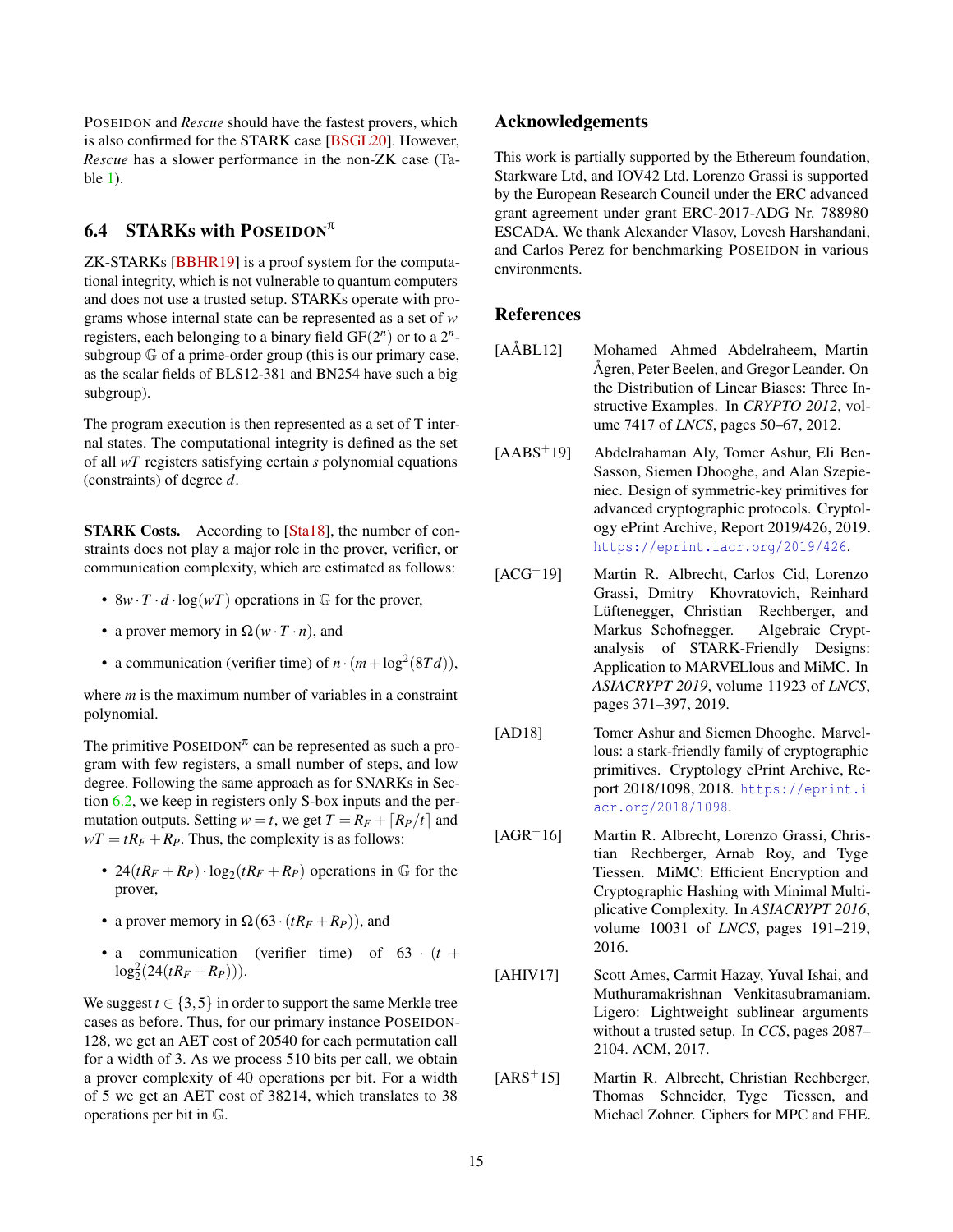In *EUROCRYPT 2015*, volume 9056 of *LNCS*, pages 430–454, 2015.

- <span id="page-15-3"></span>[BBB+18] Benedikt Bünz, Jonathan Bootle, Dan Boneh, Andrew Poelstra, Pieter Wuille, and Gregory Maxwell. Bulletproofs: Short proofs for confidential transactions and more. In *IEEE Symposium on Security and Privacy*, pages 315– 334. IEEE Computer Society, 2018.
- <span id="page-15-4"></span>[BBHR19] Eli Ben-Sasson, Iddo Bentov, Yinon Horesh, and Michael Riabzev. Scalable zero knowledge with no trusted setup. In *CRYPTO (3)*, volume 11694 of *LNCS*, pages 701–732. Springer, 2019.
- <span id="page-15-10"></span>[BBS99] Eli Biham, Alex Biryukov, and Adi Shamir. Cryptanalysis of Skipjack Reduced to 31 Rounds Using Impossible Differentials. In *EUROCRYPT 1999*, volume 1592 of *LNCS*, pages 12–23, 1999.
- <span id="page-15-11"></span>[BCD11] Christina Boura, Anne Canteaut, and Christophe De Cannière. Higher-Order Differential Properties of Keccak and *Luffa*. In *FSE 2011*, volume 6733 of *LNCS*, pages 252–269, 2011.
- <span id="page-15-0"></span>[BCD+20] Tim Beyne, Anne Canteaut, Itai Dinur, Maria Eichlseder, Gregor Leander, Gaëtan Leurent, María Naya-Plasencia, Léo Perrin, Yu Sasaki, Yosuke Todo, and Friedrich Wiemer. Out of Oddity – New Cryptanalytic Techniques against Symmetric Primitives Optimized for Integrity Proof Systems. In *Advances in Cryptology - CRYPTO 2020*, volume 12172 of *LNCS*, pages 299–328. Springer, 2020.
- <span id="page-15-14"></span>[BCLR17] Christof Beierle, Anne Canteaut, Gregor Leander, and Yann Rotella. Proving Resistance Against Invariant Attacks: How to Choose the Round Constants. In *CRYPTO 2017*, volume 10402 of *LNCS*, pages 647–678, 2017.
- <span id="page-15-12"></span>[BCTV14] Eli Ben-Sasson, Alessandro Chiesa, Eran Tromer, and Madars Virza. Succinct noninteractive zero knowledge for a von neumann architecture. In *USENIX Security Symposium*, pages 781–796. USENIX Association, 2014.
- <span id="page-15-6"></span>[BDPA08] Guido Bertoni, Joan Daemen, Michaël Peeters, and Gilles Van Assche. On the Indifferentiability of the Sponge Construction. In *EUROCRYPT 2008*, volume 4965 of *LNCS*, pages 181–197, 2008.
- <span id="page-15-7"></span>[BDPA11] Guido Bertoni, Joan Daemen, Michaël Peeters, and Gilles Van Assche. Duplexing the sponge: Single-pass authenticated encryption and other applications. In *Selected Areas in Cryptography*, volume 7118 of *LNCS*, pages 320–337. Springer, 2011.
- <span id="page-15-15"></span>[BFSY05] M Bardet, JC Faugere, B Salvy, and BY Yang. Asymptotic behaviour of the index of regularity of quadratic semi-regular polynomial systems. In *The Effective Methods in Algebraic Geometry Conference (MEGA)*, pages 1–14, 2005.
- <span id="page-15-8"></span>[BS91] Eli Biham and Adi Shamir. Differential Cryptanalysis of DES-like Cryptosystems. *Journal of Cryptology*, 4(1):3–72, 1991.
- <span id="page-15-9"></span>[BS93] Eli Biham and Adi Shamir. *Differential Cryptanalysis of the Data Encryption Standard*. Springer, 1993.
- <span id="page-15-13"></span>[BSGL20] Eli Ben-Sasson, Lior Goldberg, and David Levit. Stark friendly hash – survey and recommendation. Cryptology ePrint Archive, Report 2020/948, 2020. [https://eprint](https://eprint.iacr.org/2020/948) [.iacr.org/2020/948](https://eprint.iacr.org/2020/948).
- <span id="page-15-5"></span>[CDG+17] Melissa Chase, David Derler, Steven Goldfeder, Claudio Orlandi, Sebastian Ramacher, Christian Rechberger, Daniel Slamanig, and Greg Zaverucha. Postquantum zero-knowledge and signatures from symmetric-key primitives. In *CCS*, pages 1825–1842. ACM, 2017.
- <span id="page-15-16"></span>[CGL+20] Carlos Cid, Lorenzo Grassi, Reinhard Lüftenegger, Christian Rechberger, and Markus Schofnegger. Higher-Order Differentials of Word-Oriented SPN Schemes with Low-Degree S-Boxes. *IACR Cryptol. ePrint Arch.*, 2020:536, 2020.
- <span id="page-15-2"></span>[CHM+20] Alessandro Chiesa, Yuncong Hu, Mary Maller, Pratyush Mishra, Noah Vesely, and Nicholas Ward. Marlin: Preprocessing zksnarks with universal and updatable srs. In Anne Canteaut and Yuval Ishai, editors, *Advances in Cryptology – EUROCRYPT 2020*, pages 738–768, Cham, 2020. Springer International Publishing.
- <span id="page-15-1"></span>[CKS09] Jan Camenisch, Markulf Kohlweiss, and Claudio Soriente. An accumulator based on bilinear maps and efficient revocation for anonymous credentials. In *Public Key Cryptography*, volume 5443 of *LNCS*, pages 481– 500. Springer, 2009.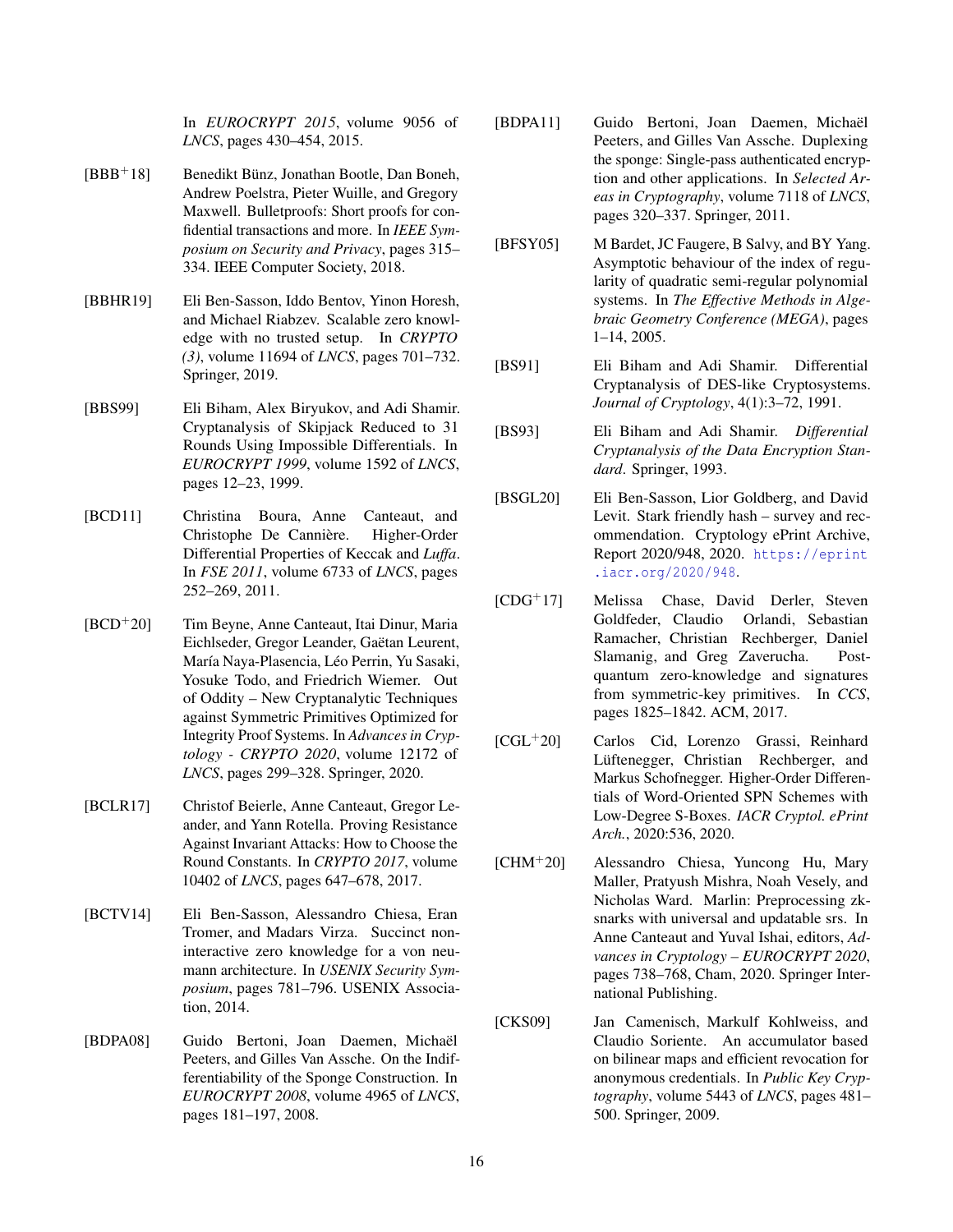- <span id="page-16-1"></span>[CL02] Jan Camenisch and Anna Lysyanskaya. Dynamic Accumulators and Application to Efficient Revocation of Anonymous Credentials. In *CRYPTO 2002*, volume 2442 of *LNCS*, pages 61–76. Springer, 2002.
- <span id="page-16-12"></span>[CLO97] David A. Cox, John Little, and Donal O'Shea. *Ideals, varieties, and algorithms - an introduction to computational algebraic geometry and commutative algebra (2. ed.)*. Undergraduate texts in mathematics. Springer, 1997.
- <span id="page-16-14"></span>[DKP+19] Itai Dinur, Daniel Kales, Angela Promitzer, Sebastian Ramacher, and Christian Rechberger. Linear Equivalence of Block Ciphers with Partial Non-Linear Layers: Application to LowMC. In *EUROCRYPT 2019*, volume 11476 of *LNCS*, pages 343–372, 2019.
- <span id="page-16-17"></span>[DKR97] Joan Daemen, Lars R. Knudsen, and Vincent Rijmen. The Block Cipher Square. In *FSE 1997*, volume 1267 of *LNCS*, pages 149–165, 1997.
- <span id="page-16-7"></span>[DR01] Joan Daemen and Vincent Rijmen. The wide trail design strategy. In *IMACC*, volume 2260 of *LNCS*, pages 222–238. Springer, 2001.
- <span id="page-16-8"></span>[DR02] Joan Daemen and Vincent Rijmen. *The Design of Rijndael: AES - The Advanced Encryption Standard*. Information Security and Cryptography. Springer, 2002.
- <span id="page-16-19"></span>[EGL+20] Maria Eichlseder, Lorenzo Grassi, Reinhard Lüftenegger, Morten Øygarden, Christian Rechberger, Markus Schofnegger, and Qingju Wang. An Algebraic Attack on Ciphers with Low-Degree Round Functions: Application to Full MiMC. In *ASIACRYPT (1)*, volume 12491 of *LNCS*, pages 477–506. Springer, 2020.
- <span id="page-16-18"></span>[Gen07] Giulio Genovese. Improving the algorithms of Berlekamp and Niederreiter for factoring polynomials over finite fields. *J. Symb. Comput.*, 42(1-2):159–177, 2007.
- <span id="page-16-0"></span>[GKR+19] Lorenzo Grassi, Dmitry Khovratovich, Arnab Roy, Christian Rechberger, and Markus Schofnegger. Poseidon: A New Hash Function for Zero-Knowledge Proof Systems. *IACR Cryptol. ePrint Arch.*, 2019:458, 2019.
- <span id="page-16-13"></span>[GLL+20] Jian Guo, Guohong Liao, Guozhen Liu, Meicheng Liu, Kexin Qiao, and Ling Song. Practical Collision Attacks against Round-Reduced SHA-3. *Journal of Cryptology*, 33(1):228–270, 2020.
- <span id="page-16-5"></span> $[GLR<sup>+</sup>20]$  Lorenzo Grassi, Reinhard Lüftenegger, Christian Rechberger, Dragos Rotaru, and Markus Schofnegger. On a Generalization of Substitution-Permutation Networks: The HADES Design Strategy. In *EUROCRYPT 2020*, volume 12106 of *LNCS*, pages 674– 704, 2020.
- <span id="page-16-11"></span>[GMHESÁ10] Víctor Gayoso Martínez, Luis Hernández Encinas, and Carmen Sánchez Ávila. A survey of the elliptic curve integrated encryption scheme. 2010. available at [https://co](https://core.ac.uk/download/pdf/36042967.pdf) [re.ac.uk/download/pdf/36042967.pdf](https://core.ac.uk/download/pdf/36042967.pdf).
- <span id="page-16-4"></span>[GMO16] Irene Giacomelli, Jesper Madsen, and Claudio Orlandi. ZKBoo: Faster Zero-Knowledge for Boolean Circuits. In *USENIX Security Symposium*, pages 1069–1083. USENIX Association, 2016.
- <span id="page-16-16"></span>[Gra18] Lorenzo Grassi. Mixture Differential Cryptanalysis: a New Approach to Distinguishers and Attacks on round-reduced AES. *IACR Trans. Symmetric Cryptol.*, 2018(2):133–160, 2018.
- <span id="page-16-2"></span>[Gro16] Jens Groth. On the size of pairing-based non-interactive arguments. In *EUROCRYPT 2016*, volume 9666 of *LNCS*, pages 305–326. Springer, 2016.
- <span id="page-16-9"></span>[GRR16a] Lorenzo Grassi, Christian Rechberger, and Sondre Rønjom. Subspace Trail Cryptanalysis and its Applications to AES. *IACR Trans. Symmetric Cryptol.*, 2016(2):192–225, 2016.
- <span id="page-16-6"></span>[GRR+16b] Lorenzo Grassi, Christian Rechberger, Dragos Rotaru, Peter Scholl, and Nigel P Smart. MPC-friendly symmetric key primitives. In *CCS*, pages 430–443. ACM, 2016.
- <span id="page-16-15"></span>[GRR17] Lorenzo Grassi, Christian Rechberger, and Sondre Rønjom. A New Structural-Differential Property of 5-Round AES. In *EUROCRYPT 2017*, volume 10211 of *LNCS*, pages 289–317, 2017.
- <span id="page-16-10"></span>[GRS20] Lorenzo Grassi, Christian Rechberger, and Markus Schofnegger. Weak Linear Layers in Word-Oriented Partial SPN and HADES-Like Schemes. Cryptology ePrint Archive, Report 2020/500, 2020. [https://eprint](https://eprint.iacr.org/2020/500) [.iacr.org/2020/500](https://eprint.iacr.org/2020/500).
- <span id="page-16-3"></span>[GWC19] Ariel Gabizon, Zachary J. Williamson, and Oana Ciobotaru. PLONK: permutations over lagrange-bases for oecumenical noninterac-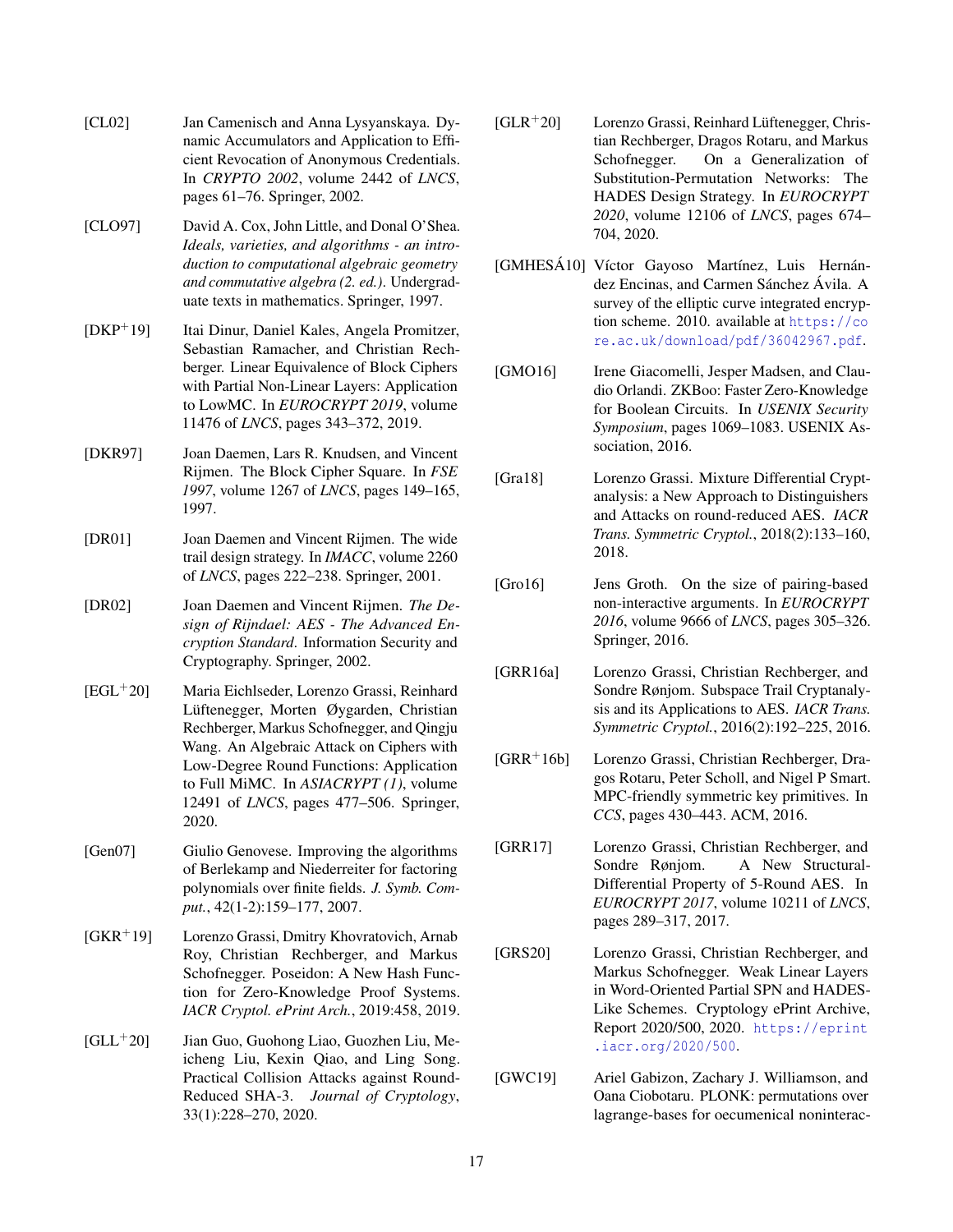tive arguments of knowledge. *IACR Cryptology ePrint Archive*, 2019:953, 2019.

- <span id="page-17-2"></span>[HBHW19] Daira Hopwood, Sean Bowe, Taylor Hornby, and Nathan Wilcox. Zcash protocol specification: Version 2020.1.14 [overwinter+sapling+blossom+heartwood+canopy]. Technical report, Zerocoin Electric Coin Company, 2019. available at [https://github.com/zcash/zips/blob](https://github.com/zcash/zips/blob/master/protocol/protocol.pdf) [/master/protocol/protocol.pdf](https://github.com/zcash/zips/blob/master/protocol/protocol.pdf).
- <span id="page-17-5"></span>[HJMM08] Martin Hell, Thomas Johansson, Alexander Maximov, and Willi Meier. The Grain Family of Stream Ciphers. In *The eSTREAM Finalists*, volume 4986 of *LNCS*, pages 179–190. Springer, 2008.
- <span id="page-17-10"></span>[JK97] Thomas Jakobsen and Lars R. Knudsen. The Interpolation Attack on Block Ciphers. In *FSE 1997*, volume 1267 of *LNCS*, pages 28– 40, 1997.
- <span id="page-17-17"></span>[JNP13] Jérémy Jean, María Naya-Plasencia, and Thomas Peyrin. Multiple Limited-Birthday Distinguishers and Applications. In *SAC 2013*, volume 8282 of *LNCS*, pages 533–550, 2013.
- <span id="page-17-9"></span>[Knu94] Lars R. Knudsen. Truncated and Higher Order Differentials. In *FSE 1994*, volume 1008 of *LNCS*, pages 196–211, 1994.
- <span id="page-17-12"></span>[KPV19] Assimakis Kattis, Konstantin Panarin, and Alexander Vlasov. Redshift: Transparent snarks from list polynomial commitment iops. Cryptology ePrint Archive, Report 2019/1400, 2019. [https://eprint.iac](https://eprint.iacr.org/2019/1400) [r.org/2019/1400](https://eprint.iacr.org/2019/1400).
- <span id="page-17-0"></span>[KR20] Nathan Keller and Asaf Rosemarin. Mind the Middle Layer: The HADES Design Strategy Revisited. Cryptology ePrint Archive, Report 2020/179, 2020. [https://eprint.iacr.](https://eprint.iacr.org/2020/179) [org/2020/179](https://eprint.iacr.org/2020/179).
- <span id="page-17-14"></span>[KZG10] Aniket Kate, Gregory M. Zaverucha, and Ian Goldberg. Constant-size commitments to polynomials and their applications. In *ASI-ACRYPT*, volume 6477 of *LNCS*, pages 177– 194. Springer, 2010.
- <span id="page-17-18"></span>[LAAZ11] Gregor Leander, Mohamed Ahmed Abdelraheem, Hoda AlKhzaimi, and Erik Zenner. A Cryptanalysis of PRINTcipher: The Invariant Subspace Attack. In *CRYPTO 2011*, volume 6841 of *LNCS*, pages 206–221, 2011.
- <span id="page-17-13"></span>[lib] C++ library for zkSNARK. [https://gith](https://github.com/scipr-lab/libsnark) [ub.com/scipr-lab/libsnark](https://github.com/scipr-lab/libsnark).
- <span id="page-17-6"></span>[LMR+09] Mario Lamberger, Florian Mendel, Christian Rechberger, Vincent Rijmen, and Martin Schläffer. Rebound Distinguishers: Results on the Full Whirlpool Compression Function. In *ASIACRYPT 2009*, volume 5912 of *LNCS*, pages 126–143, 2009.
- <span id="page-17-8"></span>[Mat93] Mitsuru Matsui. Linear Cryptanalysis Method for DES Cipher. In *EUROCRYPT 1993*, volume 765 of *LNCS*, pages 386–397, 1993.
- <span id="page-17-11"></span>[MBKM19] Mary Maller, Sean Bowe, Markulf Kohlweiss, and Sarah Meiklejohn. Sonic: Zeroknowledge snarks from linear-size universal and updatable structured reference strings. In Lorenzo Cavallaro, Johannes Kinder, XiaoFeng Wang, and Jonathan Katz, editors, *Proceedings of the 2019 ACM SIGSAC Conference on Computer and Communications Security, CCS 2019, London, UK, November 11-15, 2019*, pages 2111–2128. ACM, 2019.
- <span id="page-17-7"></span>[MRST09] Florian Mendel, Christian Rechberger, Martin Schläffer, and Søren S. Thomsen. The Rebound Attack: Cryptanalysis of Reduced Whirlpool and Grøstl. In *FSE 2009*, volume 5665 of *LNCS*, pages 260–276, 2009.
- <span id="page-17-4"></span>[MS78] F. J. MacWilliams and N. J. A. Sloane. *The Theory of Error-Correcting Codes*. Northholland Publishing Company, 1978.
- <span id="page-17-15"></span>[NK92] Kaisa Nyberg and Lars R. Knudsen. Provable Security Against Differential Cryptanalysis. In *CRYPTO 1992*, volume 740 of *LNCS*, pages 566–574, 1992.
- <span id="page-17-16"></span>[Nyb94] Kaisa Nyberg. Differentially uniform mappings for cryptography. In *EUROCRYPT 1993*, volume 765 of *LNCS*, pages 55–64, 1994.
- <span id="page-17-1"></span>[PHGR13] Bryan Parno, Jon Howell, Craig Gentry, and Mariana Raykova. Pinocchio: Nearly practical verifiable computation. In *IEEE Symposium on Security and Privacy*, pages 238–252. IEEE Computer Society, 2013.
- <span id="page-17-3"></span>[RDP+96] Vincent Rijmen, Joan Daemen, Bart Preneel, Antoon Bosselaers, and Erik De Win. The cipher SHARK. In *Fast Software Encryption – FSE 1996*, volume 1039 of *LNCS*, pages 99–111. Springer, 1996.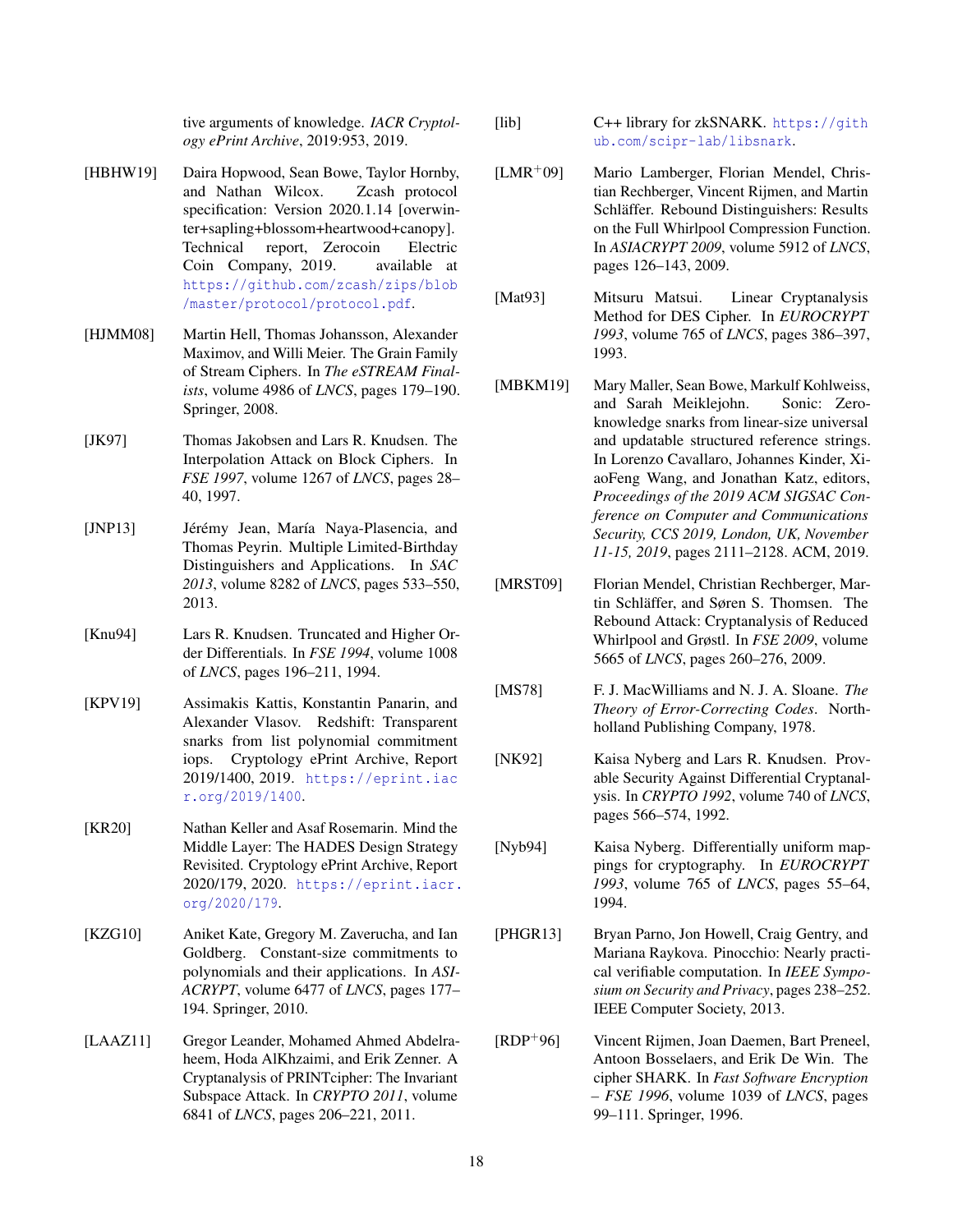<span id="page-18-3"></span><span id="page-18-2"></span><span id="page-18-0"></span>

| [sov19]               | 2019. Mike Lodder, Sovrin's principal cryp-<br>tographer www.sovrin.org, private commu-<br>nication.                                    |
|-----------------------|-----------------------------------------------------------------------------------------------------------------------------------------|
| [Sta18]               | StarkWare Industries Ltd. The complexity<br>of STARK-friendly cryptographic primitives.<br>Private communication, 2018.                 |
| $\lceil W^+14 \rceil$ | Gavin Wood et al. Ethereum: A secure<br>decentralised generalised transaction ledger.<br>ethereum project yellow paper. (2014), 2014.   |
| <b>[YMT97]</b>        | A. M. Youssef, S. Mister, and S. E. Tavares.<br>On the Design of Linear Transformations<br>for Substitution Permutation Encryption Net- |

<span id="page-18-1"></span>works. In *School of Computer Science, Carleton University*, pages 40–48, 1997.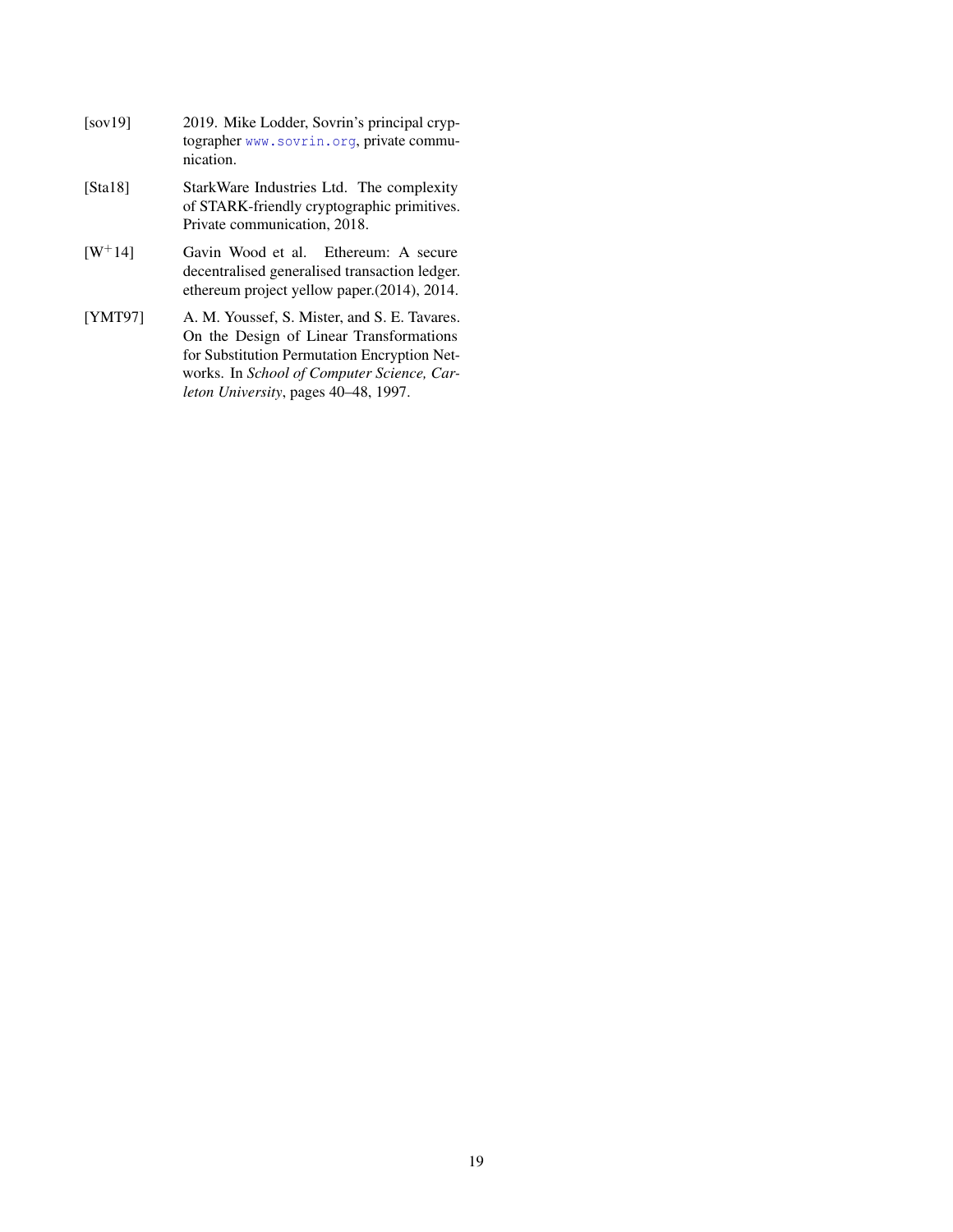# SUPPLEMENTARY MATERIAL

### <span id="page-19-0"></span>A Auxiliary Files

We provide the following files as supplementary material:

- calc\_round\_numbers.py
- generate\_parameters\_grain.sage
- poseidonperm\_x5\_254\_3.sage
- poseidonperm\_x5\_254\_5.sage
- poseidonperm\_x5\_255\_3.sage
- poseidonperm\_x5\_255\_5.sage
- test\_vectors.txt
- poseidonperm\_x3\_64\_24\_optimized.sage

The first two scripts can be used to calculate round numbers and generate round constants and matrices, while the next five files contain the reference implementations and test vectors. Finally, we provide an optimized implementation of  $x^3$ -POSEIDON<sup> $\pi$ </sup>, using the modifications shown in Supplementary Material [B.](#page-19-1) All supplementary files are available online.[16](#page-19-2)

# <span id="page-19-1"></span>B Efficient Implementation

Like for LowMC, the fact that the non-linear layer is partial in  $R<sub>P</sub>$  rounds can be used to reduce the size of the round constants required in each partial round. Referring to  $[DKP^+19]$  $[DKP^+19]$ , we recall here an equivalent representation of an SPN with partial non-linear layers for an efficient implementation.

Round Constants. In the description of an SPN, it is possible to swap the order of the linear layer and the round constant addition as both operations are linear. The round constant then needs to be exchanged with an equivalent one. For round constant  $c^{(i)}$ , the equivalent one can be written as  $\hat{c}^{(i)} = MC^{-1}(c^{(i)})$ , where *MC* is the linear layer in the *i*-th round.

If one works with partial non-linear layers, it is possible to use this property to move parts of the original round constants from the last round all the way through the permutation to the beginning. In order to do this, it is sufficient to split the round constants in two parts, one that applies to the S-box part of the non-linear layer and one that applies to the identity part of the non-linear layer. The constant part that only applies to the non-linear layer part can now move further up. Working in this way for all round constants, it is possible to finally end up with an equivalent representation in which round constants are only added to the output of the S-boxes apart from one constant which is applied to the entire state after the first *R<sup>f</sup>* full rounds.

Linear Layer. The situation for our design is simpler than for LowMC, since it is always possible to guarantee the existence of invertible sub-matrices. Hence, a similar trick proposed for LowMC in [\[DKP](#page-16-14)+19] works here as well for the matrix multiplication.

Focusing on the rounds with a single S-box, let  $M$  be the  $t \times t$ MDS matrix of the linear layer:

$$
\mathcal{M} = \begin{bmatrix} \begin{bmatrix} \frac{\mathcal{M}_{0,0}}{\mathcal{M}_{1,0}} & \mathcal{M}_{0,1} & \mathcal{M}_{0,2} & \cdots & \mathcal{M}_{0,t-1} & \mathcal{M}_{0,t} \\ \frac{\mathcal{M}_{1,0}}{\mathcal{M}_{2,0}} & & & \\ \vdots & & & \hat{\mathcal{M}} \\ \frac{\mathcal{M}_{t-1,0}}{\mathcal{M}_{t,0}} & & & \end{bmatrix} \\ = \begin{bmatrix} \frac{\mathcal{M}_{0,0}}{\mathcal{M}_{0,0}} & \frac{v}{\mathcal{M}} \end{bmatrix},
$$

where  $\hat{\mathcal{M}}$  is a  $(t-1) \times (t-1)$  MDS matrix (note that since  $\mathcal{M}$ is MDS, every submatrix of  $M$  is also MDS), *v* is a  $1 \times (t-1)$ matrix and *w* is a  $(t-1) \times 1$  vector. By simple computation, the following equivalence holds:

<span id="page-19-4"></span>
$$
\mathcal{M} = \underbrace{\begin{bmatrix} 1 & 0 \\ 0 & \hat{\mathcal{M}} \end{bmatrix}}_{\mathcal{M}'} \times \underbrace{\begin{bmatrix} \mathcal{M}_{0,0} & v \\ \hat{w} & I \end{bmatrix}}_{\mathcal{M}''},
$$
 (7)

where

$$
\hat{w} = \hat{\mathcal{M}}^{-1} \times w
$$

and *I* is the  $(t-1) \times (t-1)$  identity matrix. Note that both  $M'$  and  $M''$  are two invertible matrices.<sup>[17](#page-19-3)</sup>

As for the round constants discussed previously, it is possible to use Eq. [\(7\)](#page-19-4) in order to swap the S-box layer (formed by a single S-box and *t* − 1 identity functions) and the matrix multiplication with the matrix  $\mathcal{M}'$ . As a result, each linear part in the  $R_P$  partial rounds is defined only by a multiplication with a matrix of the form  $M''$ , which is a sparse matrix, since  $(t-1)^2 - (t-1) = t^2 - 3t + 2$  coefficients of *M*<sup>"</sup> are equal to zero (moreover,  $t - 1$  coefficients of  $M''$  are equal to one). It follows that this optimized representation can greatly reduce the number of operations needed to evaluate the linear layer.

Computing Round Constants and Matrices. We provide an algorithmically optimized implementation of  $x^3$ -POSEIDON<sup> $\pi$ </sup> in the supplementary material (see Supplementary Material [A\)](#page-19-0). This file also contains functions to calculate the equivalent round constants and the equivalent

<span id="page-19-2"></span><sup>16</sup><https://extgit.iaik.tugraz.at/krypto/hadeshash>

<span id="page-19-3"></span><sup>&</sup>lt;sup>17</sup>First of all,  $det(\mathcal{M}') = det(\hat{\mathcal{M}}) \neq 0$  since  $\hat{M}$  is an MDS matrix, and so it is invertible. Secondly,  $det(\mathcal{M}) = det(\mathcal{M}') \cdot det(\mathcal{M}'')$ . Since  $det(\mathcal{M}) \neq 0$ and det( $M'$ )  $\neq$  0, it follows that det( $M^{''}$ )  $\neq$  0.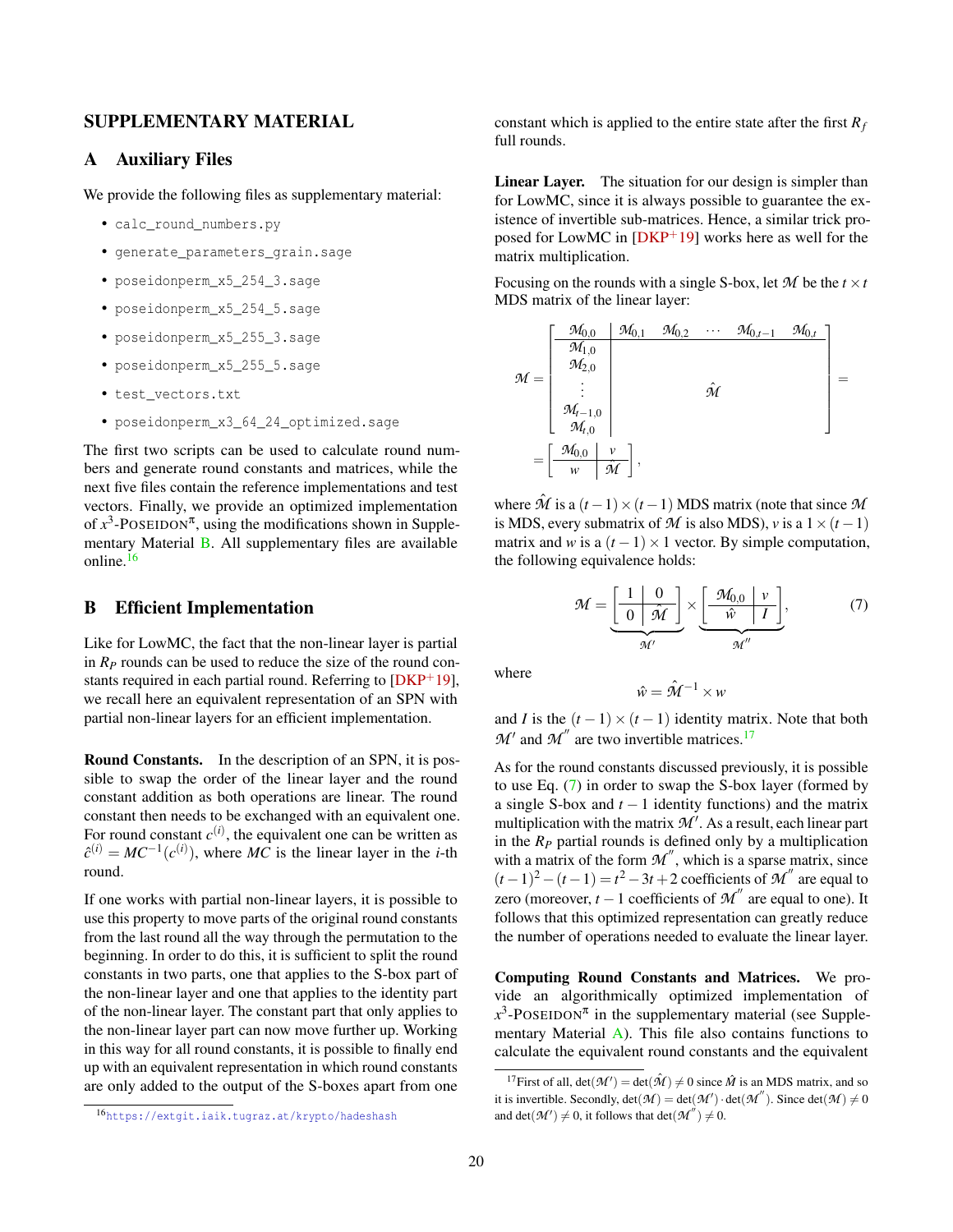matrices for the partial rounds. These functions can be used to generate these values for other instantiations of POSEIDON<sup> $\pi$ </sup>.

# <span id="page-20-0"></span>C Security Analysis:  $x^{\alpha}$ -POSEIDON<sup>π</sup>

In the following, we assume that  $x \mapsto x^{\alpha}$  is invertible (that is,  $gcd(\alpha, p-1) = 1$ .

Differences to the Analysis for HADESMiMC. Although some of our results are similar to those provided for HADESMIMC in  $[GLR+20]$  $[GLR+20]$ , we emphasize that our analysis is more tailored towards our specific construction, which is a family of *unkeyed* permutations used in the context of a sponge function. This is why, for example, some MitM approaches do not work, as opposed to a (keyed) block cipher.

We make further distinctions also in the case of algebraic attacks. For example, we assume settings with  $\chi < t$  input and output words, since this reflects the situation an attacker has to deal with in a sponge setting. This distinction affects our analysis regarding interpolation attacks, and most prominently our analysis regarding Gröbner basis attacks.

Moreover, we consider the case of a combination of certain algebraic attacks with invariant subspace trails, which is not directly applicable in the keyed setting.

### <span id="page-20-1"></span>C.1 Statistical Attacks

Since the results w.r.t. impossible differentials [\[BBS99\]](#page-15-10), the multiple-of-8 property [\[GRR17\]](#page-16-15), mixture differentials [\[Gra18\]](#page-16-16) and integral distinguishers [\[DKR97\]](#page-16-17) are equivalent to the ones proposed for HADESMiMC, we omit their analysis here and we refer to  $[GLR+20]$  $[GLR+20]$  for all details.

### <span id="page-20-2"></span>C.1.1 Differential Cryptanalysis

Here we focus only on the S-boxes used in the paper, namely  $x \mapsto x^3$  and  $x \mapsto x^5$ .

 $S(x) = x^3$ . Differential cryptanalysis [\[BS91,](#page-15-8) [BS93\]](#page-15-9) and its variations are the most widely used techniques to analyze symmetric-key primitives. The differential probability of any function over the finite field  $\mathbb{F}_p$  is defined as

$$
Prob[\alpha \rightarrow \beta] := |\{x : f(x + \alpha) - f(x) = \beta\}|/p.
$$

Since the cube function  $f(x) = x^3$  is an almost perfect nonlinear (APN) permutation [\[NK92,](#page-17-15) [Nyb94\]](#page-17-16), its differential probability over a prime field is bounded above by  $2/|\mathbb{F}_p|$ .

As largely done in the literature, we claim that  $\text{POSEIDON}^{\pi}$ is secure against differential cryptanalysis if each differential has probability at most  $p^{-t}$ . Since it is in general hard to compute the probability of a differential, we assume that this fact is satisfied if each characteristic has probability at most  $p^{-2t}$ . In order to compute the minimum number of rounds to guarantee this, we work only with the rounds with full S-box layers. In other words, we limit ourselves to work with a "weaker" version of the permutation defined as

<span id="page-20-4"></span>
$$
R^{R_f} \circ L \circ R^{R_f}(\cdot),\tag{8}
$$

where

- *L* is an *invertible linear layer* (which is the "*weakest*" possible assumption), and
- $R(.) = M \circ S$ -box  $\circ ARK(.)$ , where S-box $(.)$  is a full Sbox layer (remember that *M* is an MDS matrix).

We are going to show that this "weaker" permutation is secure against differential cryptanalysis for  $R_F = 2R_f = 10$ . As a result, it follows that also  $\text{POSEIDON}^{\pi}$  (instantiated with *R<sup>F</sup>* rounds with full S-box layers) is secure against such an attack. Indeed, if the linear layer *L* (which we only assume to be invertible) is replaced by  $R_P$  rounds of POSEIDON<sup> $\pi$ </sup>, its security cannot decrease. *The same strategy is exploited in the following in order to prove security against all attacks in this subsection.*

In order to prove the result just given, we need a lower bound for the number of active S-boxes. Observe that the minimum number of active S-boxes in the permutation

$$
R^s \circ L \circ R^r(\cdot) \equiv SB \circ \underbrace{M \circ SB}_{s-1 \text{ times}} \circ \underbrace{L'}_{\equiv L \circ M(\cdot)} \circ SB \circ \underbrace{M \circ SB}_{r-1 \text{ times}}(\cdot)
$$

(where  $s, r \geq 1, R(\cdot)$  is a round with a full S-box layer and where  $L'$  is an invertible linear layer) is at least<sup>[18](#page-20-3)</sup>

number *active* S-boxes 
$$
\ge \underbrace{\left(\left[s/2\right]+\left[r/2\right]\right)\cdot (t+1)}_{\text{due to final/inital rounds}} + (s \mod 2) + (r \mod 2).
$$

We emphasize that the (middle) linear layer  $L'(\cdot) \equiv L \circ M(\cdot)$ plays no role in the computation of the previous number. Since at least  $2 \cdot (t+1)$  S-boxes are active in the 4 middle rounds of  $R^2 \circ L \circ R^2(\cdot)$ , and since the maximum differential probability of the cube S-box is  $DP_{max} = 2/p$ , each characteristic has a probability of at most  $(2/p)^{2 \cdot (t+1)}$ , where

$$
\begin{cases} p^{-2t} \cdot (p^{-2} \cdot 2^{2t+2}) \le p^{-2t} & \text{if } \log_2 p \ge t+1, \\ p^{-1.25 \cdot t} \cdot (p^{-0.75 \cdot t-2} \cdot 2^{2t+2}) < p^{-1.25 \cdot t} & \text{otherwise} \end{cases}
$$

(where the second inequality holds since  $log_2(p) \cdot [0.75 \cdot t +$  $2 \ge 2t + 2$  for each  $t \ge 2$  and  $\log_2(p) \ge 3$ . By doubling this number of rounds, we get that each charateristic has a probability of at most  $p^{-2.5t}$ . Finally, 1 more round guarantees that no differential attack can be set up.

<span id="page-20-3"></span><sup>&</sup>lt;sup>18</sup>If  $s = 2 \cdot s'$  is even, the minimum number of active S-boxes over  $R^s(\cdot)$  is  $|s/2| \cdot (t+1)$ . Instead, if  $s = 2 \cdot s' + 1$  is odd, the minimum number of active S-boxes over  $R^s(\cdot)$  is  $\lfloor s/2 \rfloor \cdot (t+1) + 1$ .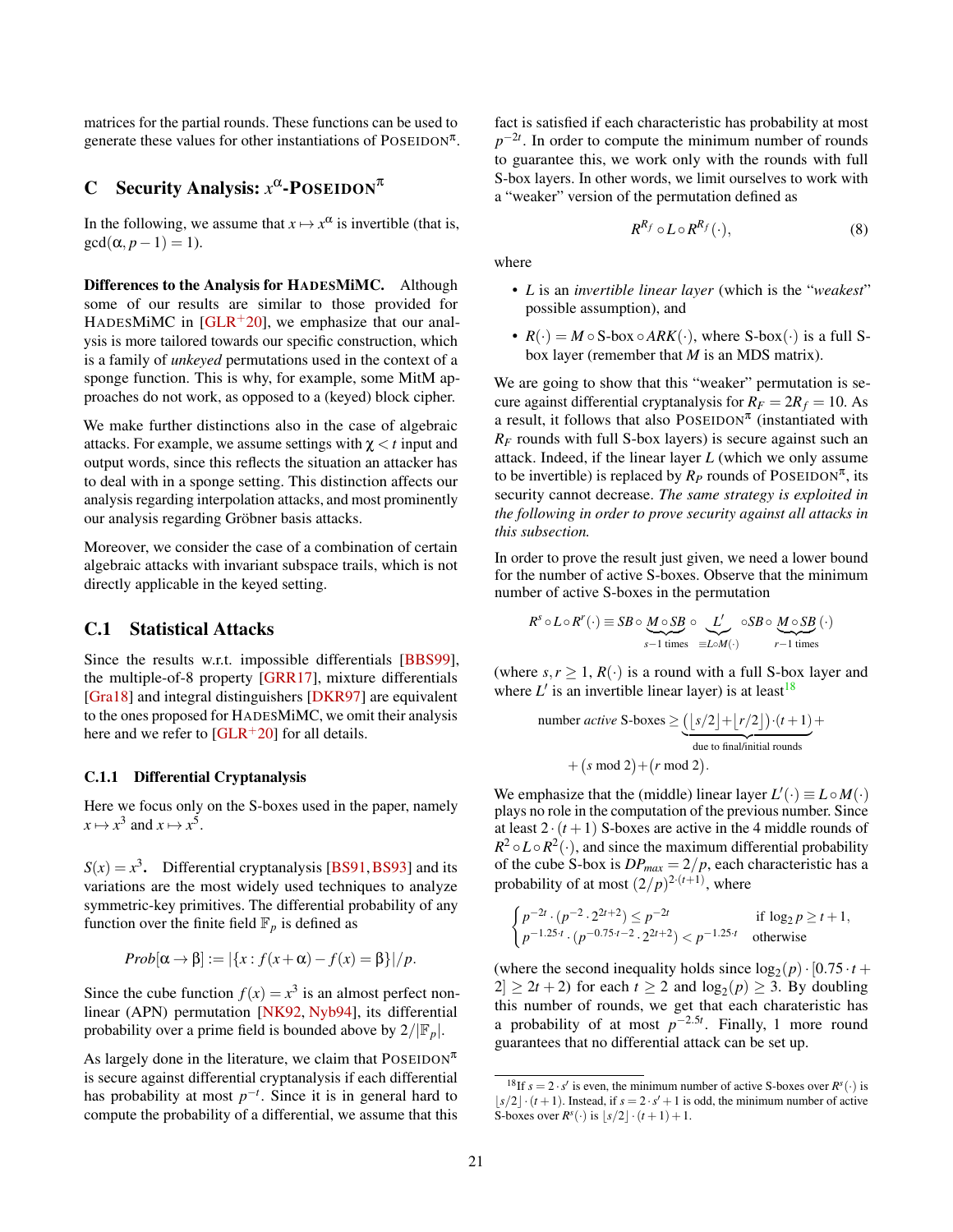*Security up to*  $2^M \le p^t$ . For completeness, we present the number of rounds necessary to provide security up to 2 *<sup>M</sup>* (that is, the data and the computational cost of the attacker are upper-bounded by  $2^M$ ). Using the same analysis as before, it turns out that

$$
R_F = \begin{cases} 6 & \text{if } M \le (t+1) \cdot (\log_2 p - 1) \\ 10 & \text{otherwise} \end{cases}
$$

guarantees that no differential attack can be set up.

 $S(x) = x^5$ . As before,  $x^5$ -POSEIDON<sup>π</sup> instantiated by S $box(x) = x^5$  is secure against statistical attacks if and only if

$$
R_F^{stat} \geq 6.
$$

The main difference here is due to differential and linear attacks. In particular, since<sup>[19](#page-21-3)</sup>  $DP_{max}(S\text{-box}(x) = x^5) = 4/p$ , it follows that the minimum number of rounds necessary to guarantee security against linear and differential attacks is given by

$$
R_F = \begin{cases} 6 & \text{if } 2t + 2 < N + \lceil \log_2(p) \rceil - M \\ 10 & \text{if } 2t + 2 \ge N + \lceil \log_2(p) \rceil - M \end{cases}
$$

for a security level up to  $2^M \leq p^t$  (that is, the data and the computational cost of the attacker are upper-bounded by  $2^M$ ).

# <span id="page-21-0"></span>C.1.2 Linear Cryptanalysis

Similar to differential attacks, linear attacks [\[Mat93\]](#page-17-8) pose no threat to the POSEIDON<sup> $\pi$ </sup> family of permutations instantiated with the same number of rounds previously defined for classical differential cryptanalysis.

In more detail, this follows from the fact that the maximum square correlation of the cube function is limited to 2/*p* (see [\[AÅBL12\]](#page-14-7) for details). As a result, it offers the best possible resistance against linear cryptanalysis much like an APN function provides optimal resistance against differential cryptanalysis.

#### <span id="page-21-1"></span>C.1.3 Truncated Differential

A variant of classical differential cryptanalysis is the truncated differential one [\[Knu94\]](#page-17-9), in which the attacker can specify only part of the difference between pairs of texts.

We consider the "weaker" permutation described in Eq.  $(8)$ again. Focusing only on active/passive bytes (and not on the actual differences), there exist several differentials with probability 1 for a maximum of 1 round of  $\text{POSEIDON}^{\pi}$ , e.g.,

$$
[\alpha,0,\ldots,0]^T \xrightarrow{R(\cdot)} \mathcal{M} \times [\beta,0,\ldots,0]^T,
$$

where  $\alpha$ ,  $\beta$  denote non-zero differences. Due to the next Sbox layer, the linear relations given by  $M \times (\beta, 0, \ldots, 0)^T$  are destroyed in the next round. As a result, no probability-one truncated differential covers more than a single round.

Since no linear relation survives the S-box layer, it seems hard to set up a truncated differential for more than 2 rounds. As a result, it turns out that 4 rounds with full S-box layers make POSEIDON<sup> $\pi$ </sup> secure against this attack.

#### <span id="page-21-2"></span>C.1.4 Rebound Attacks

The rebound attacks  $[LMR+09, MRST09]$  $[LMR+09, MRST09]$  $[LMR+09, MRST09]$  have much improved the best known attacks on many hash functions, especially for AES-based schemes. The goal of this attack is to find two (input, output) pairs  $(p<sup>1</sup>, c<sup>1</sup>)$  and  $(p<sup>2</sup>, c<sup>2</sup>)$  such that the two inputs satisfy a certain (truncated) input difference and the corresponding outputs satisfy a certain (truncated) output difference.

The rebound attack consists of two phases, called *inbound* and *outbound* phase. According to these phases, the internal permutation of the hash function is split into three sub-parts. Let *f* be the permutation, then we get  $f = f_{fw} \circ f_{in} \circ f_{bw}$ . The part of the inbound phase is placed in the middle of the permutation and the two parts of the outbound phase are placed next to the inbound part. In the outbound phase, two high-probability (truncated) differential trails are constructed, which are then connected in the inbound phase. Since the rebound attack is a differential attack, first the attacker needs to construct a *"good" (truncated) differential trail*. Such a trail should have a high probability in the outbound phases and can have a rather low probability in the inbound phase. In the first phase, the attacker uses the knowledge of the key to find pairs of texts that satisfy the middle rounds of the truncated differential trail. In the second one, they propagate the solutions found in the first phase in the forward and in the backward directions, and check if at least one of them satisfies the entire differential trail.

The best rebound attack on AES proposed in [\[JNP13\]](#page-17-17) covers 8 rounds. Here we claim that 6 rounds with full S-box layers are sufficient to protect  $\text{POSEIDON}^{\pi}$  from this attack. To support it, note that  $(Ist)$  1 round of POSEIDON<sup> $\pi$ </sup> provides full diffusion while 2 rounds of AES are necessary to provide it and *(2nd)* the best truncated differential covers 1 round of POSEIDON<sup> $\pi$ </sup>, but 3 rounds of AES.<sup>[20](#page-21-4)</sup> Since the best results on AES in the literature cover at most 8 rounds, due to the similarity between AES and  $\text{POSEIDON}^{\pi}$  and due to the previous observations, we argue that it is not possible to mount a rebound attack on more than 5 rounds with full S-box layers of POSEIDON<sup> $\pi$ </sup>. Hence, 6 rounds of POSEIDON<sup> $\pi$ </sup> with full S-box layers are sufficient to guarantee security against this attack.

<span id="page-21-3"></span><sup>&</sup>lt;sup>19</sup>Note that  $(x + \Delta_I)^5 - x^5 = \Delta_O$  is an equation of degree 4, hence there are at most 4 different solutions.

<span id="page-21-4"></span> $20$ The best truncated differential distinguisher with prob. 1 covers 2 rounds of AES.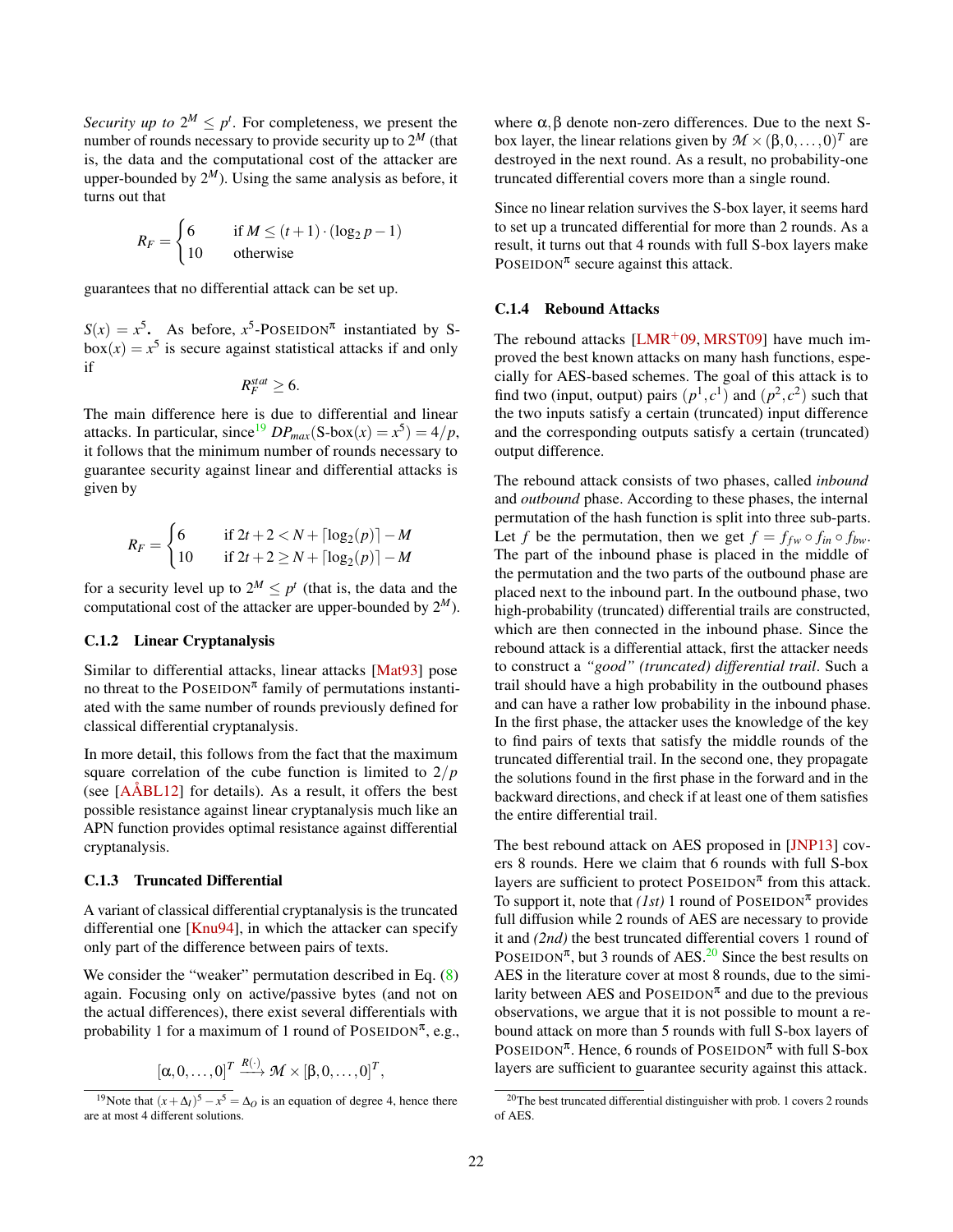#### <span id="page-22-0"></span>C.1.5 Invariant Subspace Attack

The invariant subspace attack [\[LAAZ11\]](#page-17-18) makes use of affine subspaces that are invariant under the round function.

Definition C.1 (Invariant Subspace Trail). Let  $K_{weak}$  be a set of keys and  $k \in K_{weak}$ , with  $k \equiv (k^0, k^1, \ldots, k^r)$  where  $k^j$  is the *j*-th round key. For each  $k \in K_{\text{weak}}$ , the subspace *U* generates an *invariant subspace trail* of length *r* for the function  $F_k(\cdot) \equiv$  $F(\cdot) \oplus k$  if for each  $i = 1, \ldots, r$  there exists a non-empty set  $A_i \subseteq U^c$  for which the following property holds:

$$
\forall a_i \in A_i: \quad \exists a_{i+1} \in A_{i+1} \text{ s.t. } F_{k^i}(U \oplus a_i) = U \oplus a_{i+1}.
$$

All keys in the set *K*weak are *weak keys*.

**Definition C.2** (Subspace Trails). Let  $(U_1, U_2, \ldots, U_{r+1})$  denote a set of  $r + 1$  subspaces with dim( $U_i$ )  $\leq$  dim( $U_{i+1}$ ). If for each  $i = 1, \ldots, r$  and for each  $a_i$ , there exists (unique)  $a_{i+1} \in U_{i+1}^c$  such that

$$
F(U_i\oplus a_i)\subseteq U_{i+1}\oplus a_{i+1},
$$

then  $(U_1, U_2, \ldots, U_{r+1})$  is a *subspace trail* of length *r* for the function *F*. If all the previous relations hold with equality, the trail is called a *constant-dimensional subspace trail*.

Here we consider separately the two cases, namely rounds with full S-box layers and rounds with partial S-box layers.

- In the first case, as the round constant addition translates this invariant subspace [\[BCLR17\]](#page-15-14), random round constants provide a good protection against these attacks.
- In the second case, it is always possible to construct a subspace trail for (at least)  $t - 1$  rounds without activating any S-box and for any choice of the linear layer. Due to the assumption made in Section  $2.3$ ,  $t - 1$  is also an upper bound for the number of rounds for which such a trail can be constructed.

In order words, due to the choice of the matrix that defines the linear layer (described in detail in Section [2.3\)](#page-5-3), it is not possible to cover more than *t* −1 rounds with a subspace trail (or equivalently, a truncated differential with prob. 1) with active/inactive S-boxes. We refer to [\[GRS20\]](#page-16-10) for more details about the possibility to set up infinitely long subspace trails for partial SPN schemes (equivalently, for the rounds with partial S-box layers in HADES-like schemes).

### <span id="page-22-1"></span>C.2 Algebraic Attacks

First, we introduce a simple lemma which follows from the iterative structure of the POSEIDON<sup> $\pi$ </sup> permutation.

**Lemma C.1.** The algebraic degree  $D_\alpha(r)$  of *r*-round POSEIDON<sup> $\pi$ </sup> with the S-box  $x^{\alpha}$  as a function of input variables is at most  $\alpha^r$ , and we expect it to reach this degree no matter if partial or full rounds are used.

#### <span id="page-22-2"></span>C.2.1 Interpolation Attack

One of the most powerful attacks is the interpolation attack, introduced by Jakobsen and Knudsen [\[JK97\]](#page-17-10) in 1997. In the case of a keyed function  $E_k : \mathbb{F} \to \mathbb{F}$ , the strategy of the attack is to construct a polynomial representation of the function without knowledge of the secret key. If an adversary can construct such a polynomial, they can compute any output without knowing the key, thus enabling forgeries (for MAC settings) and other attacks. The interpolation polynomial  $P(x)$ representing  $E_k(x)$  can be constructed using e.g. the Vandermonde matrix (cost approximately in  $O(t^2)$ ) or Lagrange's theorem (cost approximately in  $O(t \cdot \log t)$ ), where *x* is the indeterminate corresponding to the input.

Such an attack can be opportunely modified for the case of an unkeyed permutation  $E(\cdot)$ . In such a case, assume it is possible to construct the interpolation polynomial without using the full code book. In this case, such a polynomial can be exploited to set up a forgery attack on the permutation *E*, which, in general, is not possible for a (pseudo-)random permutation.

In more detail, each output word of an SPN permutation can be represented as a multivariate polynomial where the variables are the inputs to each S-box. Consider a permutation input where  $\chi$  input words are unknown to us, and the other *t* −χ words are known.

A (rough) estimation of the number of monomials of the interpolation polynomial (and so of the complexity of the attack) is given by

$$
(D_{\alpha}(r)+1)^{\chi}.
$$

As a result, by requiring the number of monomials to be close to the number of possible input values  $p^{\chi}$ , the number of rounds must be at least  $r \simeq \log_{\alpha}(p)$ .

However, just reaching the full degree is not sufficient to prevent the interpolation attack. First, the polynomial should be dense to guarantee that most monomials occur in it. As shown in detail in [\[GLR](#page-16-5)<sup>+</sup>20], one needs at least  $1 + \lceil \log_{\alpha}(p) \rceil +$  $\lceil \log_{\alpha}(t) \rceil$  rounds in order to guarantee that the interpolation polynomial  $E_k$  is dense.

Since S-box<sup>-1</sup>(*x*) =  $x^{1/\alpha}$  has a higher degree than S-box(*x*) =  $x^{\alpha}$  (e.g.,  $x^{1/3} = x^{(2p-1)/3}$ ), we do not expect the attack to perform better when considering the backward direction instead of the forward one. In particular, we expect that 2 rounds are sufficient to reach the maximum degree in the backward direction. Moreover, we emphasize that we do not claim security w.r.t. the MitM variant of the interpolation attack. Indeed, since the permutation is used in a sponge construction, the attacker can only see part of the output of the permutation, which naturally prevents the MitM variant attack.

Secondly, we consider the algebraic degree not at round *r* but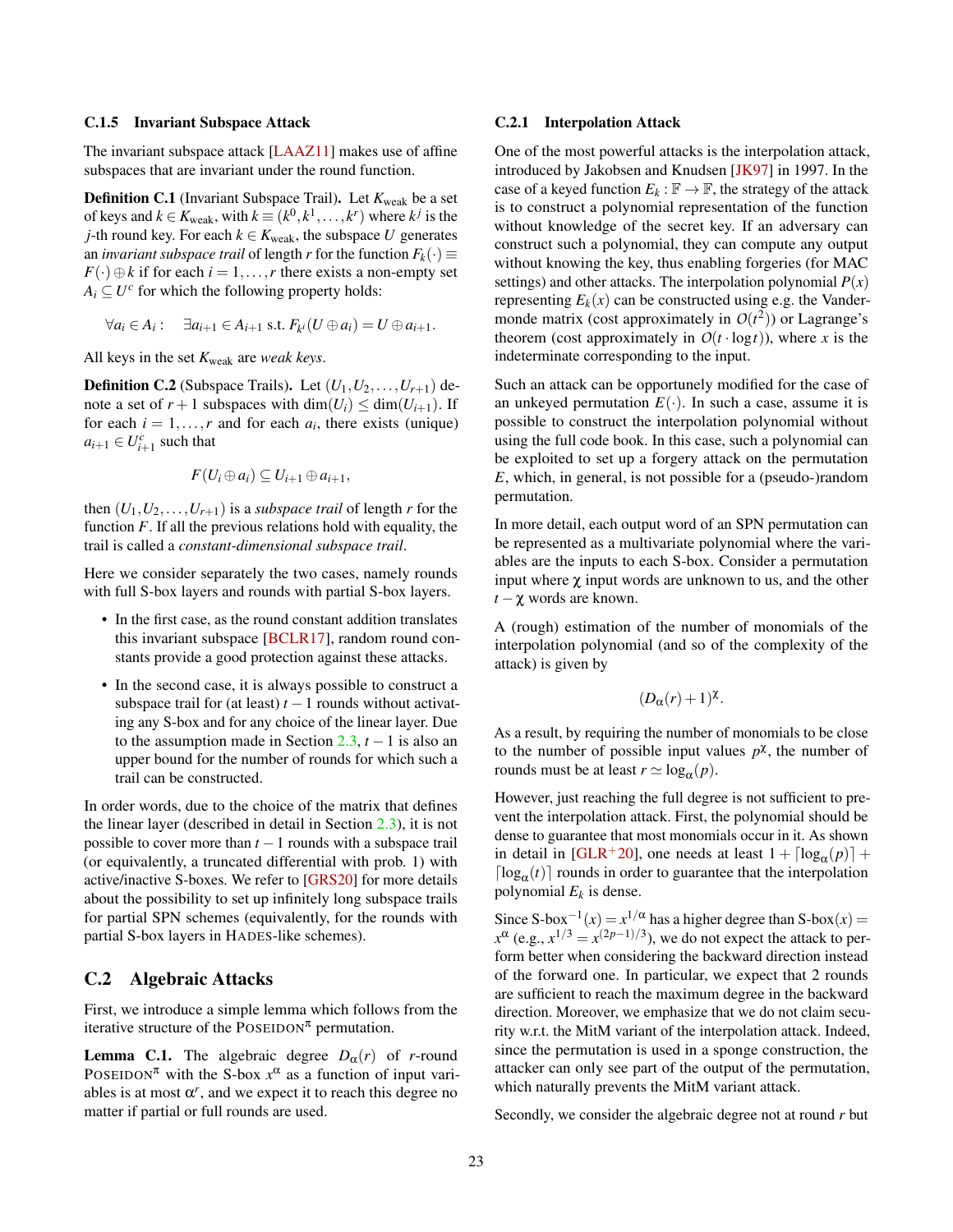at round  $r - 1$  to account for the partial S-box case where the degree increase is delayed for *t* −1 words by 1 round. As a result, the total number of rounds *R* must satisfy  $^{21}$  $^{21}$  $^{21}$ 

$$
R \ge 1 + \lceil \log_{\alpha}(p) \rceil + \log_{\alpha}(t)
$$

to thwart the interpolation attack.

**Security up to**  $2^M \leq p^t$ . For completeness, we present the number of rounds necessary to provide security up to  $2^M$  (that is, the data and the computational cost of the attacker are upper-bounded by  $2^M$ ).

Using the argument given before, the number of rounds must satisfy

$$
\left(\alpha^{r-\log_{\alpha}(t)-1}+1\right)^{\chi}\approx 2^{\min\{M,\log_2(p)\chi\}},
$$

that is,  $r \geq 1 + \log_{\alpha}(t) + \min\{M, \log_2(p)\chi\}/\chi \cdot \log_{\alpha}(2)$ . The maximum number of attacked rounds is achieved for  $\chi = 1$ . As a result, we have  $R_P + R_F \geq (1 + \lceil \log_{\alpha}(2) \rceil)$  $\min\{M, \log_2(p)\}\] + \log_\alpha(t)$ .

#### <span id="page-23-0"></span>C.2.2 Gröbner Basis Attack

We consider the Gröbner basis attack in the same setting: Some permutation inputs are unknown and the rest are known to the attacker. Given some words of the permutation output, they have to find the unknowns.

A Gröbner basis attack usually consists of three steps, namely,

- *(1)* computing the Gröbner basis in *degrevlex* order,
- *(2)* converting the result to the *lexicographic* order, and
- *(3)* factorizing the univariate polynomial, and backsubstituting its roots.

As largely done in the literature, we assume that the security of permutations against Gröbner basis attacks follows from the infeasible complexity of computing the Gröbner basis in *degrevlex* order. For generic systems, the complexity of this step for a system of  $\mathcal{N}$  polynomials  $f_i$  in  $\mathcal{V}$  variables is  $O\left(\binom{\bar{\nu}+D_{\text{reg}}}{D_{\text{reg}}}\right)^{00}$  operations over the base field  $\mathbb{F}$  [\[CLO97\]](#page-16-12), where  $D_{reg}$  is the *degree of regularity* and  $2 \le \omega < 3$  is the linear algebra constant (note that the memory requirement of these algorithms is of the same order as the running time). The degree of regularity depends on the degrees of the polynomials *d* and the number of polynomials  $\mathcal{N}$ . When  $\mathcal{V} = \mathcal{N}$ , we have the simple closed-form approximation

$$
D_{\text{reg}} := 1 + \sum_{i=0}^{\mathcal{H}-1} (d_i - 1), \tag{9}
$$

where  $d_i$  is the degree of the *i*-th polynomial  $f_i$  in the polynomial system we are trying to solve (see [\[BFSY05\]](#page-15-15) for details). In the over-determined case, i.e.,  $\nu < \mathcal{N}$ , the degree of regularity can be estimated by developing the Hilbert series of an ideal generated by generic polynomials  $\langle f_0, \ldots, f_{\mathcal{H}-1} \rangle$  of degrees  $d_i$  (under the assumption that the polynomials behave like generic systems). Closed-form formulas for  $D_{\text{reg}}$ are known for some special cases, but not in general.

Full-Permutation Equations. In the first case, we derive equations for the entire *r*-round permutation. We consider the case in which the number of unknown input variables  $\chi$  is equal to the number of known output variables. Then we get  $\chi$  equations of degree  $D_{\alpha}(r) = \alpha^{r}$  in  $\chi$  variables. We now estimate the complexity of solving algorithms based on different values of χ.

If  $\chi = 1$  (i.e., we have one equation in one variable), the resulting system of equations is already a Gröbner basis consisting of a single equation of degree  $\alpha^r$ . This means that we can omit the step of computing a Gröbner basis and we focus on the final step, which consists of finding the roots of the corresponding polynomial. This can be done by using e.g. a fast Berlekamp factorization algorithm [\[Gen07\]](#page-16-18), where the complexity of factoring a degree-*D* polynomial over  $\mathbb{F}_p$  for a prime number *p* is an element in  $O(D^{\omega})$  for  $2 \le \omega \le 3$ . Hence, we want that

$$
\log_2(\alpha^{\omega \cdot r}) \ge \log_2(\alpha^{2r}) \ge \min\{M, \log_2(p)\},\
$$

which implies

$$
r\geq \left\lceil \frac{\min\{M, \log_2(p)\}}{2\log_2(\alpha)}\right\rceil,
$$

where  $r = R_F + R_P$ .

If  $\chi \geq 2$ , we consider multiple equations in multiple variables. Computing a Gröbner basis for the resulting system of equations can be estimated by

$$
\binom{\mathcal{V}+D_{\text{reg}}}{D_{\text{reg}}}\mathcal{V}\approx\binom{\chi\alpha^r}{\chi}^2\leq\left[\frac{(\chi\cdot\alpha^r)^{\chi}}{\chi!}\right]^2\leq\alpha^{2r\chi},
$$

since  $\frac{(\chi\alpha^r)!}{[\chi(\alpha^r-1)]!} = (\chi\alpha^r) \cdots [\chi(\alpha^r-1)+1] \leq (\chi\alpha^r)^{\chi}$  and since  $x! \leq x^x$  for each  $x \geq 1$ . Focusing on the complexity of computing a Gröbner basis and on an *M*-bit security level, the number of rounds to be attacked can be estimated as

$$
\alpha^{2r\chi}\leq 2^{\min\{M,\log_2(p)\chi\}}.
$$

Since this value is maximized for  $\gamma = 2$  in this setting, we conjecture that security is provided by choosing

$$
r = R_F + R_P \ge \min\left\{ \left\lceil \frac{M}{4\log_2(\alpha)} \right\rceil, \left\lceil \frac{\log_2(p)}{2\log_2 \alpha} \right\rceil \right\},\
$$

<span id="page-23-1"></span> $21$ We emphasize that in this analysis we do not take into account the cost to construct the interpolation polynomial, which is (in general) non-negligible.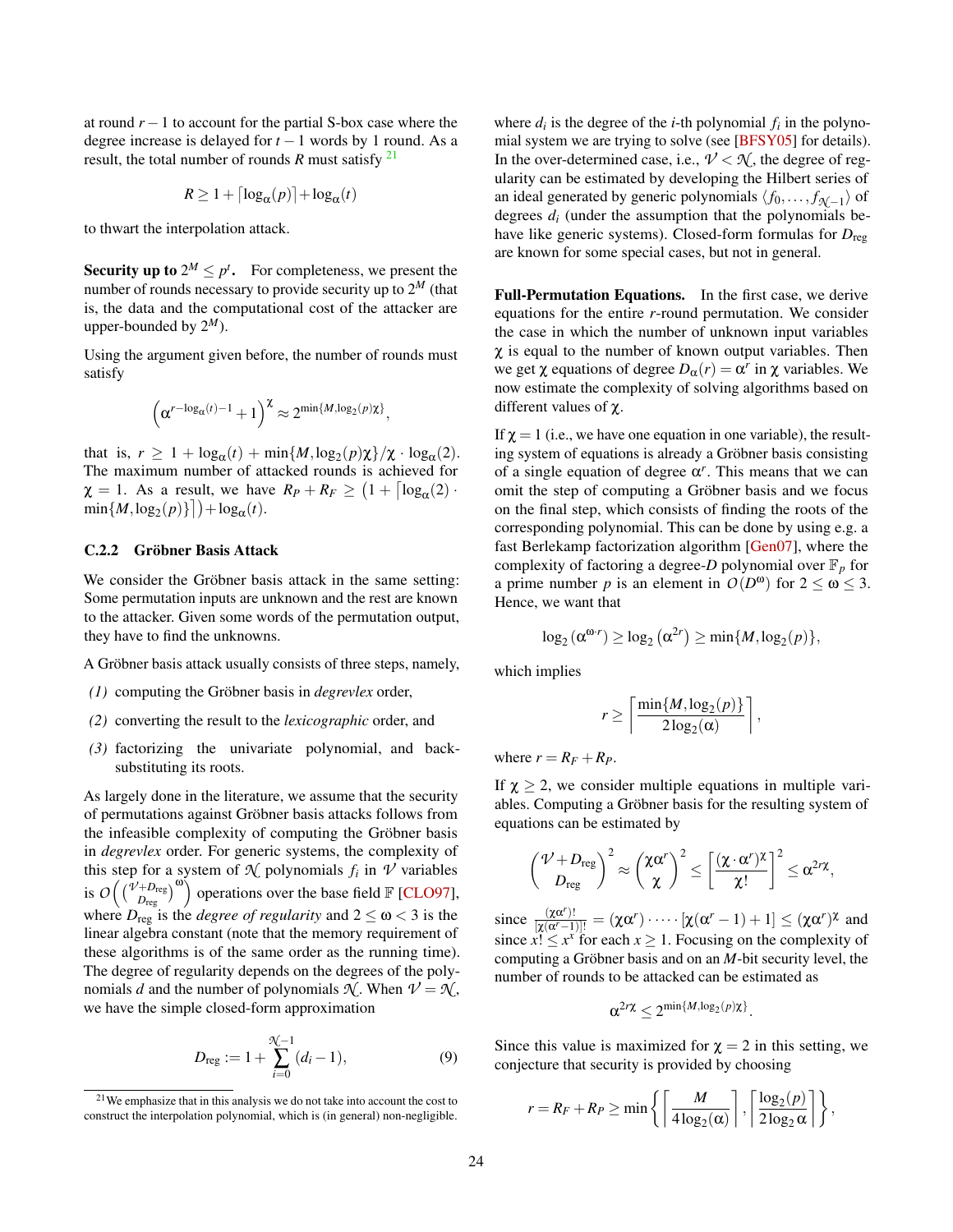where  $\frac{1}{4 \log_2(3)} \approx 0.16$  and  $\frac{1}{4 \log_2(5)} \approx 0.11$  for the cases we focus on in this paper.

By combining these two cases ( $\chi = 1$  and  $\chi \ge 2$ ), we finally get

$$
r = R_F + R_P \ge \min\left\{ \left\lceil \frac{M}{2\log_2(\alpha)} \right\rceil, \left\lceil \frac{\log_2(p)}{2\log_2 \alpha} \right\rceil \right\}.
$$

Exploiting the Subspace  $\mathcal{S}^{(i)}$  to Improve the Attack. As shown in  $[BCD<sup>+</sup>20]$  $[BCD<sup>+</sup>20]$ , the previous attack can be improved by exploiting the existence of the subspace  $S^{(r)}$  defined as in Eq. [\(1\)](#page-5-4). In particular, given a text in a coset of  $S<sup>(r)</sup>$ , the output of this text after *r* rounds with partial S-box layers is just the result of an affine map applied to the input. As explained in detail in  $[BCD<sup>+</sup>20]$  $[BCD<sup>+</sup>20]$ , this fact can be exploited in order to replace some non-linear equations of the system that we are trying to solve with linear equations. In particular, by starting in the "middle" with texts in a coset of  $S^{(r)}$ , one faces the following scenario

<span id="page-24-0"></span>input 
$$
\xleftarrow{R_F^{-R}f(\cdot)} \xleftarrow{R_P^{-R}p^{-r}(\cdot)}
$$
 text in coset of  $S^{(r)}$   $\xrightarrow{\cdot}$  "linear" equations  
\ntext in coset of  $\mathcal{M}'(S^{(r)}) \xrightarrow{R_P^{-r}(\cdot)} \xleftarrow{R_F^{R}f(\cdot)}$  output,  
\n(10)

where  $\mathcal{M}'$  is a  $t \times t$  matrix that depends on the details of the cipher and on the subspace  $S^{(r)}$  (and where  $\mathcal{M}'(S^{(r)}) =$  $\{\mathcal{M}' \times x \mid x \in \mathcal{S}^{(r)}\}\.$ 

The number of rounds *r* described by linear equations is related to the dimension of the subspace  $S<sup>(r)</sup>$ . This fact has an impact on the chance to find a solution of the system of equations we are trying to solve (indeed, the number of variables of such a system of equations is related to the dimension of the subspace). In any case, due to the assumption made in Section [2.3](#page-5-3) on the matrix that defines the linear layer, this strategy does not allow the attacker to cover more than  $t - 1$ rounds with partial S-box layers.

The scenario given in Eq.  $(10)$  can be described by

- *(first part) t* equations of degree  $\alpha^{R_f + \frac{R_p r}{2}}$ ,
- *(middle part) d* linear equations and *t* − *d* non-linear equations of degree  $\alpha^r$ , and
- *(final part) t* equations of degree  $\alpha^{R_f + \frac{R_p r}{2}}$ .

Let us focus on the middle part (*r* rounds). Let  $S = \langle s_1, \ldots, s_{\lceil} \rangle$ be the subspace of dimension *d* defined before, and let  $S^c$  =  $\langle w_1, \ldots, w_{t-d} \rangle$ , where *S<sup>c</sup>* denotes the complementary space of *S* (obviously,  $\mathbb{F}^t = \langle s_1, \ldots, s_d, w_1, \ldots, w_{t-d} \rangle$ ). Let *x* and *y* be resp. the input and the corresponding output of such a middle part, where  $y = F(x)$  for a specific function  $F(\cdot)$  of

degree  $\alpha^r$ . Given *x* in a coset of *S* and by definition of *S*, the output *y* is in a subspace of  $\mathcal{M}'(\mathcal{S}^{(r)})$  for a particular matrix  $M'$ . Hence, the middle part can be described by a system of *d* linear equations of the form

$$
s_i^T \cdot y = s_i^T \cdot (\mathcal{M}' \times x) \quad \forall i \in \{1, \dots, d\}
$$

and *t* −*d* non-linear equations of the form

$$
w_i^T \cdot y = w_i^T \cdot F(x) \quad \forall i \in \{1, \dots, t - d\},
$$

where  $a^T \cdot b$  denotes the scalar product between  $a, b \in \mathbb{F}^t$ .

Working as before, this means that the attacker has to face a system of  $t + (t - d) + \chi$  equations in  $t + (t - d) + \chi$  variables. By adding constraints on the previous  $t - d$  non-linear equations (which corresponds to "fixing" the coset of the subspace *S*), this number of equations and variables can be reduced to  $t + \chi$ .

By using the previous computation and since  $D_{reg} = 1 + (t +$  $\chi$ ) ·  $(\alpha^{R_f + \frac{R_{P}-r}{2}} - 1) \approx (t + \chi) \cdot \alpha^{\frac{R_F + R_{P}-r}{2}}$ , the cost can be approximated by

$$
\begin{aligned}\n\left(\n\frac{(t+\chi)\cdot\alpha^{\frac{R_F+R_P-r}{2}}}{t+\chi}\n\right)^{\omega} &\leq \left[\n\frac{\left((t+\chi)\cdot\alpha^{\frac{R_F+R_P-r}{2}}\right)^{t+\chi}}{(t+\chi)!}\n\right]^2 &\leq \n\alpha^{(R_F+R_P-r)\cdot (t+\chi)}\n\end{aligned}
$$

assuming  $\omega \approx 2$ . If we target a security level of *M* bits, the number of rounds to be attacked is calculated as

$$
\alpha^{(R_F+R_P-r)\cdot (t+\chi)} \leq 2^{\min\{M,\log_2(p)\chi\}} \n\implies R_F+R_P \geq r+\min\left\{\frac{M\log_{\alpha}(2)}{t+\chi}, \frac{\log_2(p)\chi\log_{\alpha}(2)}{t+\chi}\right\}.
$$

Since the maximum number of rounds to be attacked is achieved resp. for  $\chi = 1$  in the first term and for  $\chi = t$  in the second one, the security is provided by choosing

$$
R_F + R_P \geq t - 1 + \min\left\{\frac{\log_{\alpha}(2) \cdot M}{t+1}, \frac{\log_{\alpha}(2) \cdot \log_2(p)}{2}\right\},\,
$$

where remember that  $r \le t - 1$ .

Working at Round Level: Equations for Each S-Box. Here we consider equations of degree  $\alpha$  for each S-box, which relate its inputs and outputs. Given  $\chi$  unknown permutation inputs and  $\chi$  known outputs, we get  $(t-1)R_F + R_P + \chi$  unknown S-boxes, and for each we use 1 variable (for its input). In total, we get  $(t-1)R_F + R_P$  equations for the S-box inputs in all rounds, and  $\chi$  equations for the outputs of the last round. Denoting  $q = (t-1)R_F + R_P + \chi$ , the degree of regularity is estimated by  $D_{reg} \approx 1+2q$ . The attack complexity can then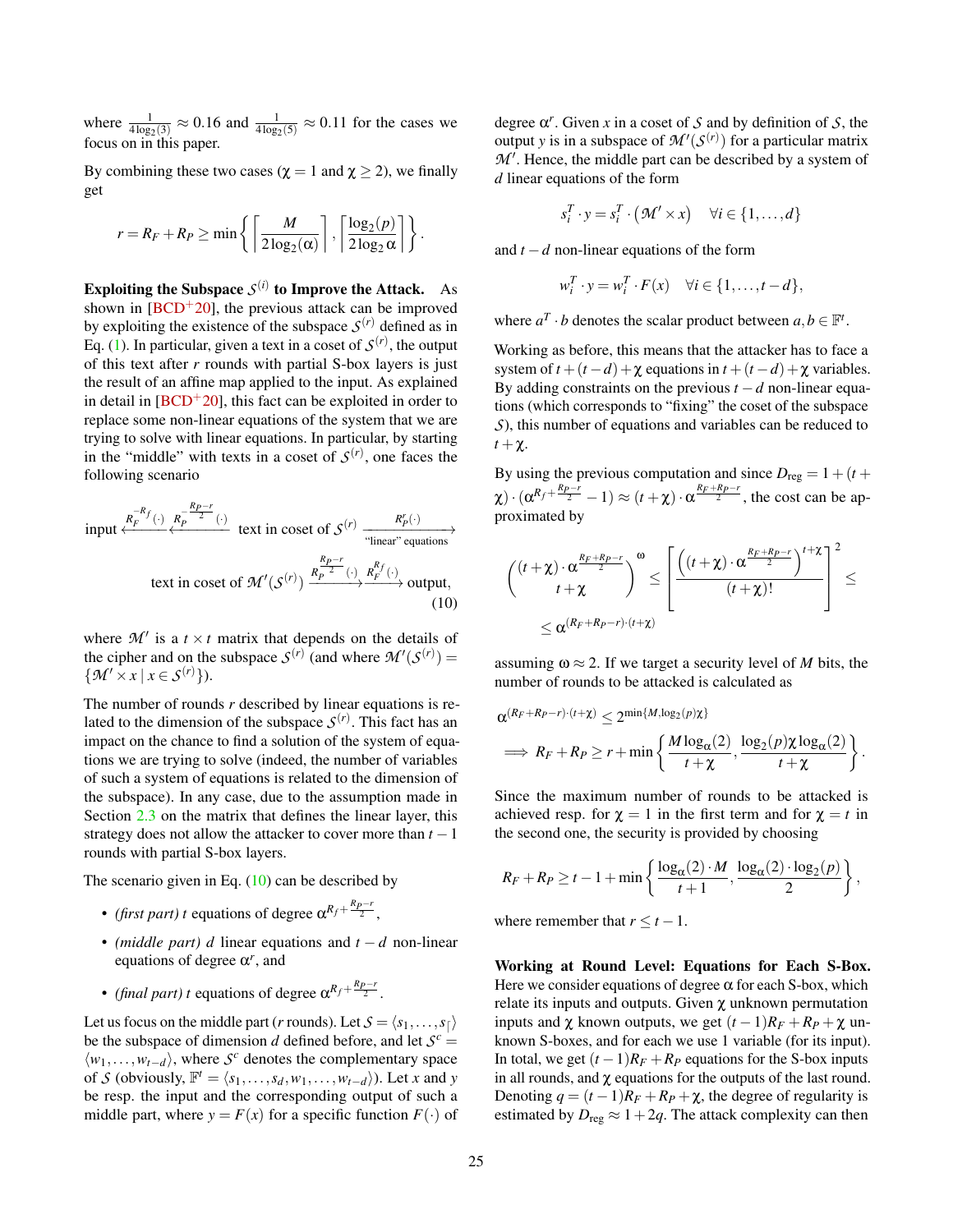be estimated by

$$
\begin{aligned}\n\left(\frac{\mathcal{V}+D_{\text{reg}}}{D_{\text{reg}}}\right)^2 &\approx \left(\frac{\alpha \cdot q}{q}\right)^2 = \left(\frac{(\alpha \cdot q)!}{q! \cdot [(\alpha-1) \cdot q]!}\right)^2 \approx \\
&\approx \left(\frac{\alpha^{\alpha}}{(\alpha-1)^{\alpha-1}}\right)^{2q} \cdot \left(\frac{2\pi \cdot (\alpha-1) \cdot q}{\alpha}\right)^{-1},\n\end{aligned}
$$

where we used Stirling's approximation for the factorials. We introduce two constants:

$$
C := 2 \cdot \log_2 \left( \frac{\alpha^{\alpha}}{(\alpha - 1)^{\alpha - 1}} \right) \text{ and } C' := \log_2 \left( \frac{2\pi \cdot (\alpha - 1) \cdot q}{\alpha} \right).
$$

Since in our cases  $q \geq 8$  (where *q* denotes the number of variables used in the attack, which is the same as the number of S-boxes in our construction), in the following we use  $C'$  $3 + \log_2\left(\frac{\pi \cdot (\alpha - 1)}{\alpha}\right)$  $\left(\frac{\alpha-1}{\alpha}\right)$ . It follows that the attack complexity can be estimated by

$$
2^{\mathcal{C} \cdot q - \mathcal{C}'} \leq 2^{\mathcal{C} \cdot q}.
$$

More concretely,

$$
C(\alpha = 3) = 5.5 \qquad \text{and} \qquad C(\alpha = 5) = 7.2.
$$

If we target a security level of *M* bits, the number of rounds to be attacked is calculated as

$$
2^{C\cdot((t-1)R_F + R_P + \chi)} \leq 2^{\min\{M, \log_2(p)\chi\}} \Rightarrow C\cdot ((t-1)R_F + R_P + \chi) \leq \min\{M, \log_2(p)\chi\} \Rightarrow (t-1)R_F + R_P + \chi \leq C^{-1} \cdot \min\{M, \log_2(p)\chi\}.
$$

Since the maximum number of rounds to be attacked is achieved for  $\chi = 1$ , we conjecture security by choosing  $(t-1)R_F + R_P$  greater than

$$
\[2 \cdot \log_2\left(\frac{\alpha^{\alpha}}{(\alpha-1)^{\alpha-1}}\right)\]^{-1} \cdot \min\{M, \log_2(p)\} + t - 2,
$$

where  $t - 1$  rounds are added to prevent the version of the attack just described that makes use of the subspace  $S^i$  in order to skip rounds without activating any S-box.

Conclusion. Combining the strategies together, we get the following conditions:

$$
R_F + R_P \ge \log_{\alpha}(2) \cdot \min\left\{\frac{M}{3}, \frac{\log_2(p)}{2}\right\},\
$$
  
\n
$$
R_F + R_P \ge t - 1 + \min\left\{\frac{\log_{\alpha}(2) \cdot M}{t + 1}, \frac{\log_{\alpha}(2) \cdot \log_2(p)}{2}\right\},\
$$
  
\n
$$
(t - 1)R_F + R_P \ge \left[2 \cdot \log_2\left(\frac{\alpha^{\alpha}}{(\alpha - 1)^{\alpha - 1}}\right)\right]^{-1} \cdot \min\{M, \log_2(p)\} + t - 2,
$$
  
\n(11)

where  $n \approx \log_2(p)$ . Note that if the first inequality is satisfied, then the third one is satisfied as well. Hence, it is sufficient that the first two conditions are satisfied.

# <span id="page-25-0"></span>**D** Security Analysis:  $x^{-1}$ -POSEIDON<sup>π</sup>

Here we propose the security analysis of POSEIDON<sup> $\pi$ </sup> instantiated with S-box $(x) = x^{-1}$  in GF(*p*). We focus only on the attacks that depend on the details of the S-box, like differential/linear attacks and the algebraic attacks.

# <span id="page-25-1"></span>D.1 Statistical Attacks

Differential Cryptanalysis. As before,  $x^{-1}$ -POSEIDON<sup>π</sup> instantiated by  $S-box(x) = x^5$  is secure against statistical attacks if and only if

$$
R_F^{stat} \geq 6.
$$

The main difference here is due to differential and linear attacks. In particular, since  $DP_{max}(S-box(x) = x^{-1}) = 4/p$ , it follows that the minimum number of rounds necessary to guarantee security against linear and differential attacks is given by

$$
R_F = \begin{cases} 6 & \text{if } 2t + 2 < N + \lceil \log_2(p) \rceil - M \\ 10 & \text{if } 2t + 2 \ge N + \lceil \log_2(p) \rceil - M \end{cases}
$$

for a security level up to  $2^M \leq p^t$  (that is, in the case in which the data and the computational costs of the attacker are upperbounded by  $2^M$ ).

Rebound Attacks. Due to the argumentation for the security of  $x^{\alpha}$ -POSEIDON<sup> $\pi$ </sup> against the rebound attack, we argue that 6 rounds provide security also for  $x^{-1}$ -POSEIDON<sup>π</sup>.

# <span id="page-25-2"></span>D.2 Algebraic Attacks

#### <span id="page-25-3"></span>D.2.1 Interpolation Attack

As we have already seen, in an interpolation attack [\[JK97\]](#page-17-10), the goal is to determine the polynomial representation of a state word. Since the inverse function has a high degree, one may think that the interpolation attack can cover only few rounds in this case. However, exploiting the original idea proposed by Jakobsen and Knudsen in [\[JK97\]](#page-17-10), it is possible to show that

- for a full S-box layer, the S-box  $f(x) = x^{-1}$  has the same behavior as a function of algebraic degree *t* (i.e., the number of words) $^{22}$  $^{22}$  $^{22}$  "from the point of view" of the interpolation attack, and
- for a partial S-box layer (with a single S-box), the Sbox  $f(x) = x^{-1}$  has the same behavior as a function of algebraic degree 2 "from the point of view" of the interpolation attack.

<span id="page-25-4"></span><sup>&</sup>lt;sup>22</sup>More precisely, the degree of S-box $(x) = x^{-1} \equiv x^{p-2}$  "from the point of view of the interpolation attack" is  $\min\{t, p-2\}$ , where *t* is due to the fraction representation and  $p-2$  is due to the "normal" representation. Since  $2t \leq p+1$  in order to guarantee that a  $t \times t$  MDS matrix with coefficients in F*<sup>p</sup>* exists, it follows that min{*t*, *p*−2} = *t*.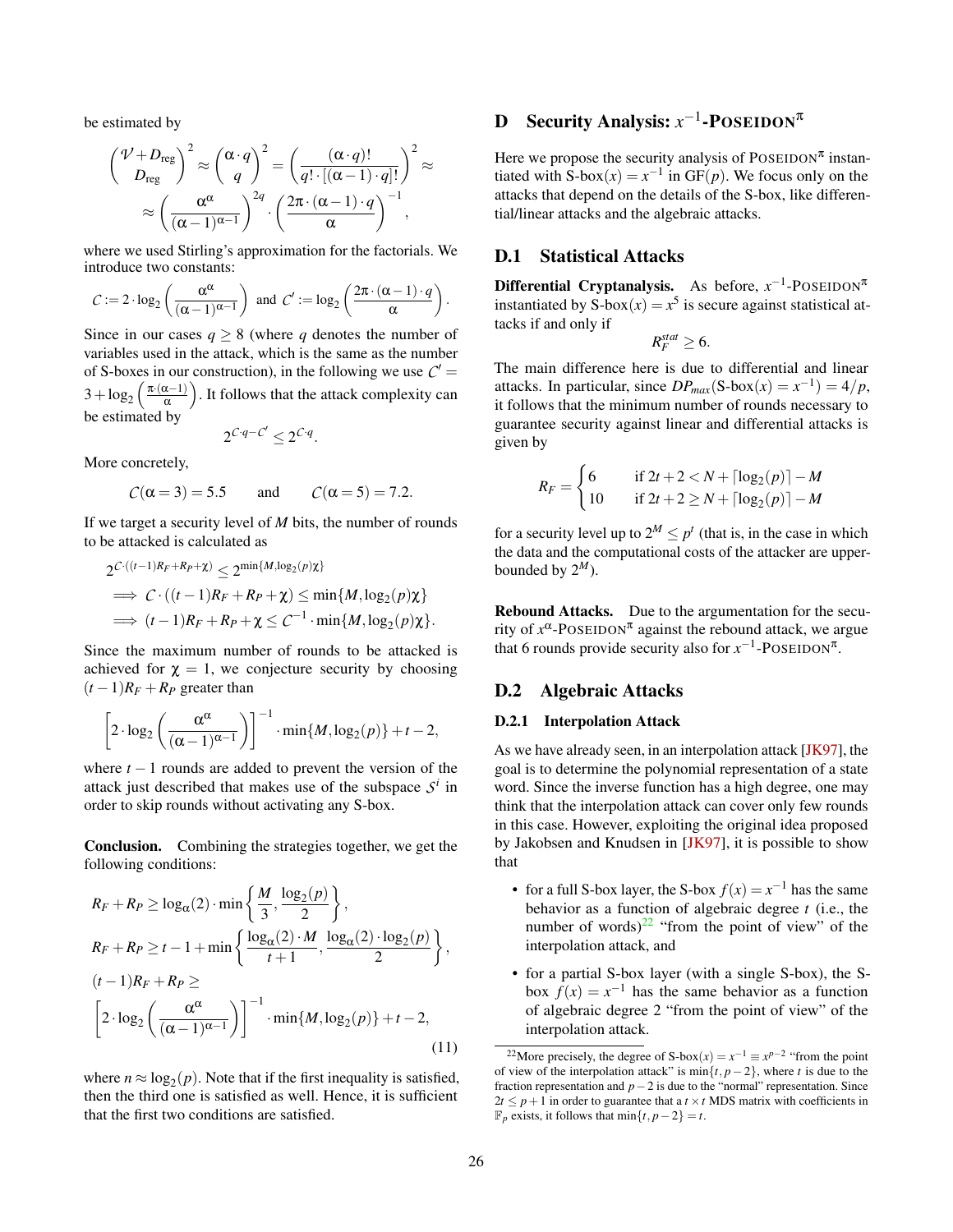Note that the two previous cases lead to two completely different results, while we emphasize that the two previous cases (full or partial S-box layers) are equivalent for the cube S-box. It follows that the choice of using partial or full S-box layers in order to protect from algebraic attacks also depends on the details of the S-box.

**Full S-Box Layer.** First, consider  $t = 1$ . In this case, the function can be written as

$$
f(x) = \frac{x+A}{B \cdot x + C}
$$

for *any* number of rounds and for some constants *A*,*B*,*C*. This means that 4 texts are sufficient to break the permutation.

Consider the case  $t = 2$ . Let  $f_i^r(\cdot) \equiv \frac{Nf_i^r(\cdot)}{Df_i^r(\cdot)}$  (for  $i = 0, 1$ ) be the interpolation polynomial at round *r* of the *i*-th word. By simple computation, the *i*-th word of the function at round  $r+1$  (assuming a full S-box layer) for  $i = 0, 1$  can be written as

$$
f_i^{r+1}(x = [x_0, x_1]) =
$$
  
= 
$$
\frac{A}{f'_0(x = [x_0, x_1]) + k_0} + \frac{B}{f'_1(x = [x_0, x_1]) + k_1} =
$$
  
= 
$$
\frac{A \cdot Df'_0(x)}{Nf'_0(x) + k_0 \cdot Df'_0(x)} + \frac{B \cdot Df'_1(x)}{Nf'_1(x) + k_1 \cdot Df'_1(x)} =
$$
  
= 
$$
\frac{A \cdot [Nf'_1(x) + k_1 \cdot Df'_1(x)] \times Df'_0(x)}{[Nf'_0(x) + k_0 \cdot Df'_0(x)] \times [Nf'_1(x) + k_1 \cdot Df'_1(x)]} +
$$
  
+ 
$$
\frac{B \cdot [Nf'_0(x) + k_0 \cdot Df'_0(x)] \times [Nf'_1(x) + k_1 \cdot Df'_1(x)]}{[Nf'_0(x) + k_0 \cdot Df'_0(x)] \times [Nf'_1(x) + k_1 \cdot Df'_1(x)]} =
$$
  
= 
$$
\frac{Nf_i^{r+1}(x = [x_0, x_1])}{Df_i^{r+1}(x = [x_0, x_1])}
$$

for some constants *A*,*B*. It follows that the degree of the function increases at most by a factor of 2 (where the degree after the first round is 1). As a result, the number of unknown coefficients after *r* rounds is at most  $2 \cdot (2^{r-1} + 1)^2$ , where the degree of the numerator (and so the number of unknown coefficients) is always less than or equal to the degree of the denominator.

Since the number of unknown coefficients after *r* rounds for *t* words is approximately  $2 \cdot (t^{r-1} + 1)^t$ , the permutation can be considered secure if  $2 \cdot (t^{r-1} + 1)^t \approx 2^N$ , that is,  $t^{r-1} \approx p$ , which implies

$$
r \geq \log_t(2) \cdot \log_2(p) + 1.
$$

As a result, the total number of rounds (with full S-box layers) must be

$$
R_F \geq 2 + \frac{\log_2(p)}{\log_2(t)}.
$$

Partial S-Box Layer. Referring to the expression of  $f_i^r$ given before, it is possible to note that all denominators at round *r* (for any *r*) are in general equal, while all numerators are in general different, that is,

$$
\forall i, j \in [0, 1, \ldots, t-1]: \qquad Df_i^r = Df_j^r.
$$

This observation seems to have no effect on the complexity of the previous attack. Indeed, since the S-boxes are applied to each word and since the numerators are different, it turns out that the denominators of  $S-box(f^r)$  (which correspond to the numerators of  $f^r$ ) are all different.

However, this is not the case when working with a partial non-linear layer, e.g., with a non-linear layer composed of a single S-box. Consider first the case  $t = 2$  assuming the S-box is applied only to the first word (we use the same notation as before):

$$
f_i^{r+1}(x \equiv [x_0, x_1]) =
$$
  
= 
$$
\frac{A}{f_0^r(x \equiv [x_0, x_1]) + k_0} + B \cdot [f_1^r(x) + k_1] =
$$
  
= 
$$
\frac{A \cdot Df_0^r(x)}{Nf_0^r(x) + k_0 \cdot Df_0^r(x)} + \frac{B \cdot [Nf_1^r(x) + k_1 \cdot Df_1^r(x)]}{Df_1^r(x)}
$$
  
= 
$$
\frac{A \cdot Df_0^r(x) \times Df_1^r(x)}{[Nf_0^r(x) + k_0 \cdot Df_0^r(x)] \times Df_1^r(x)} +
$$
  
+ 
$$
\frac{B \cdot [Nf_1^r(x) + k_1 \cdot Df_1^r(x)]}{Df_1^r(x)} = \frac{Nf_i^{r+1}(x \equiv [x_0, x_1])}{Df_i^{r+1}(x \equiv [x_0, x_1])}.
$$

In this case, there is no difference w.r.t. the previous case.

Consider now the case  $t \geq 3$ . From the previous observation it follows that  $Df_i^r(x) = Df_j^r(x)$  for each  $i, j \ge 1$ , which implies that

$$
Df_i^{r+1} = [Nf_0^r(x) + k_0 \cdot Df_0^r(x)] \times Df_1^r(x)
$$

also for the case  $t \geq 3$ . This fact has a considerable impact on the number of monomials of the corresponding polynomial at round *r*. Indeed, the number of unknown coefficients after *r* rounds for *t* words is approximately  $2 \cdot (2^{r-1} + 1)^t$ , which is much smaller than  $2 \cdot (t^{r-1} + 1)^t$  for large *t*. The permutation can be considered secure if  $2 \cdot (2^{r-1}+1)^t \simeq 2^N$ , that is,  $2^{r-1} \simeq$  $p$ , which implies  $r \geq \log_2(p) + 1$ . As a result, the total number of rounds (with full S-box layers) must be

$$
R \equiv R_P + R_F \ge \log_2(p) + 1.
$$

Full & Partial S-Box Layers: Security up to  $2^M \leq 2^N$ . The previous result can be improved. Since at least  $R_F \geq 6$ rounds have a full S-box layer, it follows that the number of unknown coefficients after  $R = R_F + R_P$  rounds for *t* words is approximately

$$
2 \cdot (2^{R_P} \cdot t^{R_F - 1} + 1)^t \equiv 2 \cdot (2^{R_P + (R_F - 1) \cdot \log_2(t)} + 1)^t.
$$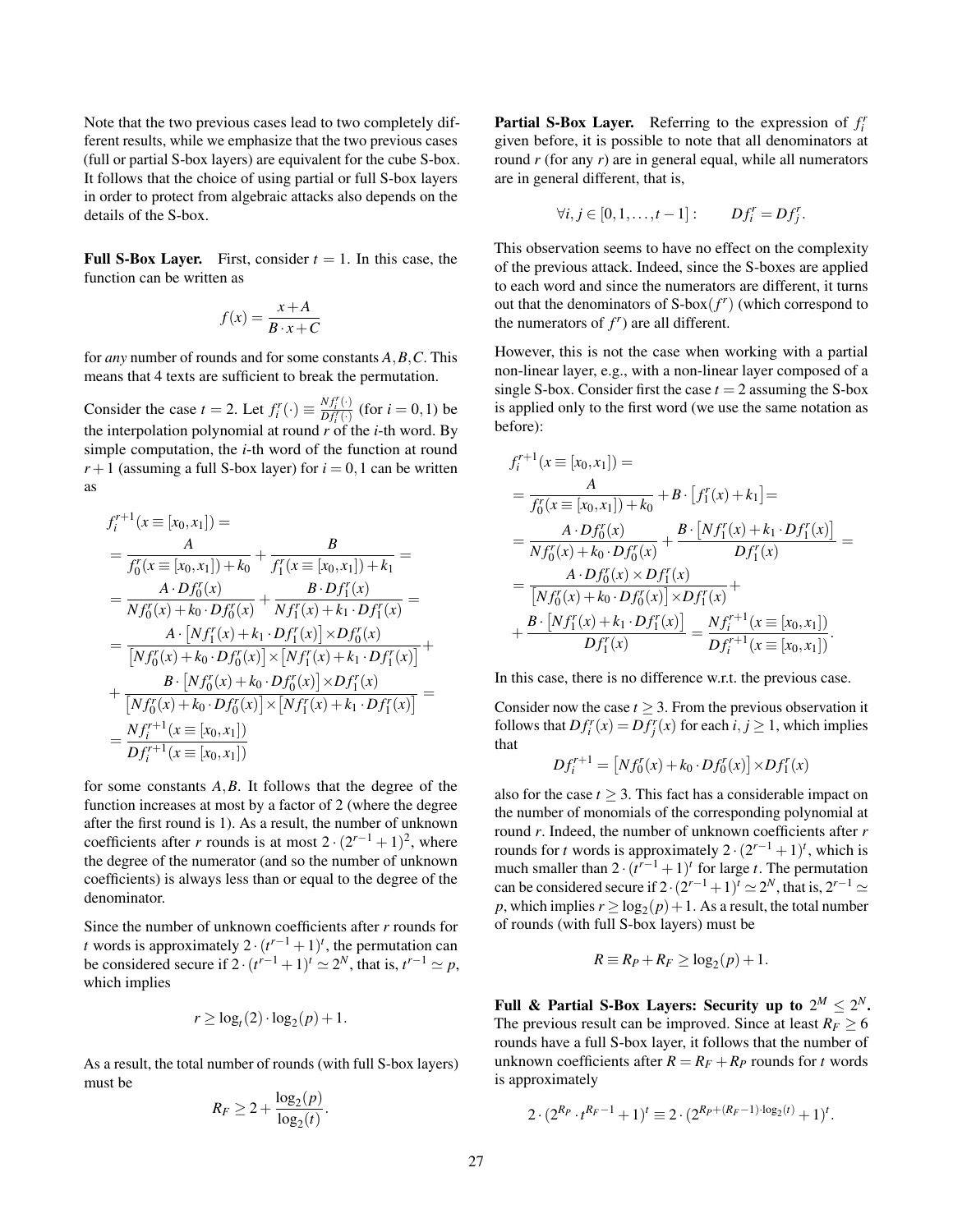The permutation can be considered secure if 2 ·  $(2^{R_P + (R_F - 1) \cdot \log_2(t)} + 1)^t \simeq 2^N$ , that is,

$$
R_P + \log_2(t) \cdot R_F \ge 2 + \log_2(p) + \log_2(t).
$$

If one aims to provide a security of up to *M* bits and using the argument given before, the number of rounds must satisfy

$$
R_P + R_F \cdot \log_2(t) \ge 2 + \log_2(t) + \min\{M, \log_2(p)\}.
$$

#### <span id="page-27-0"></span>D.2.2 Gröbner Basis Attack

We use the same setting with  $\chi$  unknown inputs and  $\chi$  known outputs.

**Case: Input-Ouput.** After  $R_F + R_P \ge 1$  rounds and using the "fraction representation" just proposed for the interpolation attack, the minimum degree of a variable in the output polynomials is  $d = t^{R_F-1}2^{R_P}$ , using the equivalence

$$
f(x) \equiv \frac{Nf(x)}{Df(x)} = C
$$
 if and only if  $Nf(x) = C \cdot Df(x)$ .

Therefore we get  $\chi$  equations of degree  $d$  in  $\chi$  variables, so the degree of regularity is  $D_{reg} = 1 + \chi(d-1)$ . If we target a security level of *M* bits, the number of rounds to be attacked is calculated as

$$
(t^{R_F-1}2^{R_P})^{2\chi} \leq 2^{\min\{M,\log_2(p)\chi\}} \implies
$$

$$
R_F \log_2(t) - \log_2(t) + R_P \leq \frac{\min\{M,\log_2(p)\chi\}}{2\chi}.
$$

Since the maximum number of attacked rounds is achieved for  $\chi = 1$ , the security is provided by choosing

$$
R_F \log_2(t) + R_P \ge \log_2(t) + 0.5 \cdot \min\{M, \log_2(p)\}.
$$

Similarly, in order to prevent the modified version of the attack described in Supplementary Material [C.2.2,](#page-23-0) the number of rounds must satisfy

$$
R_F \log_2(t) + R_P \ge t - 1 + \log_2(t) + \min\left\{\frac{M}{t+1}, 0.5 \cdot \log_2(p)\right\}.
$$

Equations for Each S-Box. Here we consider equations of degree 2 for each S-box, which relate its inputs and outputs. Given  $\chi$  unknown permutation inputs and  $\chi$  known outputs, we get  $(t-1)R_F + R_P + \chi$  unknown S-boxes, and for each we use 1 variable for its input. In total we get  $(t-1)R_F + R_P$ equations for the S-box inputs in all rounds, and  $\chi$  equations for the outputs of the last round. Denoting  $q = (t-1)R_F +$  $R_P + \chi$ , the degree of regularity is estimated by  $D_{\text{reg}} = 1 + q$ . The attack complexity is lower-bounded by

$$
\binom{\mathcal{V}+D_{\mathrm{reg}}}{D_{\mathrm{reg}}}\simeq \binom{2q}{q}^2\approx \frac{2^{4q}}{\pi q}\approx 2^{3.9q},
$$

where we use the same approximations as in Supplementary Material [C.2.](#page-22-1) If we target a security level of *M* bits, the number of rounds to be attacked is calculated as

$$
2^{3.9((t-1)R_F + R_P + \chi)} \leq 2^{\min\{M, \log_2(p)\chi\}}.
$$

Since the maximum number of rounds to be attacked is achieved for  $\chi = 1$ , the security is provided by choosing

$$
(t-1)R_F + R_P \ge \frac{\min\{M, \log_2(p)\}}{3.9} + t - 2 \approx
$$
  
 
$$
\approx 0.25 \cdot \min\{M, \log_2(p)\} + t - 2,
$$

where we add  $t - 1$  rounds in order to prevent the improved version of the attack described in Supplementary Material [C.2.2.](#page-23-0)

Conclusion. Combining the two strategies together, the security is achieved if the following conditions are satisfied:

$$
R_F \log_2(t) + R_P \ge \log_2(t) + 0.5 \cdot \min\{M, \log_2(p)\} + t - 1,
$$
  
\n
$$
R_F \log_2(t) + R_P \ge t - 1 + \log_2(t) + \min\left\{\frac{M}{t+1}, 0.5 \cdot \log_2(p)\right\},
$$
  
\n
$$
(t-1)R_F + R_P \ge 0.25 \cdot \min\{M, \log_2(p)\} + t - 2.
$$

As before, note that if the first inequality is satisfied, the third one is satisfied as well.

# <span id="page-27-1"></span>E Compact Constraints for STARKs and SNARKs

In this section, we show how to generate constraints for Sboxes that depend only on a few variables. This is useful when *t* is relatively small compared to *RP*.

Let us denote the outputs of the ARK transformation in round *r* by  $A_r^1, A_r^2, \ldots, A_r^t$ . Let us also denote the inputs to the MDS matrix in round *r* by  $B_r^1, B_r^2, \ldots, B_r^t$ . We obtain that in full rounds

$$
S(A_r^i) = B_r^i,
$$

whereas in partial rounds

$$
S(A_r^t) = B_r^t, \quad A_r^i = B_r^i, i < t.
$$

The S-box inputs will then be

$$
A_r^i \text{ for } i < t: \quad r \in [1; R_F/2] \cup [R_F/2 + 1 + R_P; R_F + R_P] \\
 A_r^i: \quad r \in [R_F/2 + 1; R_F/2 + R_P].\n \tag{12}
$$

It is obvious that the equations above plus the MDS and ARK affine transformations

<span id="page-27-2"></span>
$$
M\mathbf{B}_r + \mathbf{K}_r = \mathbf{A}_{r+1} \tag{13}
$$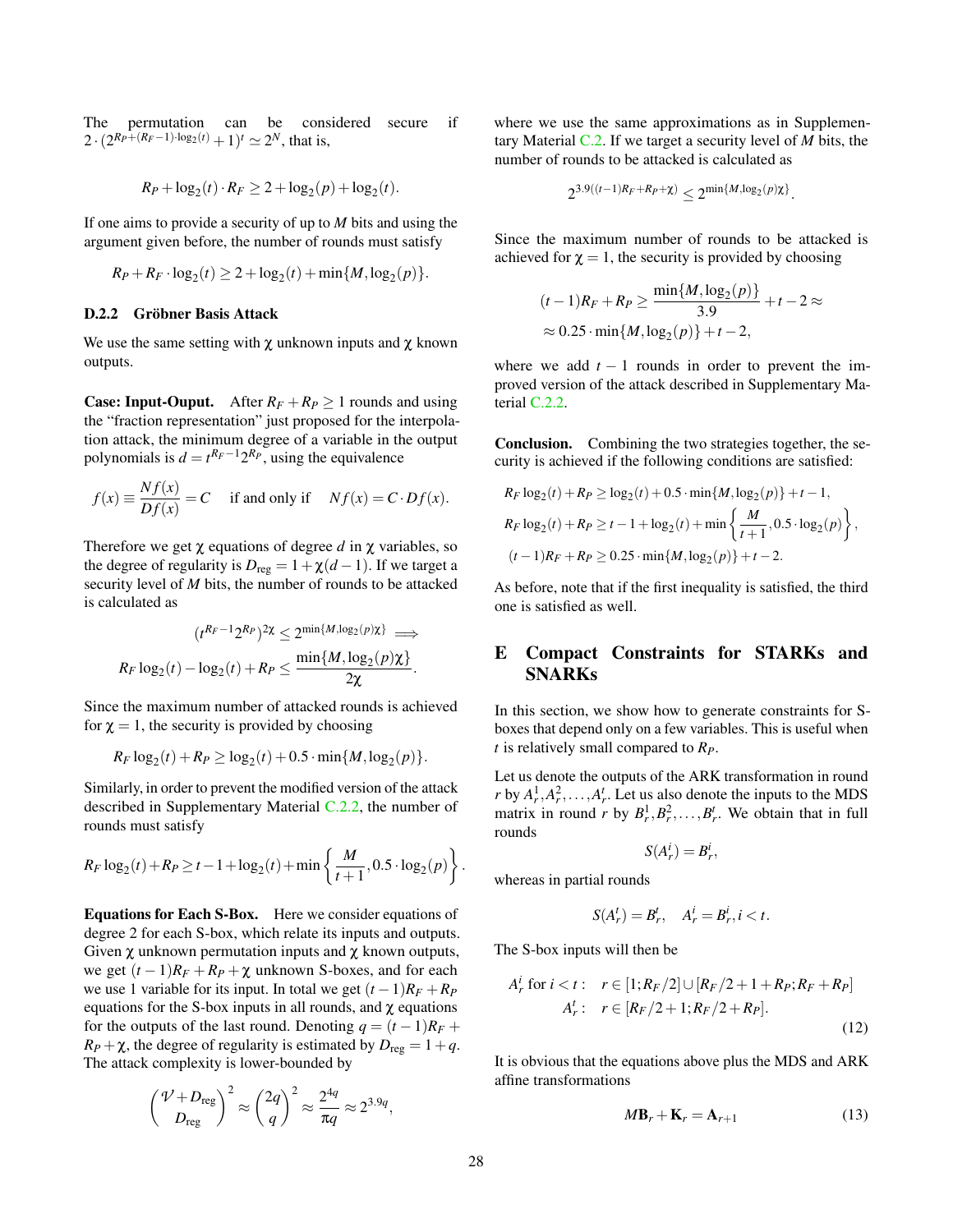fully determine the permutation. Therefore, using 2*Rt* variables  $\{A_r^i, B_r^i\}$  we can describe the permutation using constraints of degree equal to the S-box degree *d*.

As we have mentioned, one can do better by substituting Eq. [\(13\)](#page-27-2) for all  $B_r^i$ , thus getting equations in only  $Rt$  variables  ${A_r^i}$ . In the same way we can get rid of  $A_r^i$  that are not inputs to S-boxes, thus leaving with equations in  $R_F t + R_P$  variables. However, this procedure creates equations with too many variables as S-box outputs in the first partial rounds now depend on the S-box inputs of all future partial rounds. Our goal is to construct compact equations in the same variables. We are going to work with two consecutive segments of *t* partial rounds each, let them be rounds from *r* to  $r + 2t - 1$ . We proceed as follows:

1. Express  $A_j^t$ ,  $j \in [r + t; r + 2t - 1]$  as affine functions of

$$
A_{r+t}^1, A_{r+t}^2, \ldots, A_{r+t}^t, B_{r+t}^t, B_{r+t+1}^t, \ldots, B_{r+2t-1}^t.
$$

2. Using Gaussian elimination, express  $(A_{r+t}^1, A_{r+t}^2, \ldots, A_{r+t}^t)$  as affine functions of

 $A_{r+t}^t, A_{r+t+1}^t, \ldots, A_{r+2t-1}^t, B_{r+t}^t, B_{r+t+1}^t, \ldots, B_{r+2t-1}^t.$ 

3. Express  $B_j^t$ ,  $j \in [r; r+t-1]$  as affine functions of

$$
A_{r+t}^1, A_{r+t}^2, \ldots, A_{r+t}^t, A_{r+1}^t, A_{r+2}^t, \ldots, A_{r+t}^t
$$
.

4. Using Gaussian elimination, express  $(A_{r+t}^1, A_{r+t}^2, \ldots, A_{r+t}^t)$  as affine functions of

$$
A_{r+1}^t, A_{r+2}^t, \ldots, A_{r+t}^t, B_r^t, B_{r+1}^t, \ldots, B_{r+t-1}^t.
$$

5. Combine items 2 and 4 and get a system of *t* affine equations that link

$$
A'_{r+t}, A'_{r+t+1}, \ldots, A'_{r+2t-1}, B'_{r+t}, B'_{r+t+1}, \ldots, B'_{r+2t-1},
$$
  

$$
A'_{r+1}, A'_{r+2}, \ldots, A'_{r+t}, B'_{r}, B'_{r+1}, \ldots, B'_{r+t-1}.
$$

6. Substitute  $B^t_j \leftarrow S(A^t_j)$  and get a system of *t* degree-*d* polynomial constraints on  $(A_{r+t}^t, A_{r+t+1}^t, \ldots, A_{r+2t-1}^t, A_{r+1}^t, A_{r+2}^t, \ldots, A_{r+t}^t).$ 

The resulting system  $P_1$  of polynomial constraints does not depend on *r* except for the constant term, which is determined by round constants. We do not have a formal proof that the systems composed at steps 1 and 3 have rank *t* but experiments show that it is the case for all matrices we tried.

We thus get the following system of constraints for the entire permutation:

• For the first group of full rounds: *t*(*RF*/2 − 1) constraints of degree *d*  $(A_r^1, A_r^2, \ldots, A_r^t, A_{r+1}^1, A_{r+1}^2, \ldots, A_{r+1}^t), r \in [1; R_F/2 - 1].$ The constraints depend on *r* in the constant terms only.

- Bridging the last full and *t* first partial rounds: *t* constraints of degree *d* that  $(A_{R_F/2}^1, A_{R_F/2}^2, \ldots, A_{R_F/2}^t, A_{R_F/2+1}^t,$  $A_{R_F/2+2}^2, \ldots, A_{R_F/2+t}^t$ . To get them, we express  $A_{R_F/2+1}^t$ ,  $A_{R_F/2+2}^2$ , ...,  $A_{R_F/2+t}^t$  as affine functions of  $(A_{R_F/2}^1, A_{R_F/2}^2, \ldots, A_{R_F/2}^t, B_{R_F/2}^t,$  $B_{R_F/2+1}^2, \ldots, B_{R_F/2+t-1}^t$  and then substituting *B* as degree-*d* functions.
- For all  $R_P$  partial rounds: Divide them into groups of *t* rounds and use the system  $P_1$  (derived above) to link them consecutively, thus  $R_P - t$  constraints in total.
- Bridging the last *t* partial rounds and round  $(R_P + R_F/2 +$ 1) (full one): *t* constraints of degree *d*.
- For the last group of full rounds:  $t(R_F/2-1)$  constraints of degree *d*.

This approach results in  $tR_F + R_P - t$  constraints of degree *d*.

# <span id="page-28-0"></span>F Initialization of the Grain LFSR Used for Parameter Generation

We use the Grain LFSR for the generation of pseudo-random numbers.

- 1. First, the state is initialized with 80 bits  $b_0, b_1, \ldots, b_{79}$  as follows:
	- (a)  $b_0$ ,  $b_1$  describe the field,
	- (b)  $b_i$  for  $2 \le i \le 5$  describe the S-box,
	- (c)  $b_i$  for  $6 \le i \le 17$  are the binary representation of *n*,
	- (d)  $b_i$  for  $18 \le i \le 29$  are the binary representation of *t*,
	- (e)  $b_i$  for 30  $\le i \le 39$  are the binary representation of *RF*,
	- (f)  $b_i$  for  $40 \le i \le 49$  are the binary representation of *RP*,
	- (g)  $b_i$  for  $50 \le i \le 79$  are set to 1.
- 2. Update the bits using  $b_{i+80} = b_{i+62} \oplus b_{i+51} \oplus b_{i+38} \oplus$  $b_{i+23} \oplus b_{i+13} \oplus b_i.$
- 3. Discard the first 160 bits.
- 4. Evaluate bits in pairs: If the first bit is a 1, output the second bit. If it is a 0, discard the second bit.

If a randomly sampled integer is larger than or equal to *p*, we discard this value and take the next one. We generate numbers starting from the most significant bit (i.e., the first bit sampled represents the most significant bit of the first constant). However, starting from the least significant bit or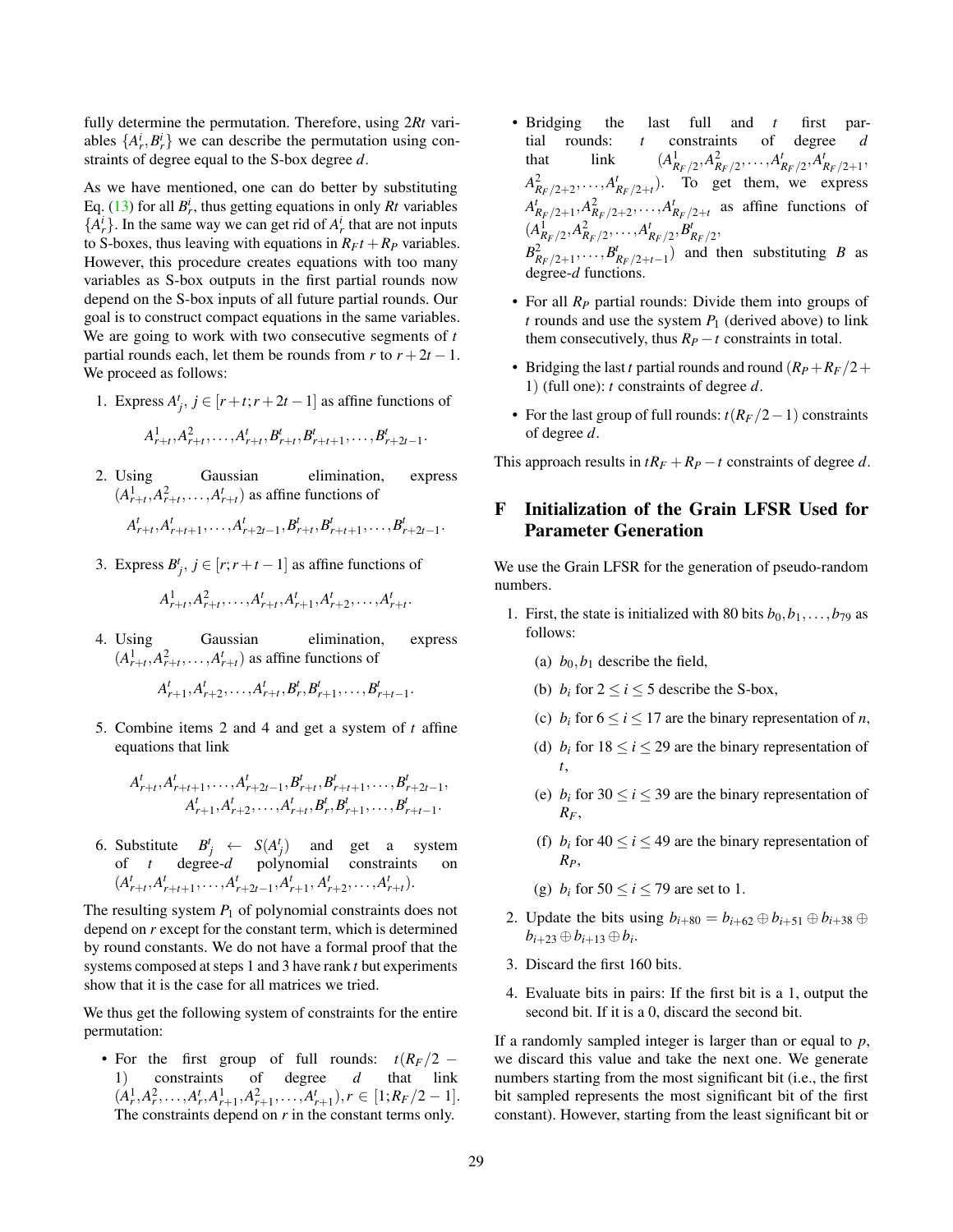the most significant one makes no difference regarding the security.

Note that cryptographically strong randomness is not needed for the round constants or the matrices, and other methods can also be used.

### <span id="page-29-0"></span>G Concrete Instances with Security Margin

Concrete instances for  $x^3$ -POSEIDON<sup> $\pi$ </sup>,  $x^5$ -POSEIDON<sup> $\pi$ </sup>, and  $x^{-1}$ -POSEIDON<sup> $\pi$ </sup>, including the security margin, are given in Table [7,](#page-29-2) Table [8,](#page-29-3) and Table [9,](#page-29-4) respectively.

<span id="page-29-2"></span>Table 7: Concrete instances for  $x^3$ -POSEIDON<sup> $\pi$ </sup> over  $\mathbb{F}_p$ , where  $S-box(x) = x^3$ .

| <b>Security</b><br>M | <b>Text Size</b><br>$N = n \times t$ | <b>S-box Size</b><br>$(n \text{ or } \lceil \log_2 p \rceil)$ | $#$ S-boxes<br>(t) | $\mathbf{R}_{\text{F}}$ | $R_{P}$ | Cost<br>Eq. $(14)$ |
|----------------------|--------------------------------------|---------------------------------------------------------------|--------------------|-------------------------|---------|--------------------|
| 128                  | 1536                                 | 768                                                           | $\overline{2}$     | 8                       | 83      | 99                 |
| 128                  | 1536                                 | 384                                                           | 4                  | 8                       | 84      | 116                |
| 128                  | 1536                                 | 256                                                           | 6                  | 8                       | 84      | 132                |
| 128                  | 1536                                 | 192                                                           | 8                  | 8                       | 84      | 148                |
| 128                  | 1536                                 | 96                                                            | 16                 | 8                       | 64      | 192                |
| 256                  | 1536                                 | 768                                                           | $\overline{c}$     | 8                       | 170     | 186                |
| 256                  | 1536                                 | 384                                                           | 4                  | 8                       | 171     | 203                |
| 256                  | 1536                                 | 256                                                           | 6                  | 8                       | 171     | 219                |
| 256                  | 1536                                 | 192                                                           | 8                  | 8                       | 128     | 192                |
| 256                  | 1536                                 | 96                                                            | 16                 | 8                       | 64      | 192                |

<span id="page-29-3"></span>Table 8: Concrete instances for  $x^5$ -POSEIDON<sup> $\pi$ </sup> over  $\mathbb{F}_p$ , where  $S-box(x) = x^5$ .

| Security<br>M | <b>Text Size</b><br>$N = n \times t$ | <b>S-box Size</b><br>$(n \text{ or } \lceil \log_2 p \rceil)$ | # S-boxes<br>(t) | $R_F$ | $R_{P}$ | Cost<br>Eq. $(14)$ |
|---------------|--------------------------------------|---------------------------------------------------------------|------------------|-------|---------|--------------------|
| 128           | 1536                                 | 768                                                           | $\overline{c}$   | 8     | 56      | 72                 |
| 128           | 1536                                 | 384                                                           | 4                | 8     | 56      | 88                 |
| 128           | 1536                                 | 256                                                           | 6                | 8     | 57      | 105                |
| 128           | 1536                                 | 192                                                           | 8                | 8     | 57      | 121                |
| 128           | 1536                                 | 96                                                            | 16               | 8     | 42      | 170                |
| 256           | 1536                                 | 768                                                           | $\overline{2}$   | 8     | 116     | 132                |
| 256           | 1536                                 | 384                                                           | 4                | 8     | 116     | 148                |
| 256           | 1536                                 | 256                                                           | 6                | 8     | 117     | 165                |
| 256           | 1536                                 | 192                                                           | 8                | 8     | 86      | 150                |
| 256           | 1536                                 | 96                                                            | 16               | 8     | 42      | 170                |

# <span id="page-29-1"></span>H Selecting Number of Rounds in General Case

The design goal is to offer a family of hash functions which minimize the R1CS costs. It turns out that for the fixed Sbox function the minimum costs are delivered by a primitive with the smallest number of S-boxes, though the field size also plays a role. For each combination (security level *M*, prime/binary field type, S-box size, S-box function) we minimize the number of S-boxes taking into account Eq. [\(3\)](#page-9-3) and Eq.  $(5)$ .

<span id="page-29-4"></span>Table 9: Concrete instances for  $x^{-1}$ -POSEIDON<sup> $\pi$ </sup> over  $\mathbb{F}_p$ , where  $S-box(x) = x^{-1}$ .

| <b>Security</b><br>M | <b>Text Size</b><br>$N = n \times t$ | <b>S-box Size</b><br>$(n \text{ or } \lceil \log_2 p \rceil)$ | # S-boxes<br>(t) | $R_F$ | $R_{P}$ | Cost<br>Eq. $(14)$ |
|----------------------|--------------------------------------|---------------------------------------------------------------|------------------|-------|---------|--------------------|
| 128                  | 1536                                 | 768                                                           | $\overline{c}$   | 8     | 65      | 81                 |
| 128                  | 1536                                 | 384                                                           | 4                | 8     | 60      | 92                 |
| 128                  | 1536                                 | 256                                                           | 6                | 8     | 57      | 105                |
| 128                  | 1536                                 | 192                                                           | 8                | 8     | 54      | 118                |
| 128                  | 1536                                 | 96                                                            | 16               | 8     | 32      | 160                |
| 256                  | 1536                                 | 768                                                           | $\overline{c}$   | 8     | 134     | 150                |
| 256                  | 1536                                 | 384                                                           | 4                | 8     | 128     | 160                |
| 256                  | 1536                                 | 256                                                           | 6                | 8     | 126     | 174                |
| 256                  | 1536                                 | 192                                                           | 8                | 8     | 89      | 153                |
| 256                  | 1536                                 | 96                                                            | 16               | 8     | 32      | 160                |

Minimizing the Number of S-Boxes. In our design strategy, we always exploit the wide trail strategy in order to provide security against statistical attacks. In other words, for this class of attacks, we work only with rounds with full S-box layers. Our instances are secure against statistical attacks if

$$
R_F^{stat} \ge \begin{cases} 6 & \text{if } M \le (\log_2 p - C) \cdot (t+1) \\ 10 & \text{otherwise} \end{cases}
$$

where  $C = 2$  for  $S(x) = 1/x$  and  $C = (\alpha - 1)/2$  for  $S(x) = x^{\alpha}$ . In order to minimize the number of S-boxes for given *n* and *t*, the goal is to find the best ratio between  $R_F$  and  $R_P$  that minimizes

<span id="page-29-5"></span>number of S-boxes = 
$$
t \cdot R_F + R_P
$$
, (14)

where  $t > 2$  and where the number of non-linear operations is proportional to the number of S-boxes.

Overall, the S-box type and the number of rounds should be chosen as follows.

- If you plan to use a prime field  $\mathbb{F}_p$  and  $gcd(\alpha, p-1) = 1$ for  $\alpha = 3$  or  $\alpha = 5$ , then
	- *(1)* use the S-box  $S(x) = x^{\alpha}$ ,
	- *(2)* select the minimum  $R_F$  that provides security against statistical attacks (i.e., at least  $R_F = 6$ ), and
	- *[\(3\)](#page-9-3)* select  $R_P$  that minimizes  $tR_F + R_P$  such that Eq. (3) and Eq.  $(5)$  are not satisfied.
- For all other cases, we suggest to
	- *(1)* use the S-box  $S(x) = x^{-1}$ ,
	- (2) select the minimum  $R_F$  that provides security against statistical attacks (i.e., at least  $R_F = 6$ ), and
	- *[\(3\)](#page-9-3)* select  $R_P$  that minimizes  $tR_F + R_P$  such that Eq. (3) and Eq. [\(5\)](#page-10-2) are not satisfied.

Before going on, we mention that other S-boxes can be used as well (e.g.,  $x \mapsto x^7$ ). We have set up a script that calculates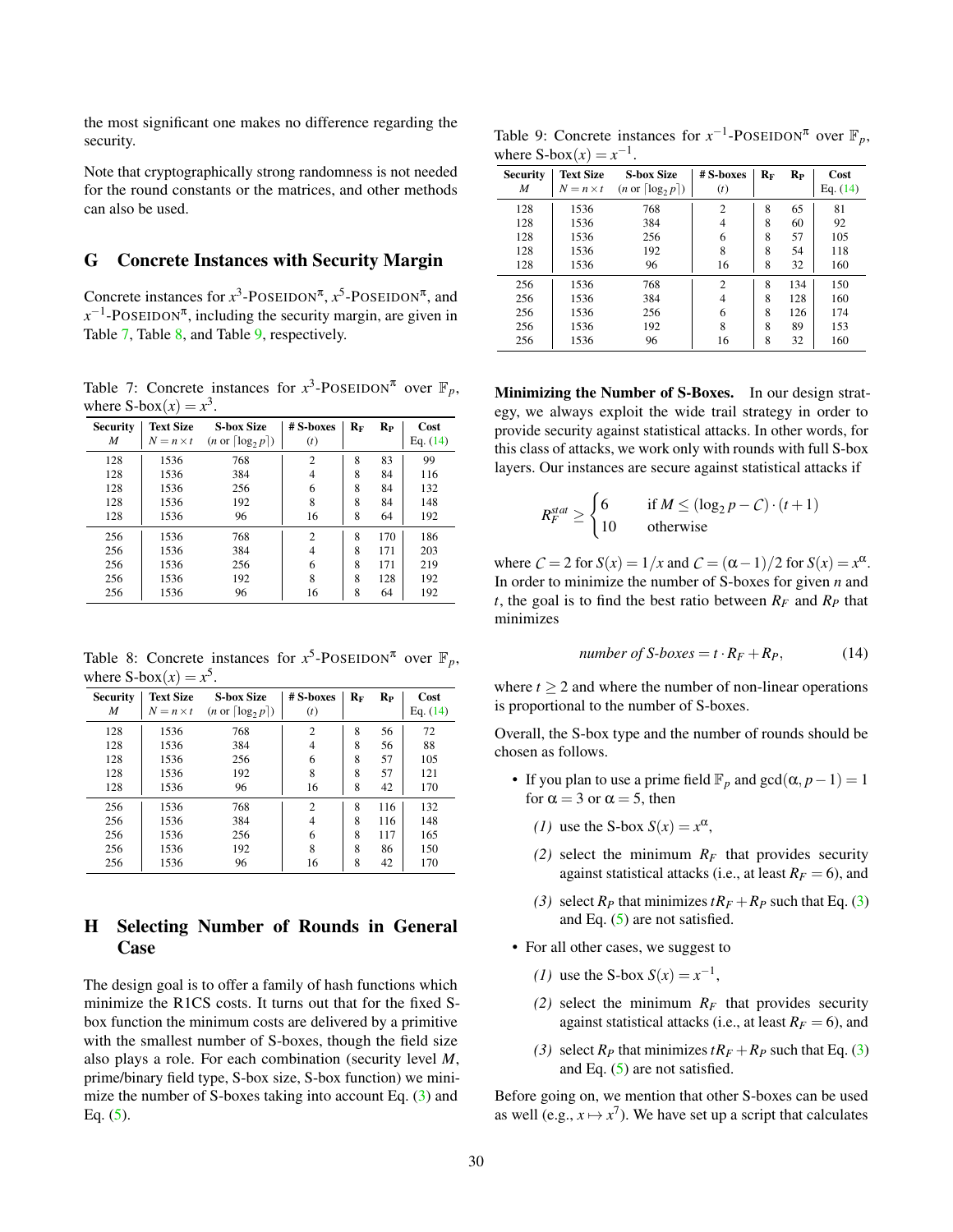the number of rounds accordingly, using the security margin further described at the end of Section [5.](#page-7-2) Our resulting instances are given in Table [7](#page-29-2) and Table [8.](#page-29-3)

Results via Script. A complete analysis on how to set up the script – in order to guarantee security and to find the best ratio between  $R_p$  and  $R_f$  – for this case has been proposed in [\[GLR](#page-16-5)<sup>+</sup>20]. For this reason, we refer to [GLR<sup>+</sup>20], and here we only report the minimum number of rounds necessary to provide security.

For completeness, we mention that the simplest way to set up the script is to test (e.g., by brute force) all possible values  $R_P$  and  $R_F$  that provide security (equivalently, for which the previous inequalities are satisfied), and find the ones that minimize the cost.

# <span id="page-30-0"></span>I Merkle Tree Instances of POSEIDON

As a hash function used in a Merkle tree of a fixed arity always gets a message input of bounded length, it makes sense to have a compact padding of input elements. Concretely, we suggest the following:

- POSEIDON instances with width *t* are used for Merkle trees with arity  $t - c$  where *c* is the capacity (at word level, namely  $c$  elements in  $\mathbb{F}$ ). As the hash output is equal in size to the capacity, we should have  $c|(t - c)$ . In the prime field setting with 128-bit security and a 256-bit field we will have  $c = 1$  and arity  $t - 1$ .
- A tree node may have 0 to *t* − *c* child elements. The missing child element is denoted by  $\emptyset$  and we denote  $\mathbb{F} = \mathbb{F} \cup \{0\}.$
- A node hash function  $\widehat{H}$  maps  $\widehat{\mathbb{F}}^{t-c}$  to  $\mathbb{F}^c$ . Therefore, a missing subtree of depth 1 (a single node) is represented as  $\theta$ , a missing subtree of depth 2 has the hash  $\hat{H}_{\theta}^2 = \hat{Q}$  $\hat{H}(\emptyset,0,\ldots,0)$ , and a missing subtree of depth *d* has the hash

$$
\widehat{H}_{\mathbf{0}}^d = \widehat{H}(\widehat{H}_{\mathbf{0}}^{d-1}, \widehat{H}_{\mathbf{0}}^{d-1}, \dots, \widehat{H}_{\mathbf{0}}^{d-1}).
$$

• The node hash function  $\hat{H}$ , based on the permutation  $\Pi$ of width *t*, is defined as follows:

$$
\widehat{H}(X_{c+1},X_{c+2},\ldots,X_t)=\Pi_{c+1\ldots 2c}(\widetilde{X}_1,\widetilde{X}_2,\widetilde{X}_3,\ldots,\widetilde{X}_t),
$$

where  $\Pi_{c+1...2c}$  are the first *c* non-capacity elements of the output of  $\Pi$  and

$$
\widetilde{X}_1 = \dots = \widetilde{X}_{c-1} = 0, \quad \widetilde{X}_c = \sum_i 2^i [X_i \neq \emptyset];
$$

$$
\widetilde{X}_{i>c} = \begin{cases} X_i, X_i \neq \emptyset; \\ 0, X_i = \emptyset \end{cases}
$$

where  $\parallel$  is the Iverson bracket (1 if the input is true, 0 otherwise).

Sponge Padding. For a variable-length sponge instance of POSEIDON, we pad all message strings from  $\mathbb{F}^*$  with a single element  $1 \in \mathbb{F}$  and then, if necessary, with as many zero elements as needed to make the message length a multiple of  $t - c$ .

# <span id="page-30-1"></span>J About STARKAD

Besides POSEIDON, in the previous version of the paper  $[GKR+19, Version: 20200205:104144]$  $[GKR+19, Version: 20200205:104144]$ , we also proposed STARKAD, which is basically the counterpart of POSEIDON for the case of binary fields. As already mentioned in the introduction, for this new version of the paper, we decided to focus on POSEIDON only. The reason is that all applications we considered are more efficient when working with a prime field rather than a binary field.

Here we recall a few details of STARKAD. Before going on, we highlight that "weaker" versions of STARKAD have recently been broken in  $[KR20, BCD+20]$  $[KR20, BCD+20]$  $[KR20, BCD+20]$  $[KR20, BCD+20]$ . In the following, we mention how to fix the design in order to prevent the attack presented in such papers.

# The Permutation  $STARKAD^{\pi}$

The hash function<sup>[23](#page-30-2)</sup> STARKAD-Hash for the *binary case* is constructed by instantiating a sponge construction [\[BDPA08\]](#page-15-6) with the STARKAD permutation denoted by STARKAD<sup> $\pi$ </sup>. This permutation is equal to the permutation  $\text{Poss}$  defined in Section [2.3,](#page-5-0) with the following differences:

- It is defined over a binary field  $\mathbb{F}_{2^n}^t$  instead of a prime field  $\mathbb{F}_p^t$ .
- In order to define the S-box as  $S(x) = x^{\alpha}$ , the positive integer  $\alpha \geq 3$  must be chosen as the smallest integer s.t.  $gcd(\alpha, 2^n - 1) = 1$  (e.g.,  $\alpha = 3$  if and only if *n* is odd).

In order to prevent the attacks presented in [\[KR20,](#page-17-0)  $BCD<sup>+</sup>20$  $BCD<sup>+</sup>20$ ], it is sufficient to choose the MDS matrix that defines the MixLayer as described in Section [2.3.](#page-5-3) Namely, we assume that there exists no infinitely long subspace trail (either invariant or iterative and either with active or inactive S-boxes) for the rounds with partial S-box layer. In order to satisfy this assumption, it is sufficient to test the MDS matrix using the tools provided in [\[GRS20\]](#page-16-10).

<span id="page-30-2"></span><sup>23</sup>*About the name:* Starkad was a legendary hero in Norse mythology, who used to hash his enemies with  $2^2$  swords in  $2^3$  arms.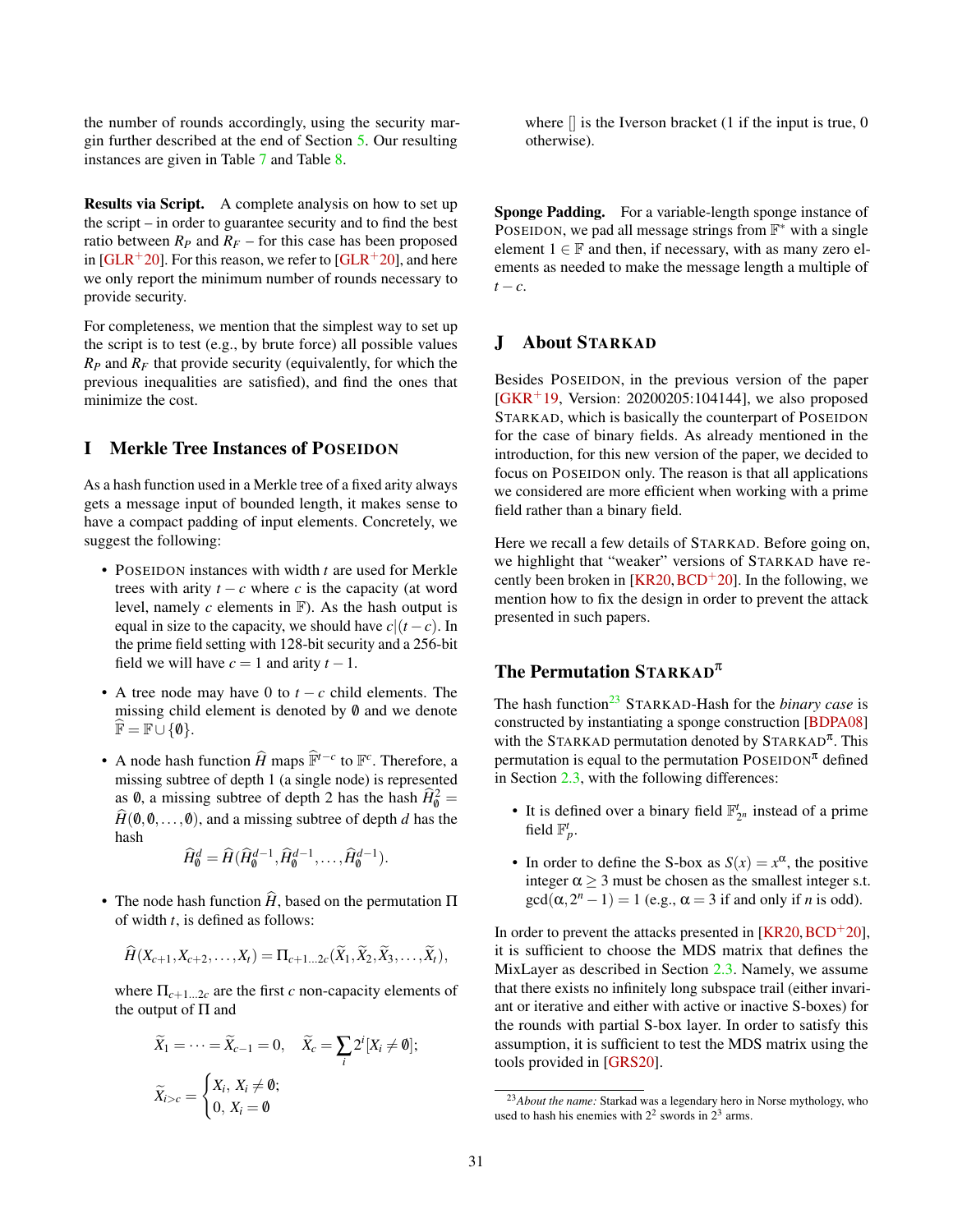# Cryptanalysis and Old Number of Rounds of  $STARKAD^{\pi}$

The security analysis of  $S\text{TARKAD}^{\pi}$  is similar to the one proposed for  $\text{POSEIDON}^{\pi}$ . In particular, the number of rounds necessary to guarantee the security of STARKAD over  $\mathbb{F}_{2^n}^t$ cannot be smaller than the number of rounds of POSEIDON over  $\mathbb{F}_p^t$ , where  $p > 2^n$  is the prime closest to  $2^n$ .

At the same time, some important differences arise:

- We expect that the higher-order differential attack is more competitive (or at least, not less competitive) in the case of a binary field than in the case of a prime field. This means that, in principle, more rounds are necessary in order to provide the security of  $S\text{TARKAD}^{\pi}$  compared to  $\text{PosEIDON}^{\pi}$ .
- The MDS matrices proposed for the previous version of  $STARKAD^{\pi}$  were weak matrices, in the sense that their squares were multiples of the identity. This weakness has been shown and exploited in  $[KR20, BCD<sup>+</sup>20]$  $[KR20, BCD<sup>+</sup>20]$  $[KR20, BCD<sup>+</sup>20]$  $[KR20, BCD<sup>+</sup>20]$ . The new assumption on the MDS matrix prevents this weakness.

Regarding the first point, we decided not to present a complete analysis of the security of  $S\text{TARKAD}^{\pi}$  w.r.t. higher-order differential attacks. We point out that several works have recently been published in the literature (see  $[EGL^+20, CGL^+20]$  $[EGL^+20, CGL^+20]$  $[EGL^+20, CGL^+20]$  $[EGL^+20, CGL^+20]$  for more details) whose goal is to better understand the growth of the degree in the case of schemes over binary fields with large S-boxes. An open problem is to better understand how the combination of rounds with full and rounds with partial S-box layers influences the growth of the algebraic degree.

In the following table, we recall the round numbers proposed in the previous version of the paper  $[GKR<sup>+</sup>19,$  $[GKR<sup>+</sup>19,$  Version: 20200205:104144]. *We stress that we do not claim that* STARKAD<sup>π</sup> *instantiated with these round numbers is secure.*